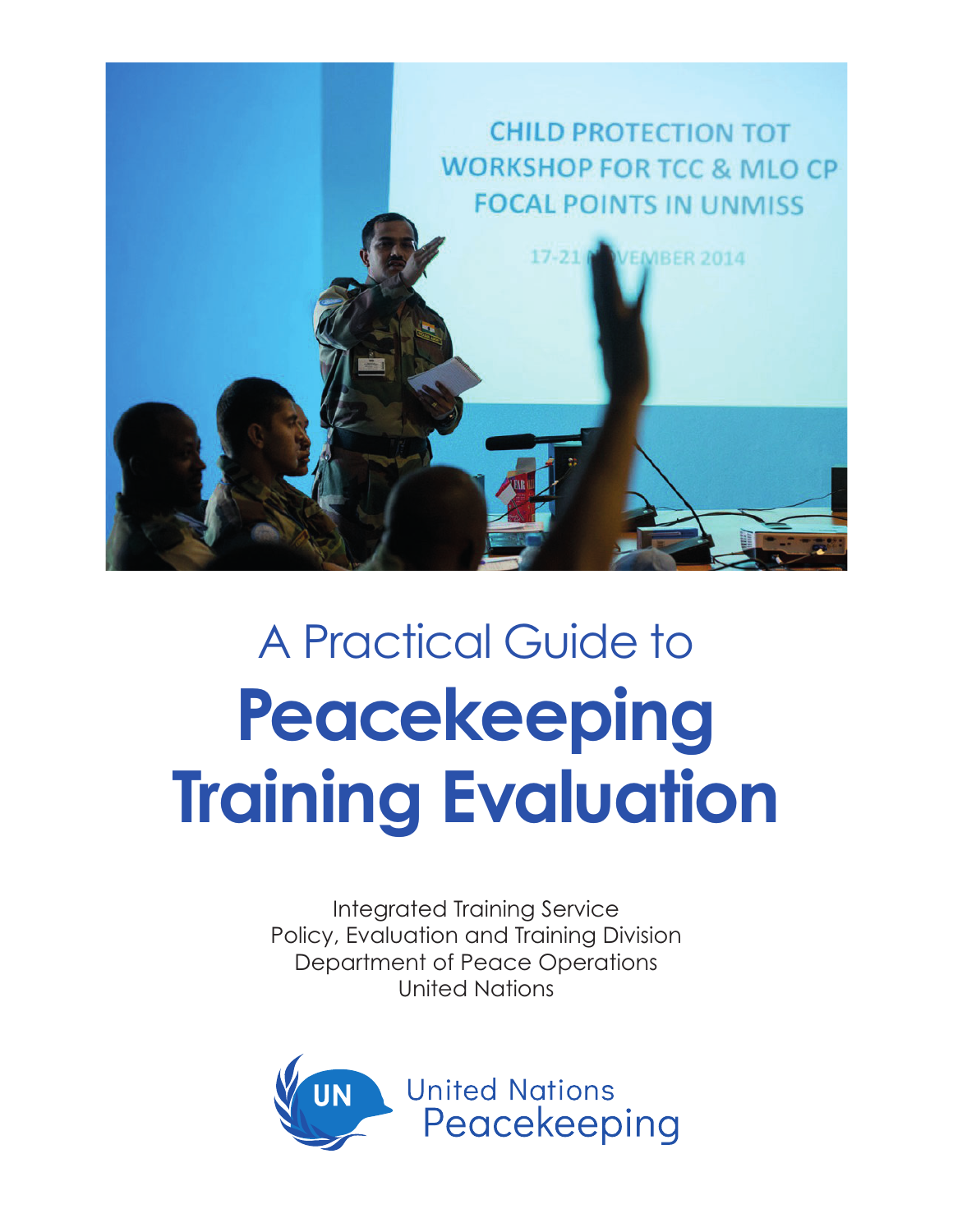### A Practical Guide to **Peacekeeping Training Evaluation**

Department of Peace Operations United Nations Integrated Training Service

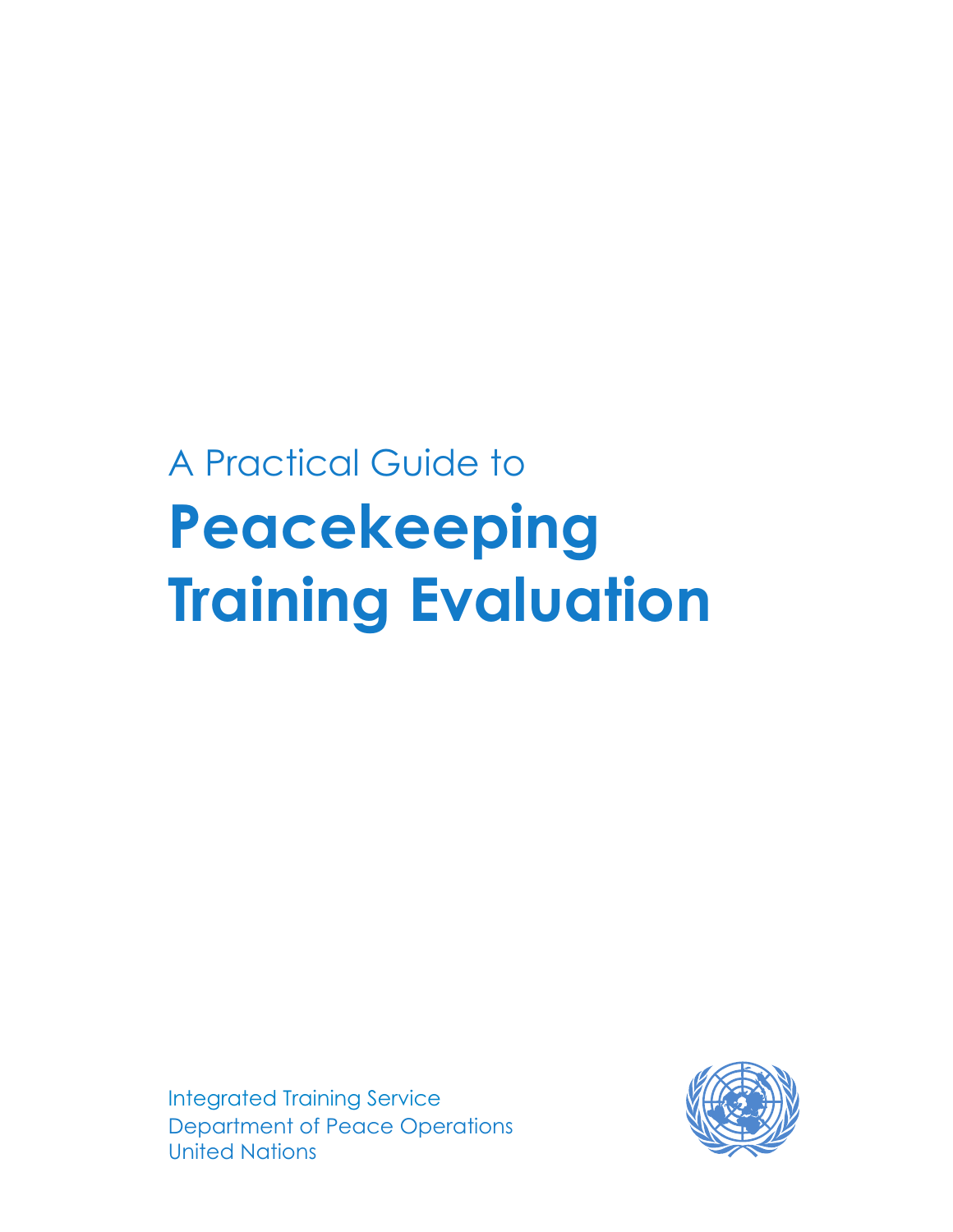The Integrated Training Service (ITS) of the Department of Peace Operations (DPO) is grateful to all those who provided valuable inputs, especially the training focal points as well as field training officers of Integrated Mission Training Centres (IMTCs), for their support to this project.

#### **Copyright**

United Nations Department of Peace Operations Integrated Training Service United Nations Headquarters New York, NY 10017

© United Nations 2019

This publication enjoys copyright under Protocol Two of the Universal Copyright Convention. Nevertheless, governmental authorities or Member States may freely photocopy any part of this publication for exclusive use within their training institutes. However, no portion of this publication may be reproduced for sale or mass publication without the express written consent of the Integrated Training Service, Department of Peace Operations.

**Cover Photo:** An officer moderates a "Training of Trainers" workshop for Child Protection focal points at the UN Mission in South Sudan (UNMISS).

© UN Photo/JC McIlwaine.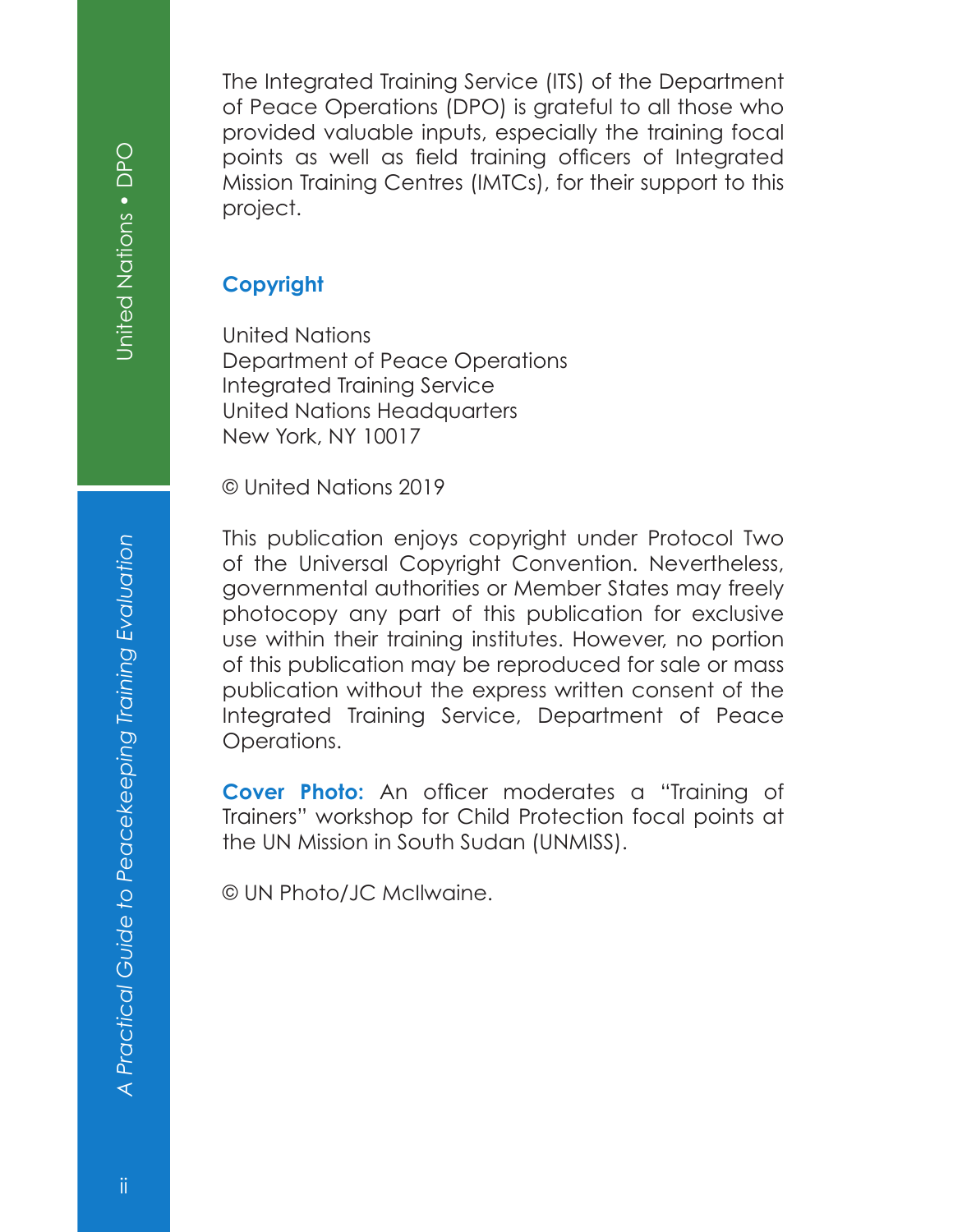#### Table of Contents

| I.   | Level 1: Reaction. 5<br>A. What do we want to measure?<br>B. How do we collect data?<br>C. Formulating evaluation questions<br>D. Peacekeeping training examples                                                                        |
|------|-----------------------------------------------------------------------------------------------------------------------------------------------------------------------------------------------------------------------------------------|
| II.  | Level 2: Learning11<br>A. What do we want to measure?<br>B. How to construct learning objectives?<br>C. How and when to collect data?<br>D. How to calculate and report evaluation results?<br>F. Peacekeeping training examples        |
| III. | Level 3: Application 29<br>A. What do we want to measure?<br>B. How to construct application objectives?<br>C. How and when to collect data?<br>D. How to calculate and report evaluation results?<br>E. Peacekeeping training examples |
|      | IV. Level 4: Impact43<br>A. What do we want to measure?<br>B. How to calculate and report evaluation results?<br>C. Isolating the effects of the training programme<br>D. What to do with this information?                             |

III

 $\overline{\mathsf{I}}$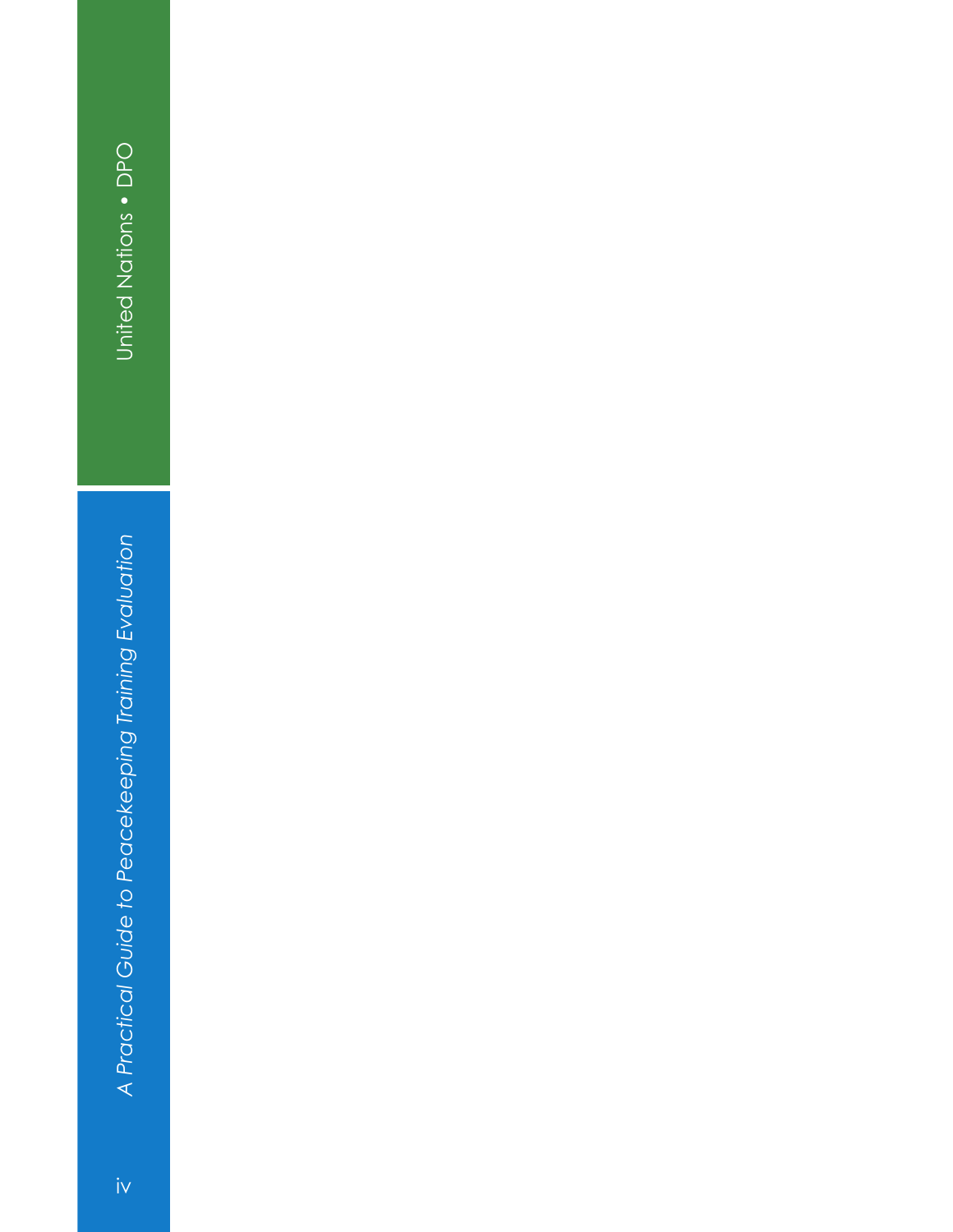#### **Introduction**

#### **Purpose/Need**

This Practical Guide on Peacekeeping Training Evaluation has been designed to provide peacekeeping training personnel with a step-by-step process for conducting evaluations. The guide supports the 2019 DPO Guide on Design, Delivery and Evaluation of Training. The 2019 guidelines describe the evaluation methodology that is to be used in peacekeeping training, which is based on the Return on Investment (ROI) approach (Philips & Phillips, 2007) and Kirkpatrick evaluation model (Kirkpatrick, Kirkpatrick, & Kirkpatrick, 2014).

Building on these two methodologies, this practical guide takes a "how-to" approach, while providing the necessary knowledge and tools required to enable training professionals the capacity to conduct their own training evaluations.

#### **Audience**

This guide is intended for all peacekeeping personnel engaged in peacekeeping training, including personnel in the Integrated Training Service (ITS), Integrated Mission Training Centres (IMTCs), specialist trainers and training focal points (TFPs) at Headquarters and in the field. Training professionals and programme managers alike are often asked by decision-makers to quantify the impact of training programmes as budget restrictions require justification of resource allocation. This guide provides tools to help training professionals measure, quantify and report on the impact of their training programmes.

#### **How to Use This Guide**

This guide is a process-oriented how-to-handbook on peacekeeping training evaluation. Those new to programme evaluation, and particularly ROI methodology, should read the guide in sequential order to familiarize themselves with the process. Experienced users may use the guide as a quick reference, skipping to topics of interest, relevant to their particular need.

I

II

III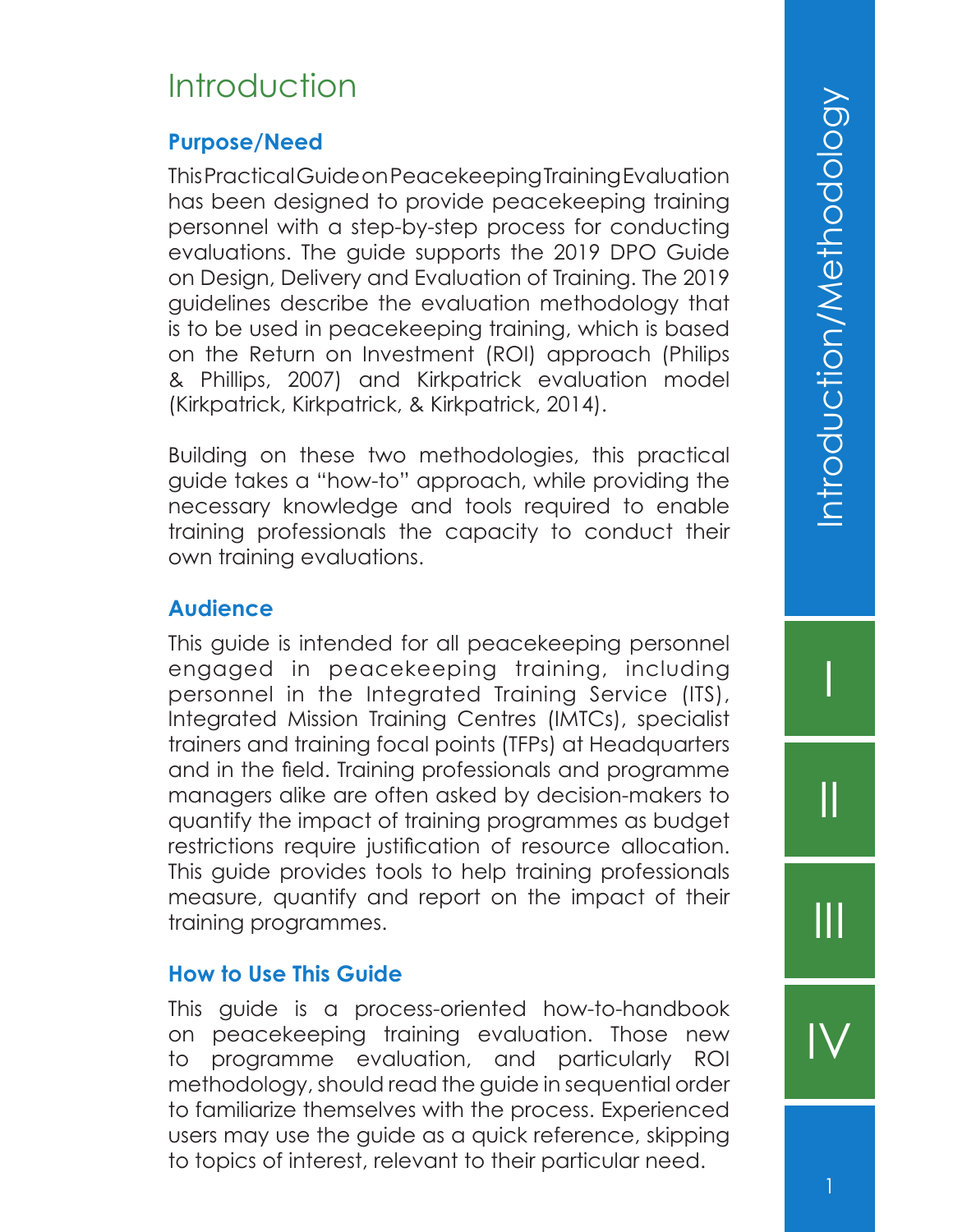# *A Practical Guide to Peacekeeping Training Evaluation* United Nations • DPO A Practical Guide to Peacekeeping Training Evaluation

#### Training Evaluation Methodology

The training methodology prescribed in the guidelines is based on the Kirkpatrick and ROI evaluation methodologies, which evaluate programmes on four and five levels respectively: Reaction, Learning, Application, Impact and Return on Investment. Since peacekeeping training programmes do not yield a financial return, this guide will focus on levels one to four. For more information on Level five (ROI) contact the Integrated Training Service (ITS) at peacekeeping-training@un.org.

A description of the five levels is provided below.



**Level 1 Reaction evaluation:** measures participants' satisfaction with the training programme as well as their plans to use what they have learned.

**Level 2 Learning evaluation:** assesses how much new knowledge and skills participants have learned. This is done using pre- or post-tests, role plays, simulations and/or other assessment tools.

**Level 3 Application evaluation:** assesses whether (and how much) participants applied the new knowledge and skills on the job.

**Level 4 Business Impact evaluation:** measures the extent to which business measures have improved after training. Typical Level 4 measures are output, quality, costs and time.

**Level 5 Return on Investment (ROI) evaluation:** is the ultimate level of evaluation. It compares the monetary benefits from the programme with the programme costs.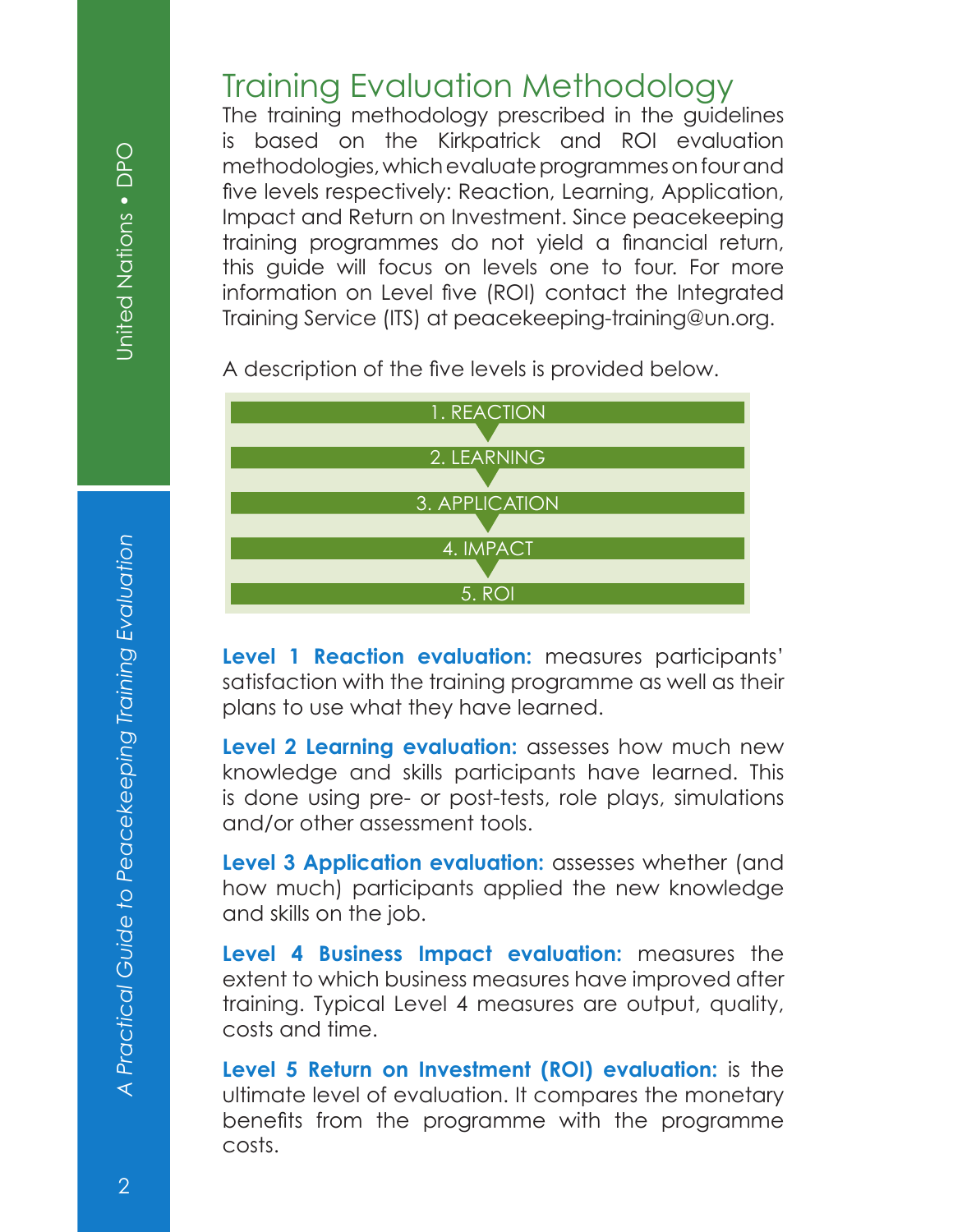#### **Document Key:**

Throughout this guide, you will find various icons to assist your engagement with this guide. These include:



A flashback icon, indicating a connection with the DPO 2019 Guidelines on the Design, Delivery and Evaluation of Training;



An application icon, indicating opportunities to put this guidance into practice;



And tips to assist you in getting the most out of your training evaluation.

I

II

III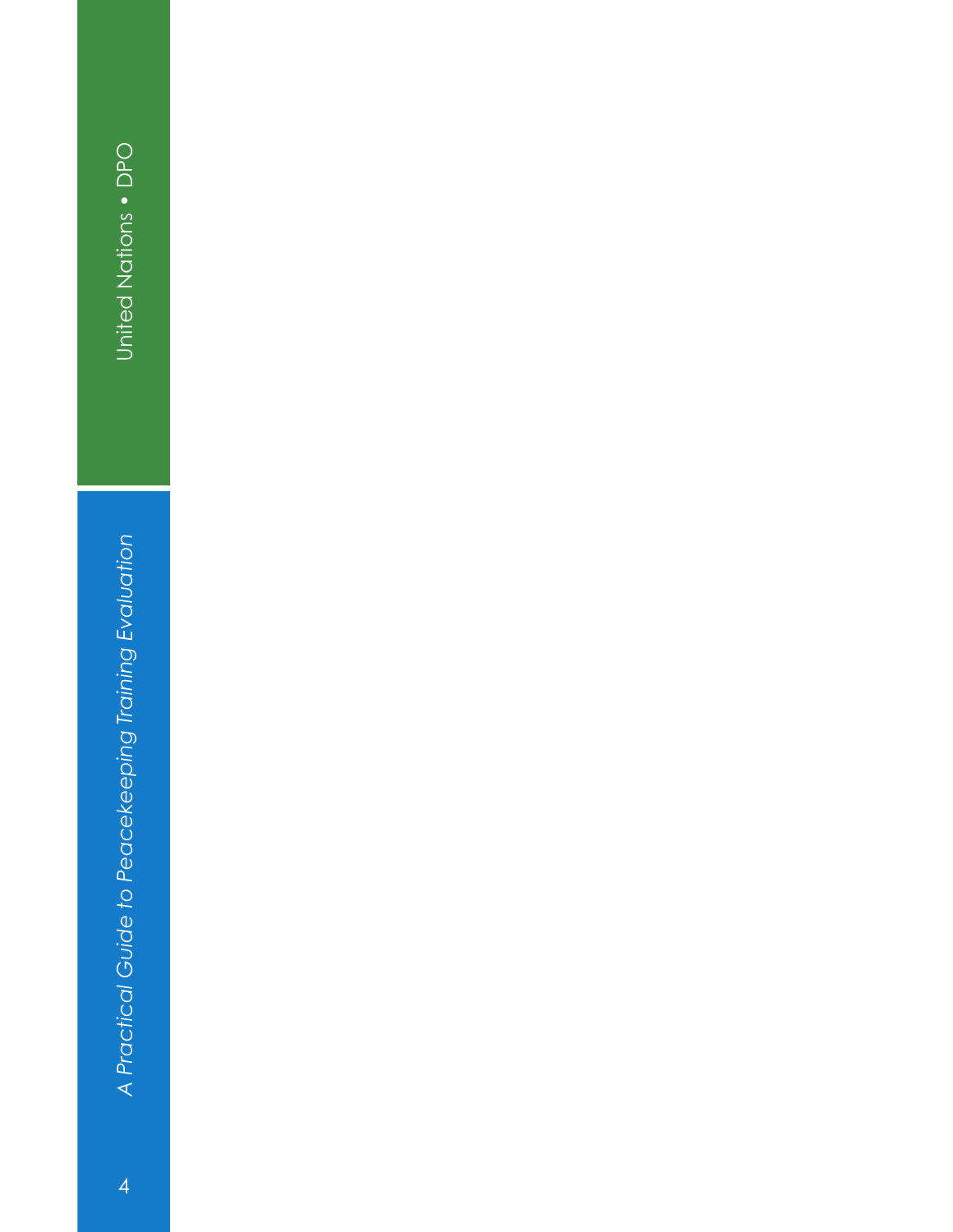## Level 1: Reaction

A Practical Guide to Peacekeeping Training Evaluation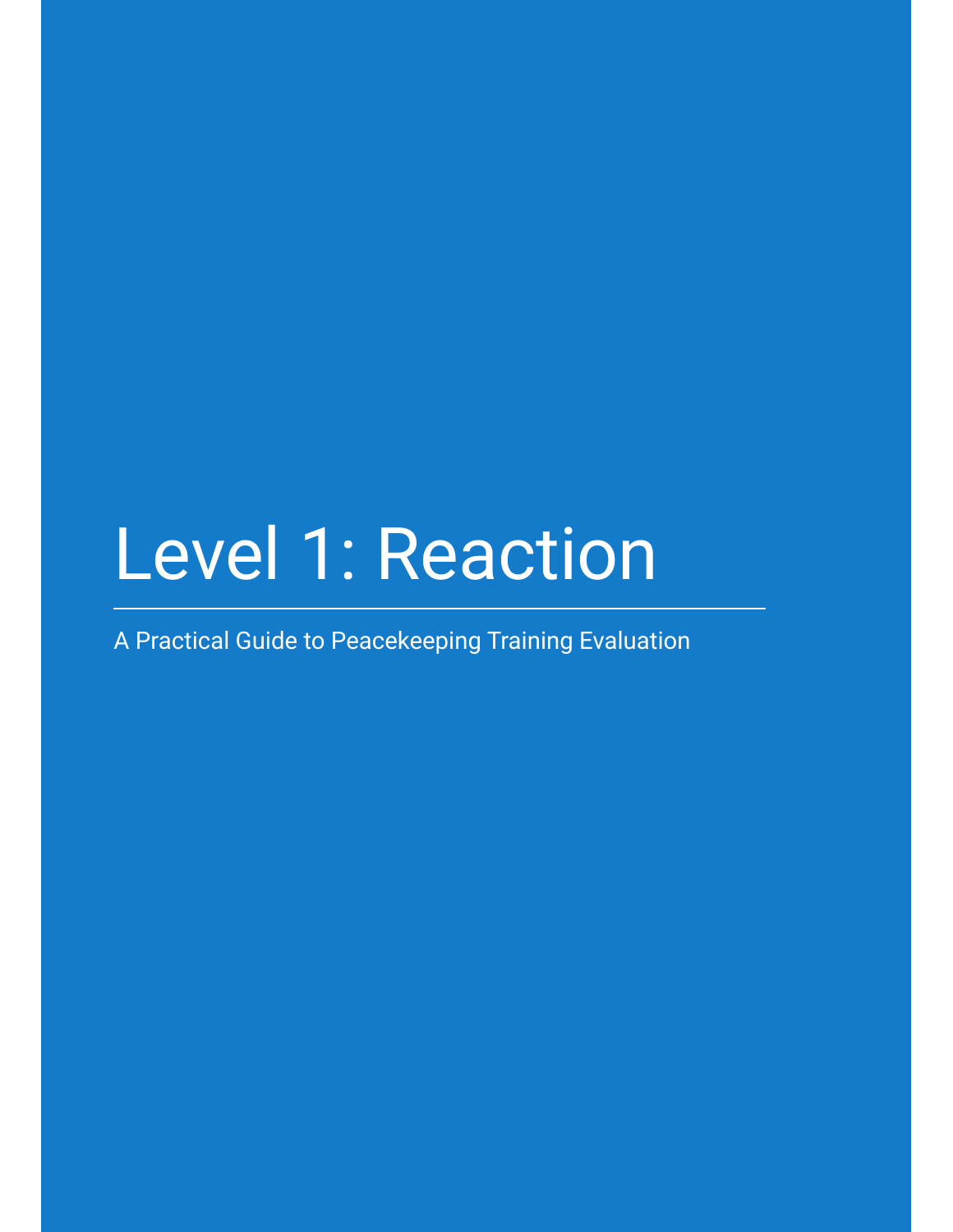#### LEVEL 1 • REACTION

#### **What do we want to measure?**

**FLASHBACK** As mentioned in the DPO 2019 Guidelines on the Design, Delivery and Evaluation of Training, during Level 1 of the training evaluation methodology we want to assess participants' reaction to the training programme and encourage participants to develop an action plan for implementing what they have learned. During this level, we should determine the relevance, importance and usefulness of the training, participants' intent to use the training and their overall satisfaction with the programme. When formulating evaluation questions, we need to ensure they are closely linked to "reaction" objectives. **Figure 1.1** illustrates Level 1 Reaction Objectives.

#### **FIGURE 1.1**

After participating in a successful training programme, the participants will:

- Perceive the training to be relevant to the job
- Perceive the training to be value added in terms of time and resources invested
- Rate the trainers as effective
- Recommend the training to others

Once specific reaction objectives are in place, evaluators can formulate questions to measure how successful the training was at meeting them. **Figure 1.2** on page six provides an example of the type of questions that can help us measure reaction objectives.

I

II

III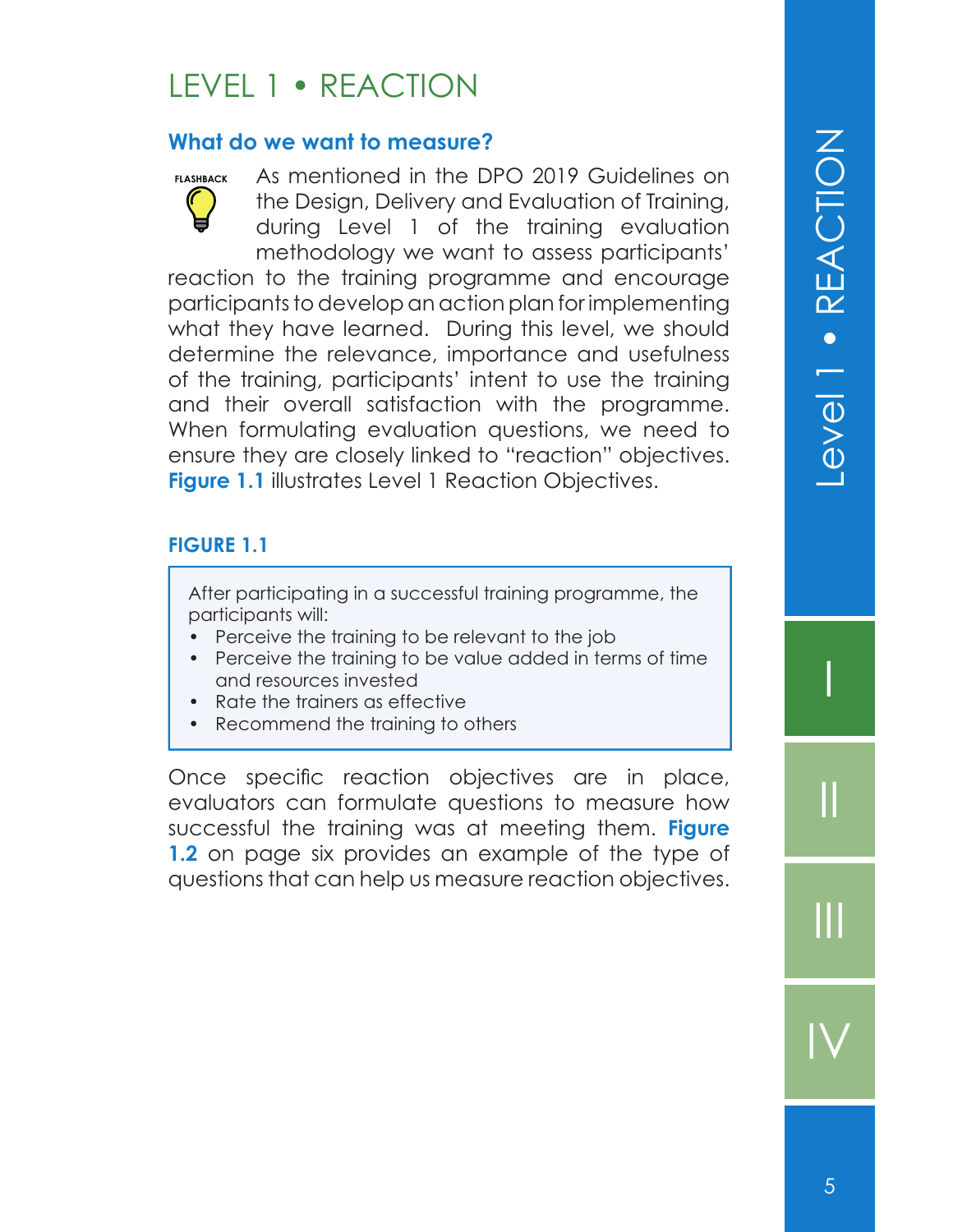#### **FIGURE 1.2**

| <b>Reaction Objective</b>   | <b>Questions</b>                                                                                                                                        |
|-----------------------------|---------------------------------------------------------------------------------------------------------------------------------------------------------|
| Relevance                   | Did participants find the training<br>content relevant to their jobs?                                                                                   |
| Importance                  | Did they find the training important to<br>their job success?                                                                                           |
| Usefulness                  | Was the training a good use of their<br>time?                                                                                                           |
| Intent to use training      | Do participants intend to use the<br>knowledge and skills acquired on the<br>jopś                                                                       |
| Planned<br>Improvements     | How do they intend to apply the<br>knowledge and skills acquired on<br>the job? Have they developed<br>an individual action plan for<br>implementation? |
| <b>Overall Satisfaction</b> | Did the participants enjoy the training?<br>Would they recommend the training to<br>others?                                                             |

#### **How do we collect data?**

Level 1 data should be captured throughout the programme (especially if it is long) so that feedback can be used to adjust and keep the training programme on track. For shorter training programmes, end-of-course questionnaires may be sufficient. Feedback from Level 1 data can be used to revise the content, format, pace and objectives of the training. An end-of-course questionnaire or survey is an easy, inexpensive way to obtain participant reactions to a training programme. Online surveys are another easy and efficient method for data collection. There are advantages and disadvantages for each method. Considering your audience and other factors, for example their location, technological capabilities and time constraints, will help to determine the most suitable method of data collection.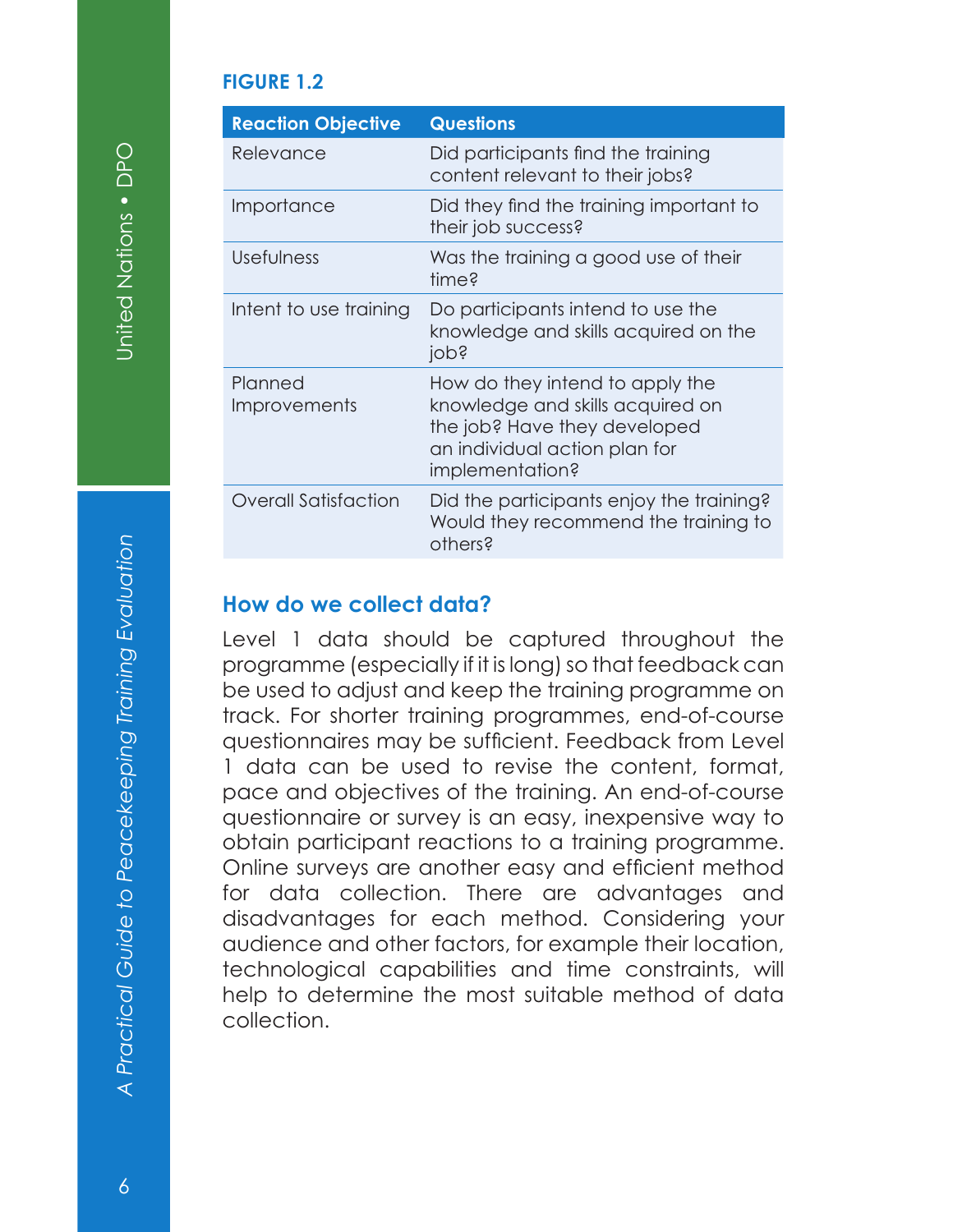| <b>Survey Type</b>                            | <b>Pros</b>                                                                                                                | Cons                                                                                                                   |
|-----------------------------------------------|----------------------------------------------------------------------------------------------------------------------------|------------------------------------------------------------------------------------------------------------------------|
| End of course<br>paper-based<br>questionnaire | Easy to distribute<br>the questionnaire<br>and collect data<br>while participants<br>are still present in<br>the classroom | Processing and<br>transferring data is<br>manual, therefore<br>time consuming                                          |
| Online Survey                                 | Easy to collect<br>data and process<br>for reporting                                                                       | Dependent<br>on Internet<br>connection,<br>access to<br>computers and<br>willingness of<br>participants to fill<br>out |

#### **Formulating Evaluation Questions**

Obtaining the right type of data from participants is crucial to ensuring that a training evaluation provides meaningful results. There are many choices available when formatting evaluation questions. The ITS of DPO, both encourage the use of the Likert scale, since it provides more information than dichotomous or multiple-choice questions. The examples below illustrate the advantages and disadvantages of various types of Level 1 evaluation questions.

#### **Types of Evaluation Questions**

*Dichotomous*

#### **Example:**

Did you find the training relevant to your job? □ Yes  $\Box$  No

These types of questions are simple and easy to both understand and respond to. However, they force the participant to take a particular stand without any grey area and do not produce much feedback other than a negative or positive reaction.

I

II

III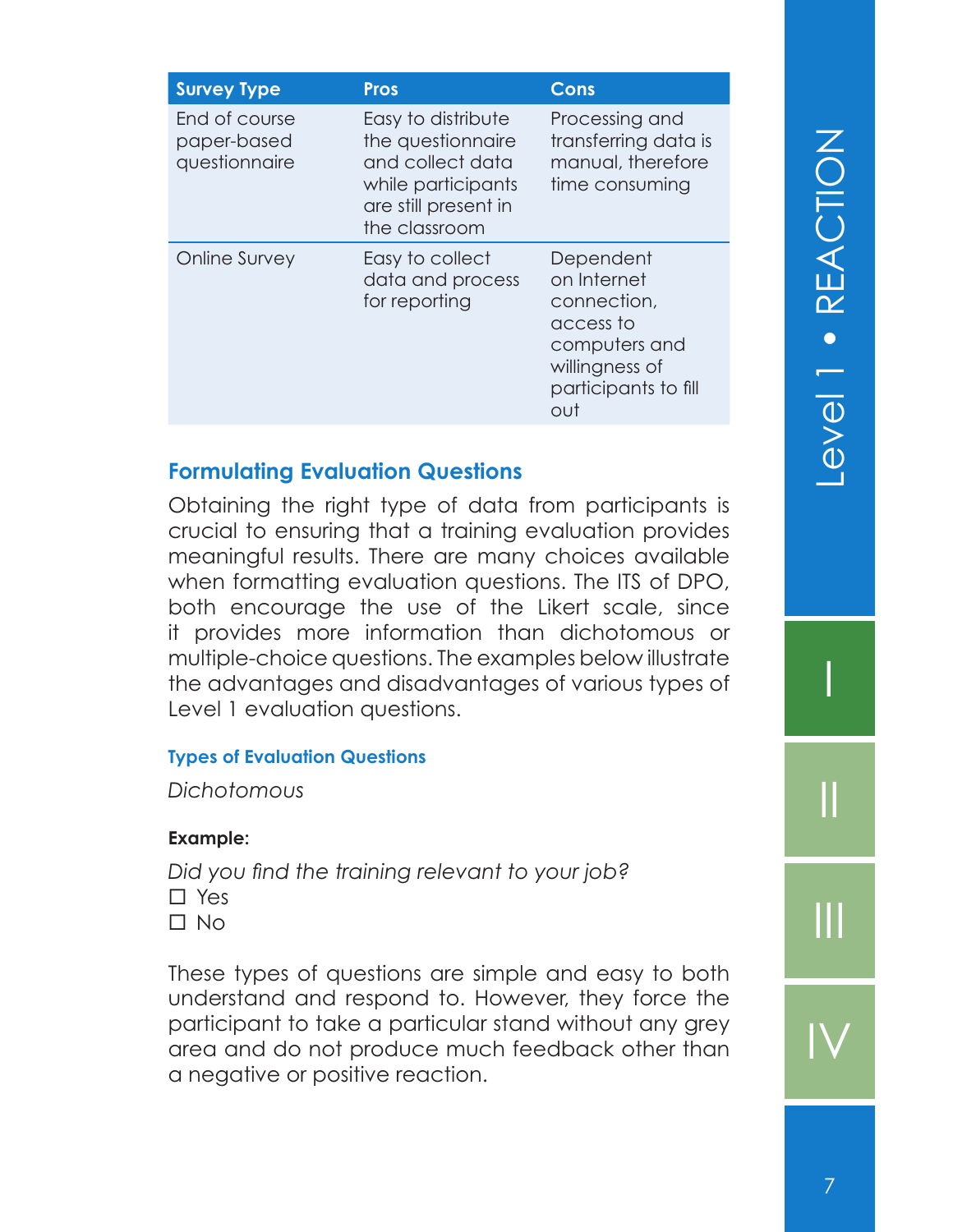#### *Multiple Choice*

#### **Example:**

Did you find the training relevant to your job?

- A. Yes
- B. No
- C. Maybe
- D. N/A

Multiple choice questions are also well recognized and easy to understand. They can provide more choices for participants than dichotomous questions but remain limited in the type of feedback they produce. Adding a space for additional comments can compensate for their limitation.

#### *Likert Scale*

#### **Example:**

*The training was relevant to my job.*

| <b>Strongly</b><br>Agree | <b>Agree</b> | <b>Neither</b><br>Agree nor<br><b>Disagree</b> | <b>Disagree</b> | <b>Strongly</b><br><b>Disagree</b> |
|--------------------------|--------------|------------------------------------------------|-----------------|------------------------------------|
| Đ                        |              |                                                |                 |                                    |

Likert scales present participants with a statement and asks them to align it with a level of agreement. There is also a "neutral" or middle choice that takes pressure off the participant to choose one side or the other. The options in a Likert scale can be easily codified for analysing and/or reporting. The drawback to Likert scales is the extreme choices on each end of the scale. To avoid selecting extreme options, participants may avoid those choices, even in times where they are the most accurate option. If you suspect this to be the case, following up with additional probing questions to clarify those responses is recommended.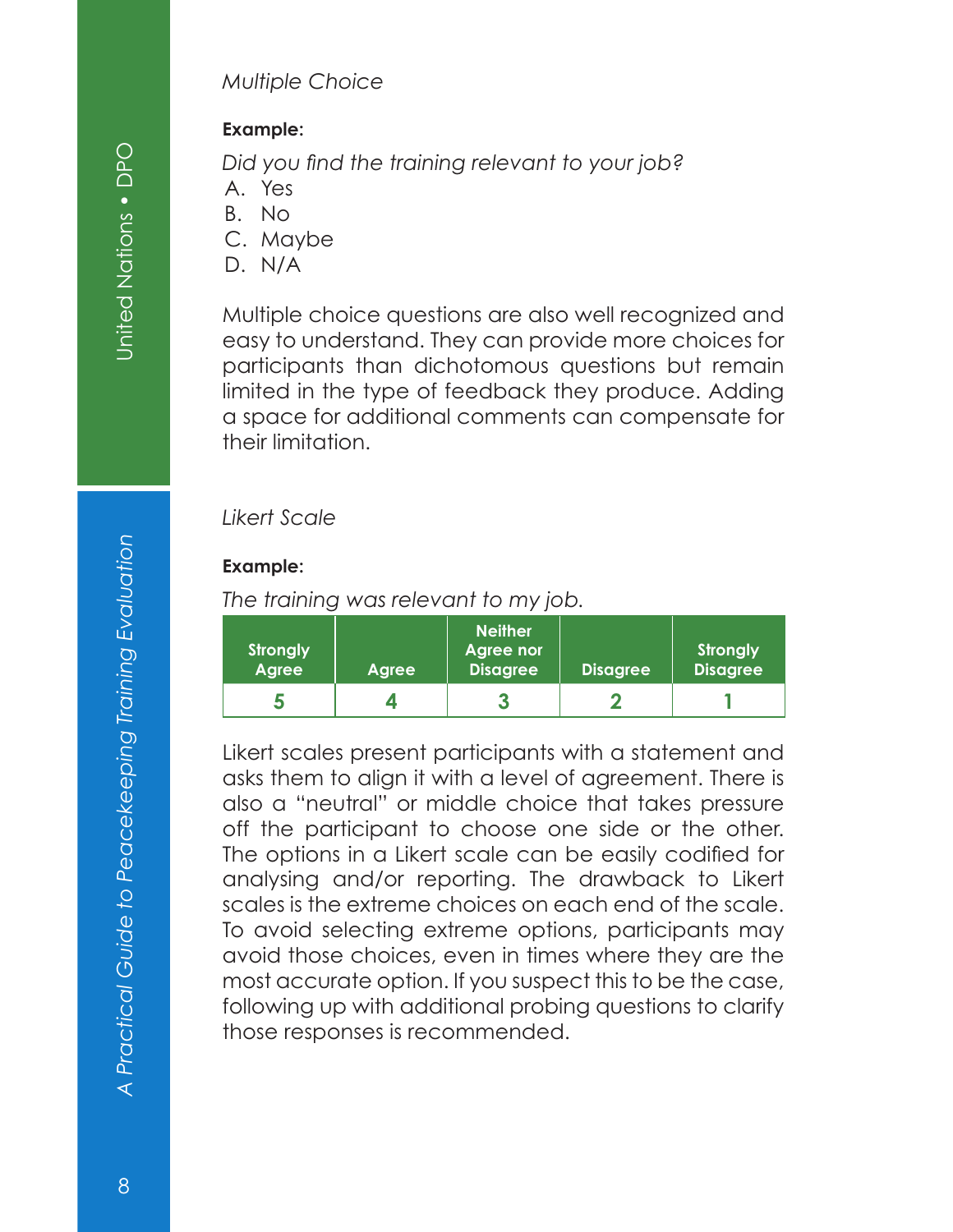#### **Peacekeeping Training Examples**



Now that we have identified the type of information we want to gather for Level 1 and how to collect it lets apply this knowledge to specific peace operations training programmes. For the following sample DPO training programmes, we will formulate a variety of Level 1 questions.

#### **Protection of Civilians**

*The Protection of Civilians course was relevant to my job.*

| <b>Strongly</b><br><b>Agree</b> | Agree | <b>Neither</b><br>Agree nor<br><b>Disagree</b> | <b>Disagree</b> | <b>Strongly</b><br><b>Disagree</b> |
|---------------------------------|-------|------------------------------------------------|-----------------|------------------------------------|
|                                 |       |                                                |                 |                                    |

*The course provided information that is important to my job.*

| <b>Strongly</b><br><b>Agree</b> | Agree | <b>Neither</b><br>Agree nor<br><b>Disagree</b> | <b>Disagree</b> | <b>Strongly</b><br><b>Disagree</b> |
|---------------------------------|-------|------------------------------------------------|-----------------|------------------------------------|
|                                 |       |                                                |                 |                                    |

*The course was useful in helping me perform well at my job.*

| <b>Very</b><br><b>Useful</b> | <b>Useful</b> | <b>Neither</b><br>Useful nor<br><b>Useless</b> | <b>Not Useful</b> | <b>Useless</b> |
|------------------------------|---------------|------------------------------------------------|-------------------|----------------|
| Ð                            |               | o                                              |                   |                |

*I intend to use the information in this course in the near future.*

| <b>Strongly</b><br><b>Agree</b> | Agree | <b>Neither</b><br>Agree nor<br><b>Disagree</b> | <b>Disagree</b> | <b>Strongly</b><br><b>Disagree</b> |
|---------------------------------|-------|------------------------------------------------|-----------------|------------------------------------|
|                                 |       | o                                              |                 |                                    |

I

II

III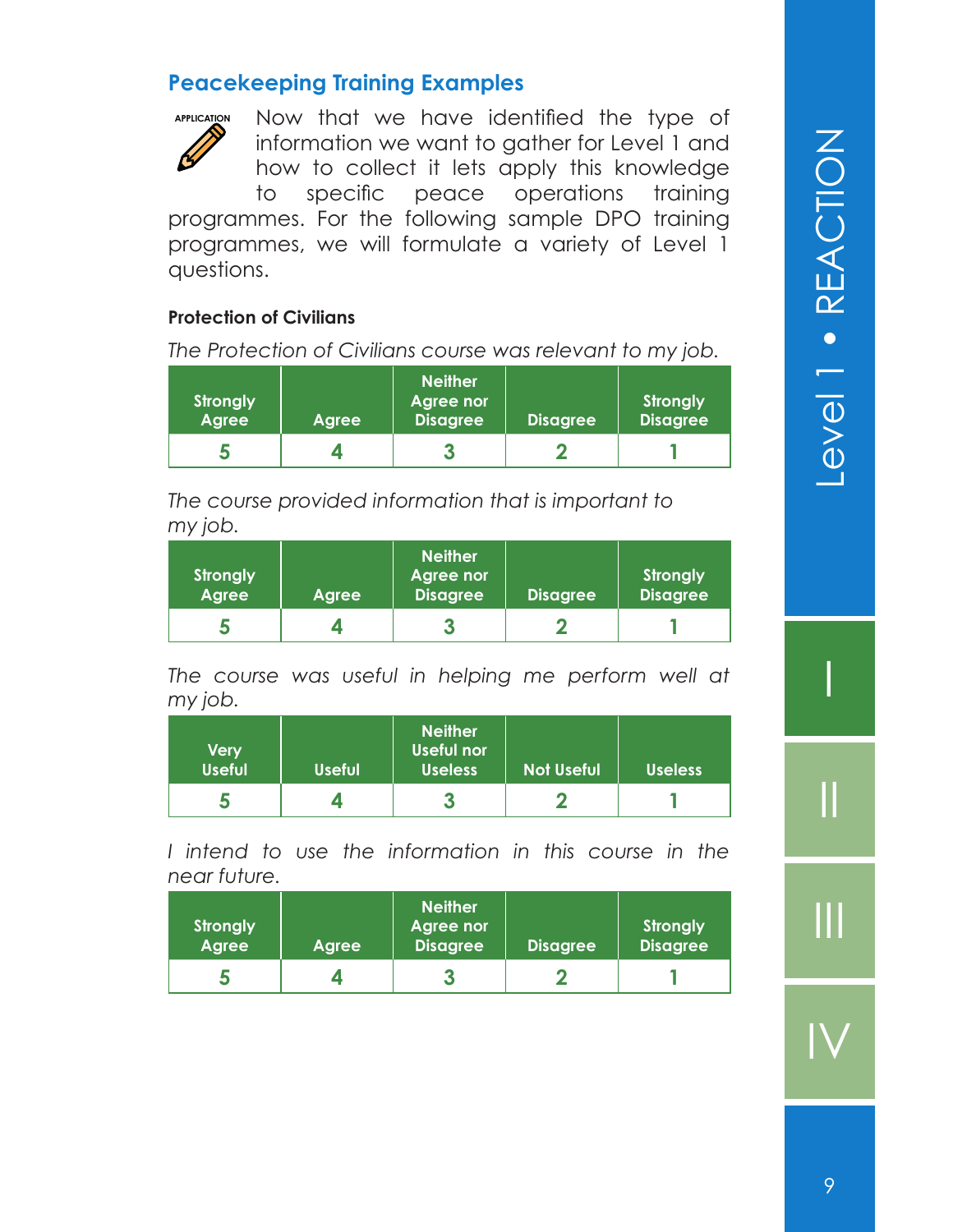United Nations . DPO

*A Practical Guide to Peacekeeping Training Evaluation* United Nations • DPO A Practical Guide to Peacekeeping Training Evaluation *I have a clear plan on how to use the information/skills I obtained in this course.*

| <b>Strongly</b><br>Agree | Agree | <b>Neither</b><br><b>Agree nor</b><br><b>Disagree</b> | <b>Disagree</b> | <b>Strongly</b><br><b>Disagree</b> |
|--------------------------|-------|-------------------------------------------------------|-----------------|------------------------------------|
| ю                        |       |                                                       |                 |                                    |

*I* was satisfied with the Protection of Civilians course.

| <b>Strongly</b><br><b>Agree</b> | Agree | <b>Neither</b><br>Agree nor<br><b>Disagree</b> | <b>Disagree</b> | <b>Strongly</b><br><b>Disagree</b> |
|---------------------------------|-------|------------------------------------------------|-----------------|------------------------------------|
|                                 |       |                                                |                 |                                    |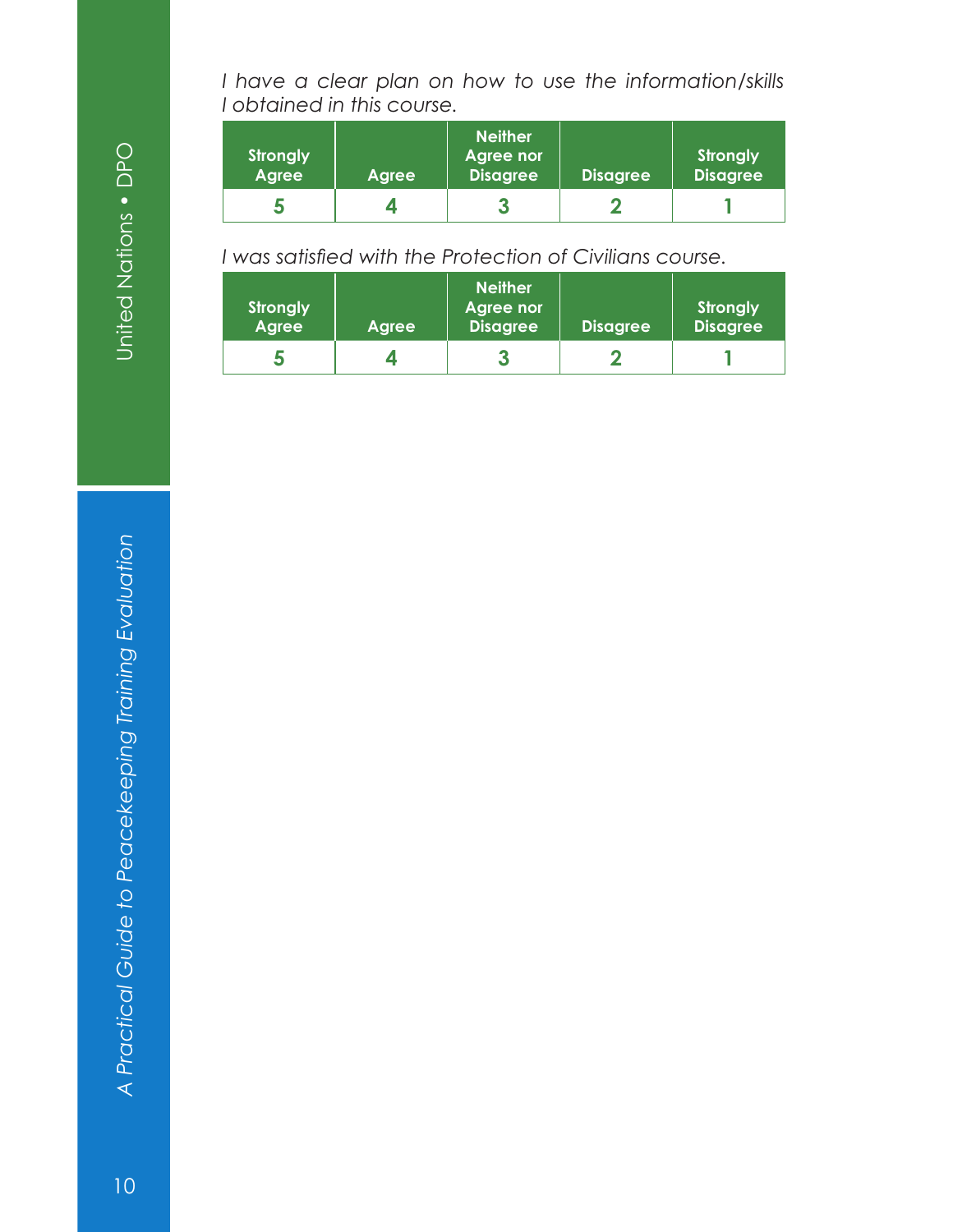## Level 2: Learning

A Practical Guide to Peacekeeping Training Evaluation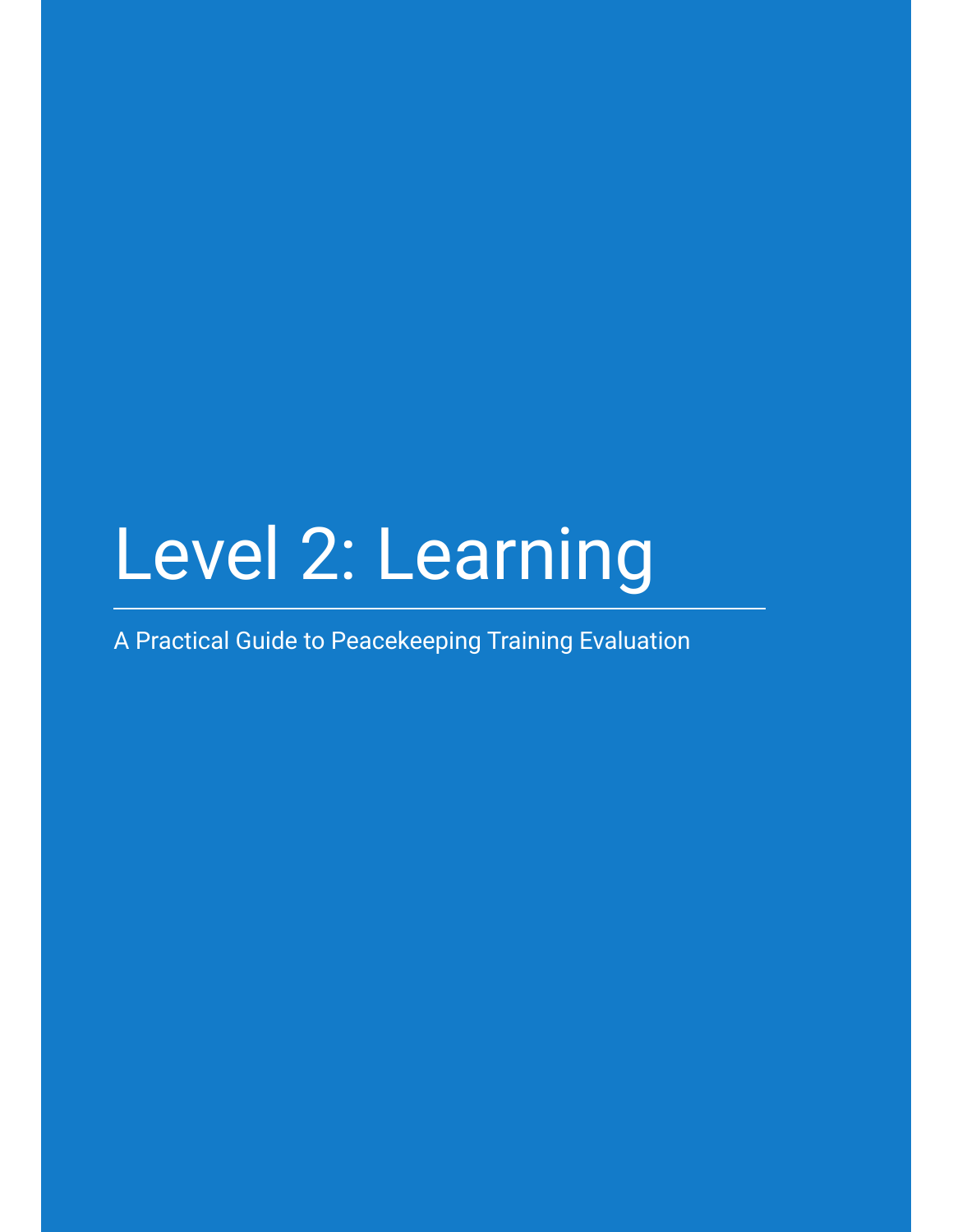#### L E VE L 2 • L E ARNING

#### **What do we want to measure?**

Level 2 evaluations aim to measure the participants gained through the training. This includes whether participants have grasped **FLASHBACK** amount of learning and confi dence that

and skills from training, including the confidence to use what was learned. key principles, facts, processes, procedures, techniques

*As in all levels, learning evaluation questions should be designed to verify whether the set objectives have been met.* 



The diagram below shows the connection and flow:

(Phillips & Phillips, 2007, p.35)

Level 2 evaluation questions therefore measure learning objectives set at the beginning of a training activity. When doing so, it is important to go beyond recall of information and consider various levels of cognition. The DPO 2019 Guidelines on Design, Delivery and Evaluation of Training references Bloom's Taxonomy, a well-recognized classification tool for levels of cognition and learning (see **Fig. 2.1**).

I

II

III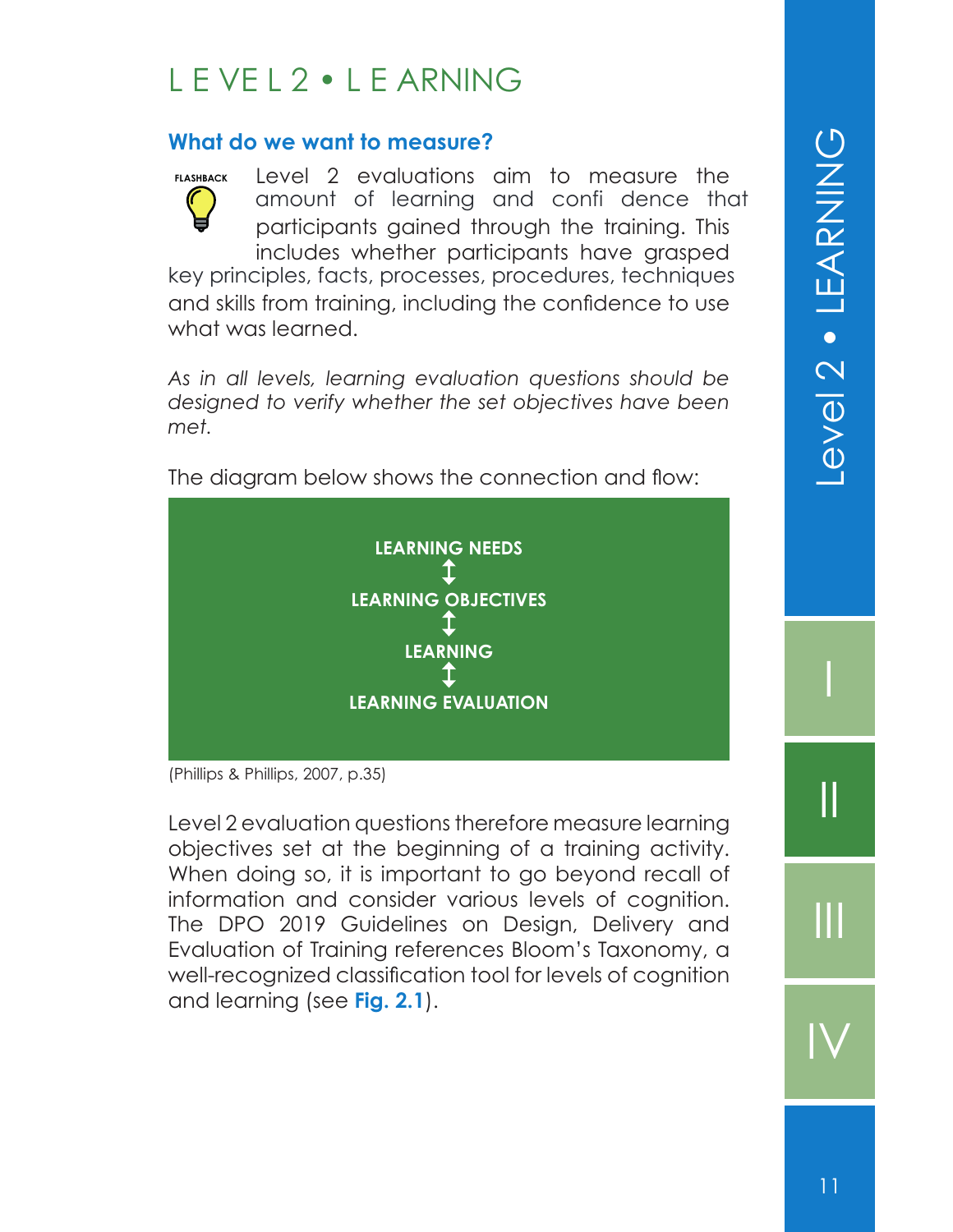#### **FIGURE 2.1: Bloom's Taxonomy**



#### **How to construct learning objectives?**

As shown above, learning objectives communicate the expected outcomes of learning and define the desired results necessary for training success. Learning objectives should contain action verbs and be performance-based, describing what the participant will be able to do.

When writing learning objectives, it is better to avoid vague and generic words such as "know, understand, internalize and appreciate". Instead, be more precise: "After completing this session, participants will be able to identify the three main elements of strategy and name two to three ways to apply them on the job".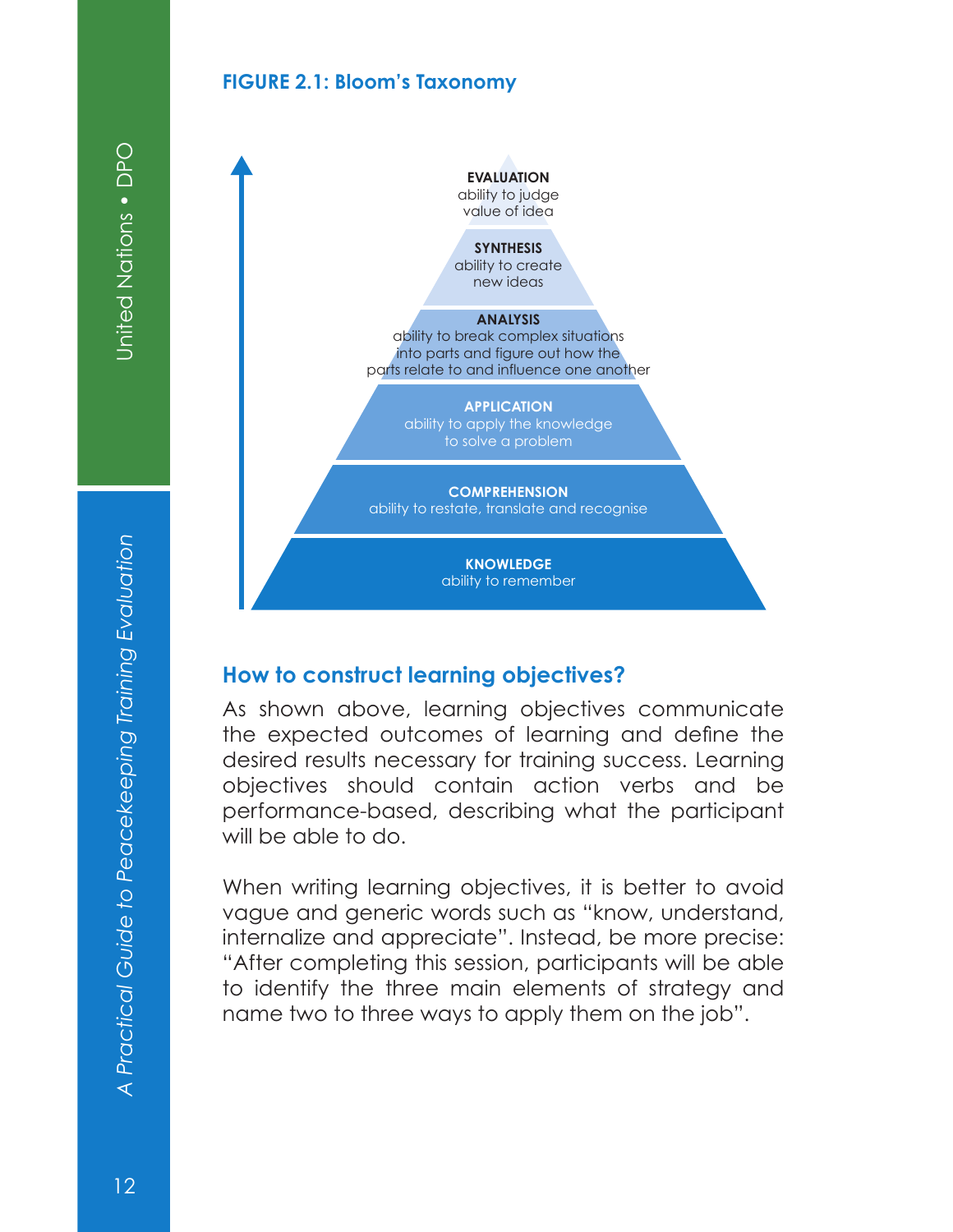#### **TABLE: Action verbs for objectives**

| Identify  | Complete     | Compare      | Operate   | Plan        |
|-----------|--------------|--------------|-----------|-------------|
| Explain   | State        | <b>Draft</b> | Manage    | Predict     |
| Solve     | <b>Build</b> | Calculate    | Advise    | Propose     |
| Eliminate | l ist        | Sort         | Produce   | Construct   |
| Create    | Recall       | Recite       | Summarize | Coordinate  |
| Assess    | Demonstrate  | Specify      | Reduce    | Re-organize |

**TIP** Learning objectives provide a **focus** for participants indicating what they must learn and do. They are also closely linked to learning evaluation questions.

Criteria can be developed by making use of speed, accuracy and quality. Sometimes the parameters or conditions might need to be detailed. For example:

- Score at least 8 out of 10 on a prevention of sexual harassment policy quiz.
- Successfully complete the leadership simulation exercise in 15 minutes.
- Develop a budget plan using a template.

#### **How and when to collect data?**

Level 2 data can be captured at various stages of the training programme depending on the level of learning to be evaluated. Both pre- and post-tests are commonly used to test knowledge and comprehension, and to measure the immediate value added upon attending the training. Thus, pre-tests can be used to collect the baseline data. The same set of questions, or questions of comparable difficulty, must be used in post-tests in order to measure any increase in knowledge and comprehension.

I

II

III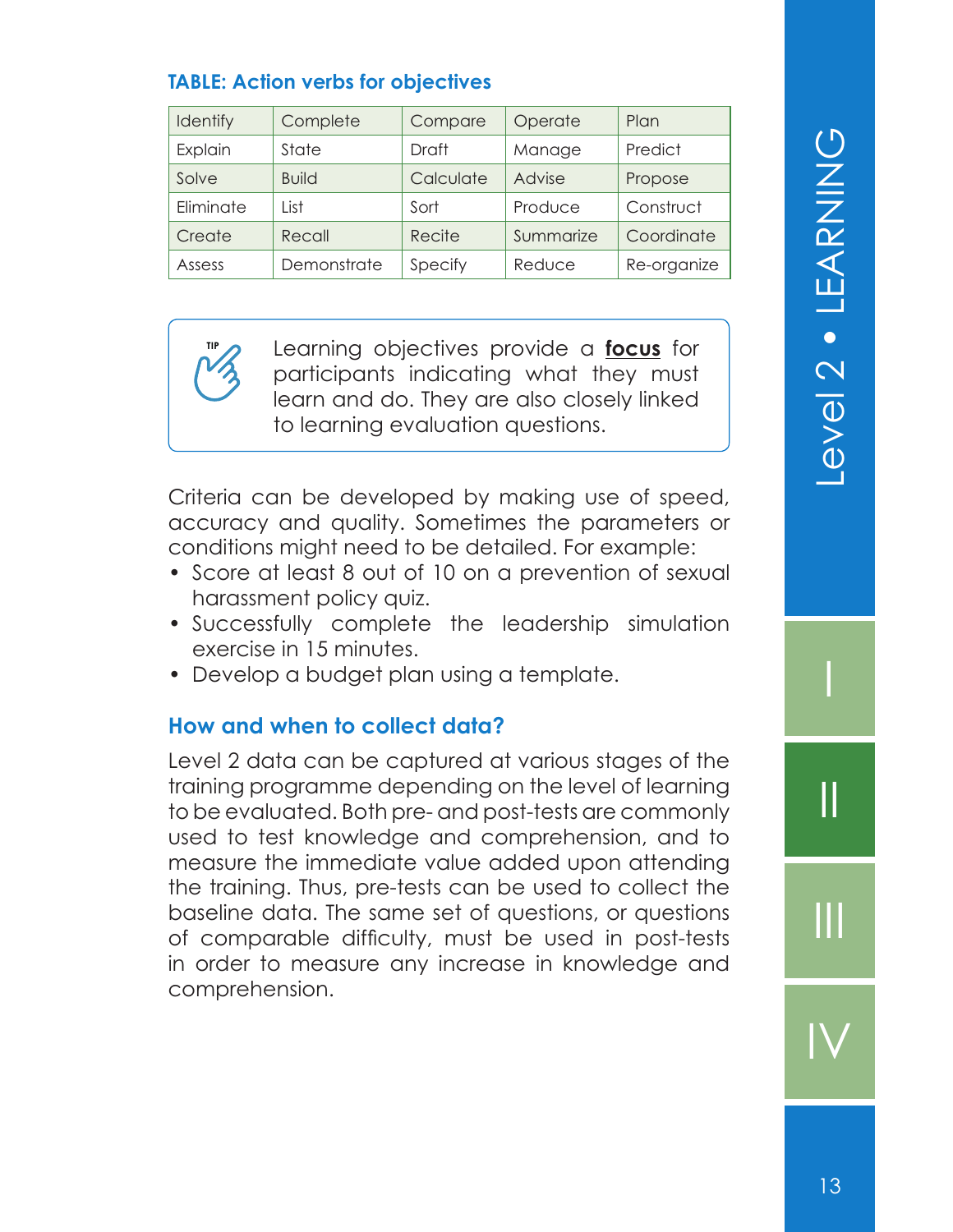United Nations . DPO

Remember, one of the limitations of any knowledgebased test administered immediately after training is that it will not necessarily tell you what participants will remember one month after the training, or whether they will apply the skills in their work. Thus, it may be important to reinforce learning retention through exercises simulating application and analysis, keeping in mind Bloom's Taxonomy.

When selecting data collection methods, they should be both valid (measures what it should measure) and reliable (consistent over time) (Phillips & Phillips, 2007, p.157). For example: when designing a test, make sure the content is reviewed by subject matter experts, check for any inconsistencies and pilot test the instrument.

**Figure 2.2** illustrates levels of cognition/learning and tools used to measure and collect data.

#### **FIGURE 2.2**

| <b>Level</b>               | <b>Tool/Data</b><br><b>Method</b>                                | <b>Collection</b> | <b>Timing</b>                        |
|----------------------------|------------------------------------------------------------------|-------------------|--------------------------------------|
| Knowledge<br>Comprehension | Test and/or<br>questionnaire                                     |                   | 1. Before and after<br>the training, |
| Application                | Observations and<br>evaluations through<br>simulation exercises, |                   | using pre- and<br>post-tests for     |
| Analysis                   |                                                                  |                   | comparison                           |
| <b>Synthesis</b>           | case studies,                                                    |                   | 2. Throughout the<br>training        |
| Evaluation                 | scenario-based<br>exercises, role play<br>etc.                   |                   | 3. At the end of<br>training         |



When creating pre- and post-tests, keep in mind the learning objectives!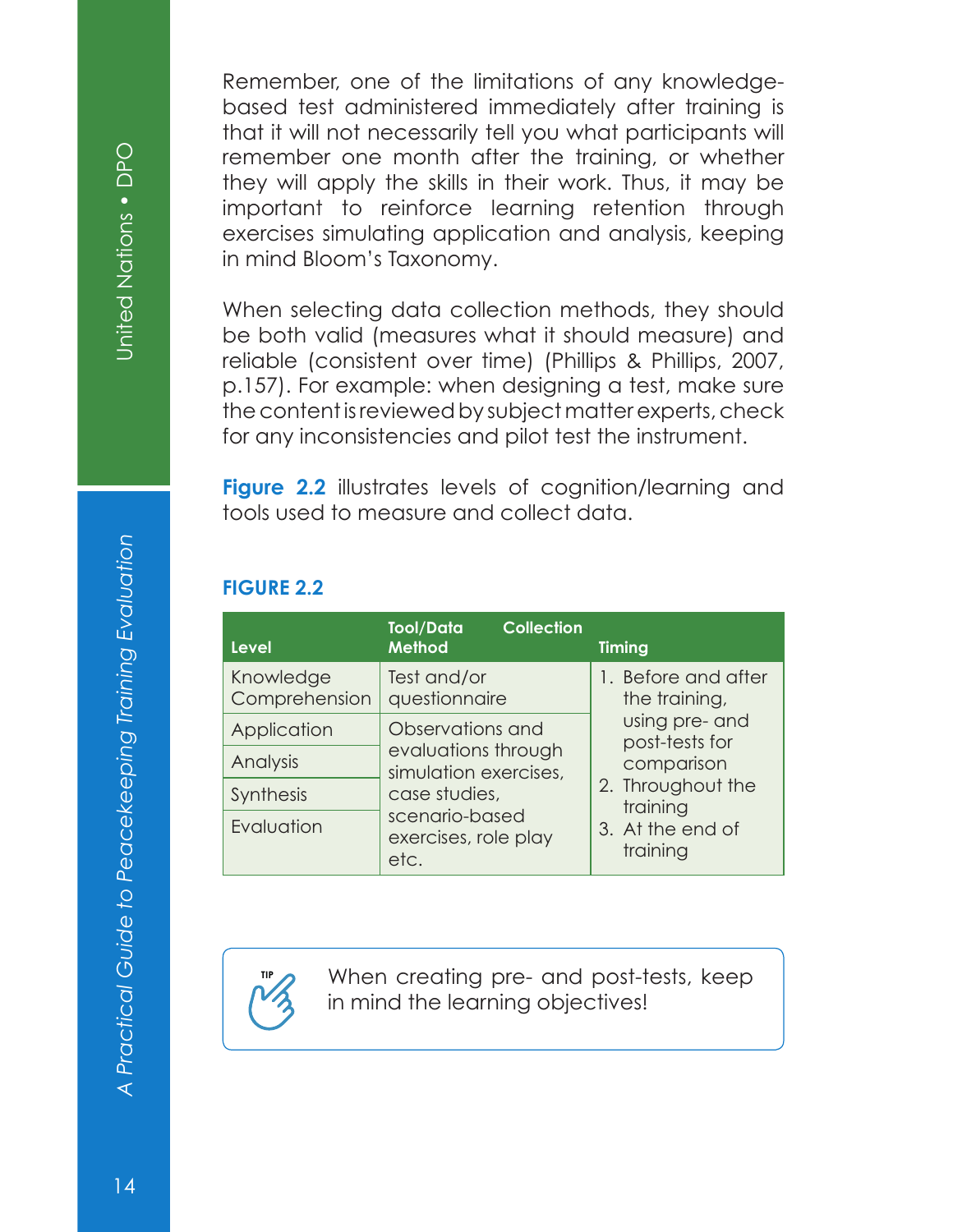#### **Using self-evaluation to measure learning**

In the absence of a pre-test, an end-of-course questionnaire can be used to measure learning. The questionnaire should be linked to learning objectives and is intended to capture participants' perceptions on how much they have learned as a result of the training. While this method is subjective, it can serve as an indicator of the extent to which participants attribute new knowledge gained to the course. Including a confidence check can further validate participant responses by reflecting the extent of error in each answer. This concept is explained later in Level 4 (estimates from participants). A sample questionnaire (Annex 3, DPO 2019 Design, Delivery and Evaluation of Training Guidelines) is provided below.

#### **How would you rate your current level of knowledge/skills now that you have completed (***name of course***)?**

**Moderately weak:** you are familiar with this knowledge area but have *little confidence* in applying it on-the-job.

**Adequate:** you have enough knowledge in this area to do the job and feel *confident* in your ability to apply it to the job. However, you periodically must review policies, procedures or guidelines to support you.

**Moderately strong:** you excel in this knowledge area and rarely, if ever, must review policies, procedures or guidelines. You are *certain* in your ability to apply this knowledge area to the job.

**Strong:** you excel in this knowledge area to the extent that you often coach others when they struggle. You would consider yourself an *expert* and you have the *confi dence of others* when transferring this area to specific actions or behaviour.

| <b>Course Learning Objective</b>                                  | My knowledge/<br>skills level is now: |  |
|-------------------------------------------------------------------|---------------------------------------|--|
| 1. Insert learning objective 1                                    | Moderately weak                       |  |
| (Immediate learning should be<br>measured against course learning | Adequate                              |  |
| objectives, normally introduced                                   | <b>Moderately Strong</b>              |  |
| at beginning of course, along with<br>expected outcomes)          | Strong                                |  |

I

II

 $\mathbf{||}$ 

IV

1.5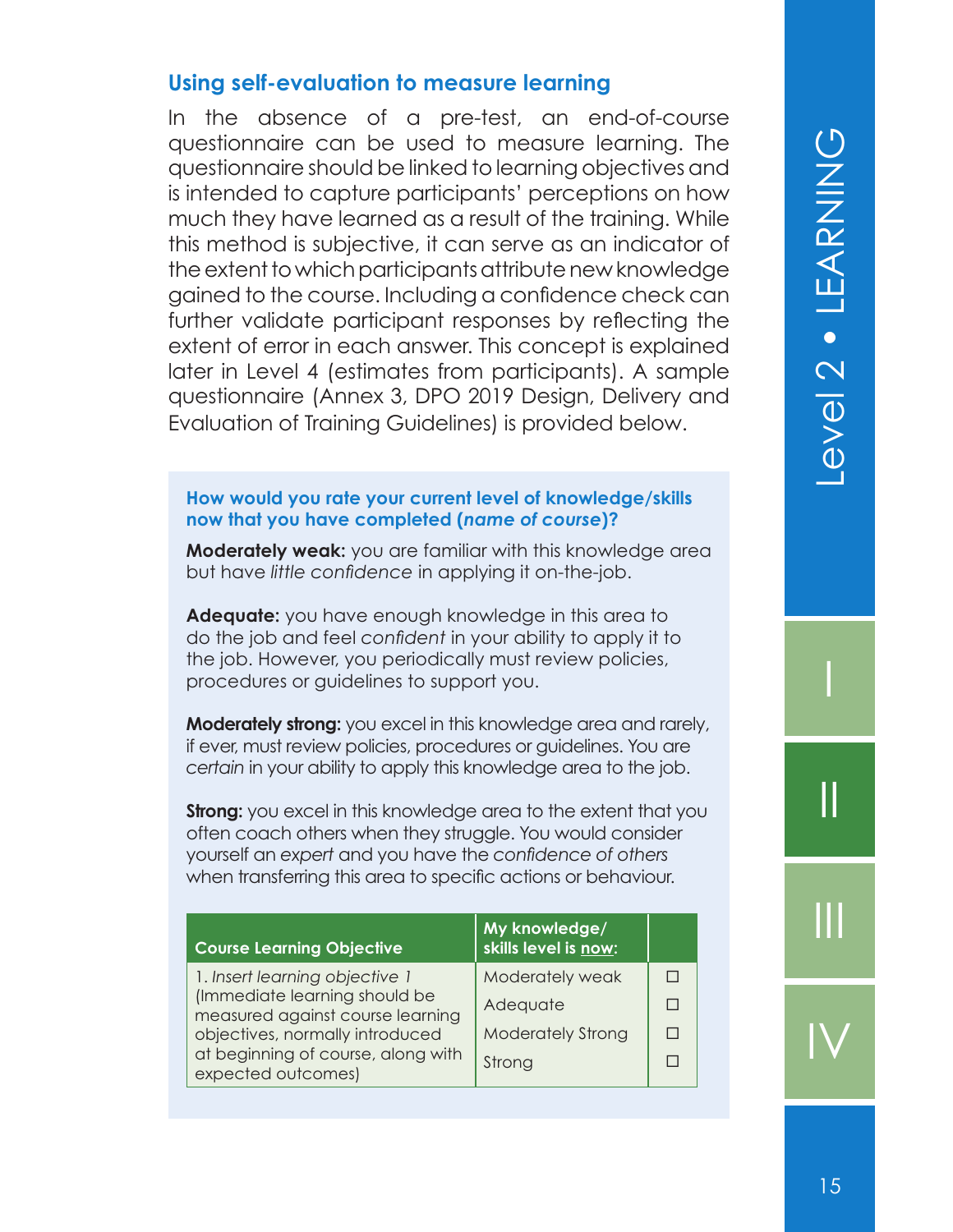#### **How to calculate and report evaluation results?**

At level 2, we are analysing the data to determine the extent of learning that has taken place as a result of the training programme. Programme managers should compare data from pre- and post-tests to determine whether targets for learning objectives have been met. Level 2 data can be critical in identifying the training programme's strengths and weaknesses. In other words, if the learning process is uniformly unsuccessful, it may be necessary to investigate the programme design itself.

Level 2 evaluation indicators are:

- Competency indicators: develop list of competency indicators (skills and knowledge to be acquired) based on the learning objectives.
- Self-assessment rating versus targets (pre-defined learning and evaluation objectives).
- Pre- and post-test ratings and percentages of change.

Reporting evaluation results is critical to the accountability of learning, training and development. Level 2 evaluation data can be used to adjust training design, improve delivery, recognise and reward participants and reduce costs.

#### **Example:**

The table on page 17 shows sample results of a level 2 evaluation. Given a target of 4/5, competency indicator number 1 did not meet the target despite showing an increase in learning. Competency indicator number 2 failed to show any increase in learning, therefore not meeting the target. Based on the results, trainers may want to reinforce learning in those particular areas.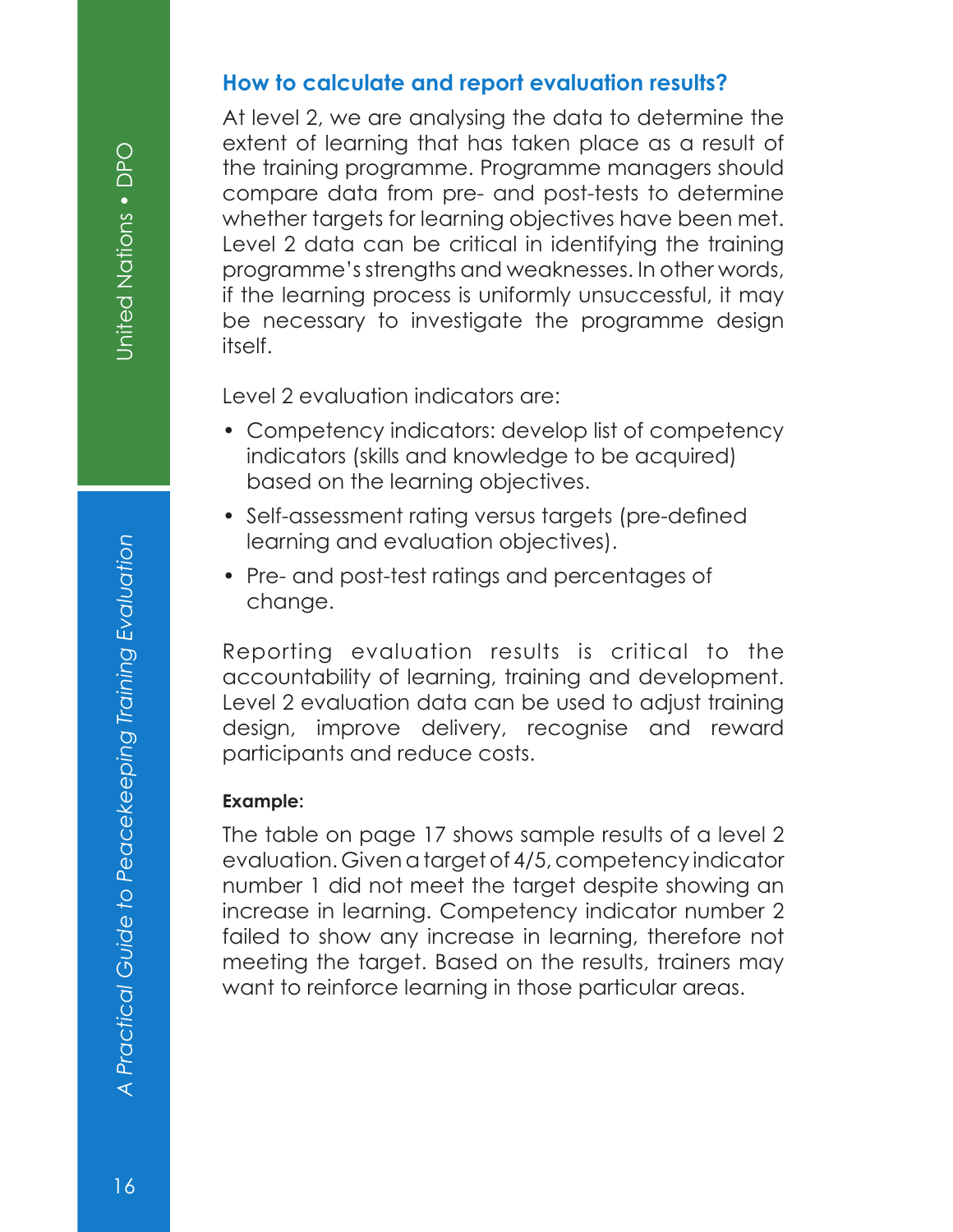#### **TABLE: Change in skills and knowledge, self-assessment by participants.**

| Competency<br><b>indicators</b><br>(examples<br>from different<br>training<br>evaluations) | <b>Ratings</b><br>before<br>trainings | <b>Ratings</b><br>after<br>training/<br>target | <b>Change in</b><br>knowledge<br>and skills<br>level | <b>Target</b> |
|--------------------------------------------------------------------------------------------|---------------------------------------|------------------------------------------------|------------------------------------------------------|---------------|
| 1. In-depth<br>knowledge<br>of integrated<br>planning<br>process                           | 2.75/5                                | 3.75                                           | 36%                                                  | 4/5           |
| 2. Ability to<br>correctly<br>interpret<br>aviation<br>safety                              | 2.50/5                                | 2.50/5                                         | 0%                                                   | 4/5           |
| instructions<br>3. Ability<br>to roll out<br>the new<br>software in<br>the mission         | 4.00/5                                | 4.50/5                                         | 13%                                                  | 4/5           |

#### **Peacekeeping Training Examples**

Each training programme has a set of learning objectives. These are achieved through a methodology to aid in absorbing the content and putting theories into practice, as well as activities to reinforce the learning. The following examples show learning objectives of selected peacekeeping training courses and tailor-made methodology tools such as case studies, role plays and reinforcement tests. **APPLICATION**

I

II

III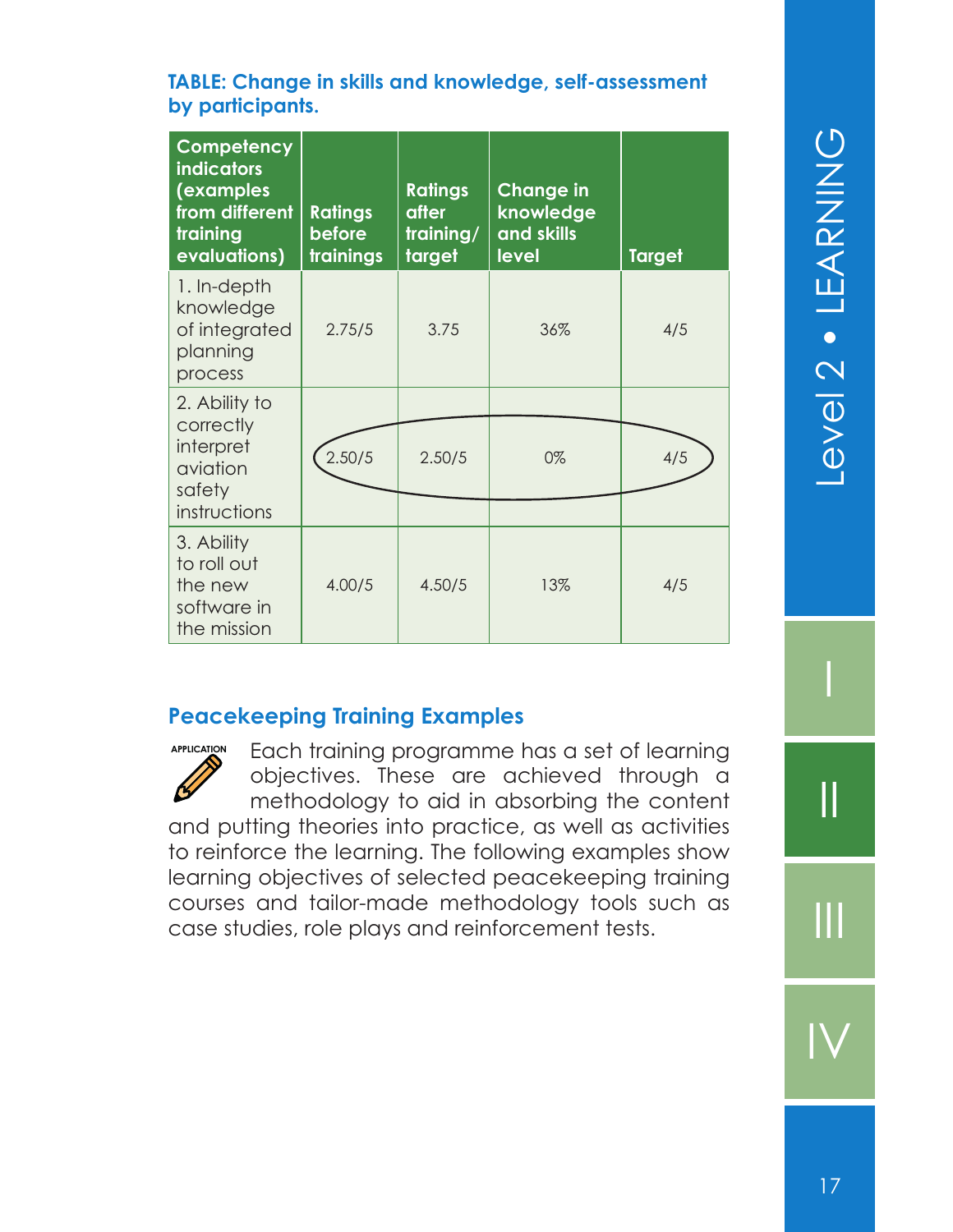#### **Example 1: Protection of Civilian's Training**

#### **Learning Objectives: following the workshop, the participants will be able to:**

- Summarize what is protection and explain the types of violence facing civilians
- List the various protection actors and advise on the role of peacekeepers in preventing and responding to those threats
- Explain field mission POC strategies and specify its linkages with implementation of POC strategy carried out by units on the ground

#### **Measuring knowledge and comprehension**

#### **Pre-workshop test:**

- 1. Categories of civilians that need protection include:
	- a. Children
	- b. Women
	- c. Women, children, elderly, refugees, internally displaced, those gone missing and target groups
	- d. Women, children and elderly

2. There are several protection actors at each mission. Name three:

- 3. What protection actor has primary responsibility for protection of civilians?
	- a. United Nations
	- b. NGOs
	- c. UN peacekeepers
	- d. Host Country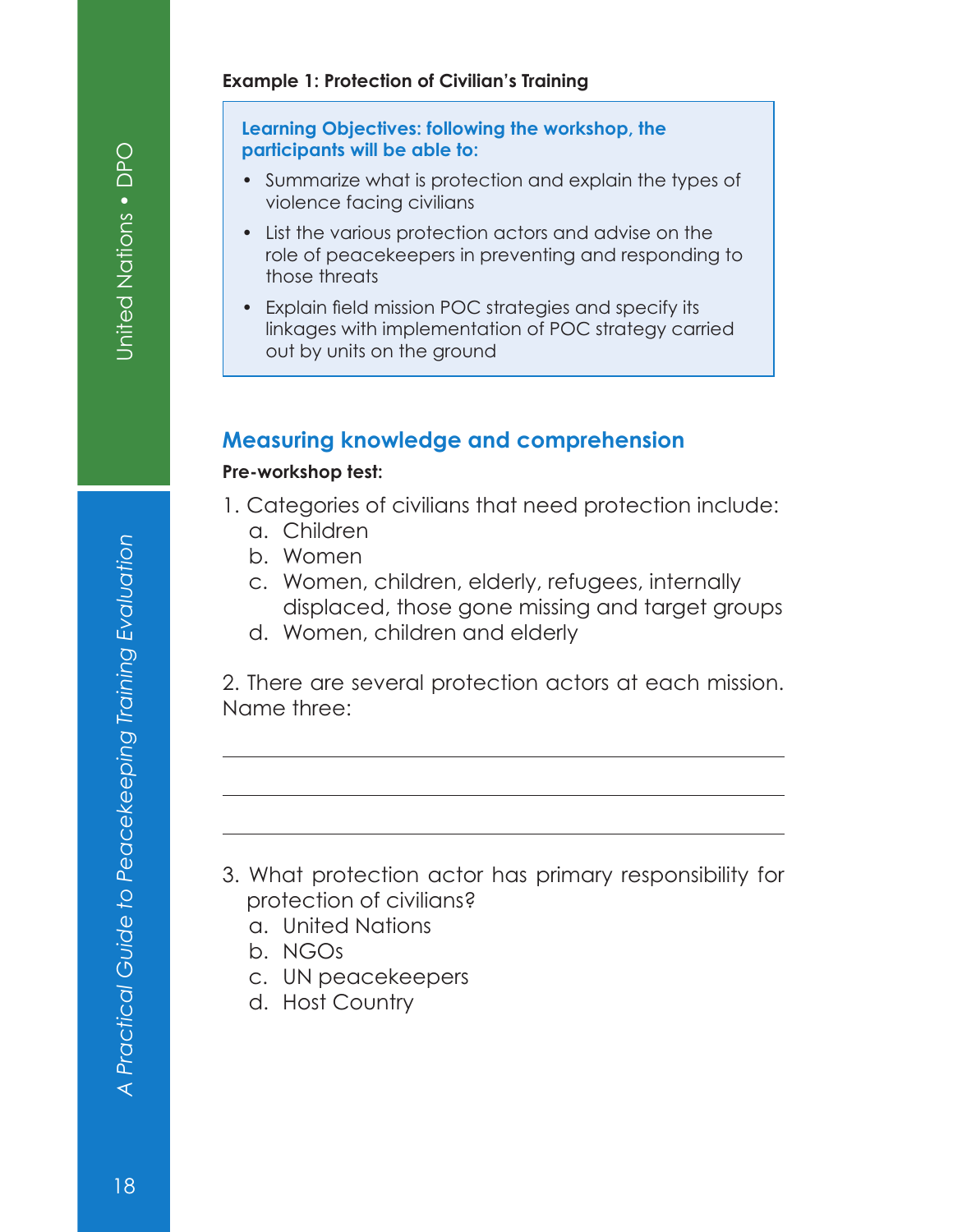evel 2 · LEARNING 19 Level 2 • LEARNING

I

II

III

IV

**REMEMBER:** similar questions should be used for the postworkshop knowledge test to compare results.

#### **Ensuring and measuring higher learning retention Case study:**

Participants are given the below scenario and asked to come up with a Plan of Action based on their knowledge of the roles and responsibilities of Mobile Operating Bases (MOBs). There are many variables to consider including the political and social climate around the mission, the physical environment, rules and regulations, etc.

#### **Scenario – Mobile Operating Bases (MOBs) and Violence**

You are the Commander of MOB. You are sent out on a night patrol that encounters a severely wounded boy on the ground. The boy can barely talk but reports that six-armed militia men simply beat him without apparent reason on the road between Alur and Faron, in the vicinity of Perkes. He is able to describe the perpetrators, who appear to be drunk. He also says that the men after beating him start harassing and beating other people including women and children in nearby houses. According to him, the militia group is about a 15-minute walk from their current position.

- What should you do and what is the basis on which you should base any proposed use of force?
- What should you do with the boy? What followup action should you take?
- Would any of your decisions be different if the alleged perpetrators turn out to be government soldiers?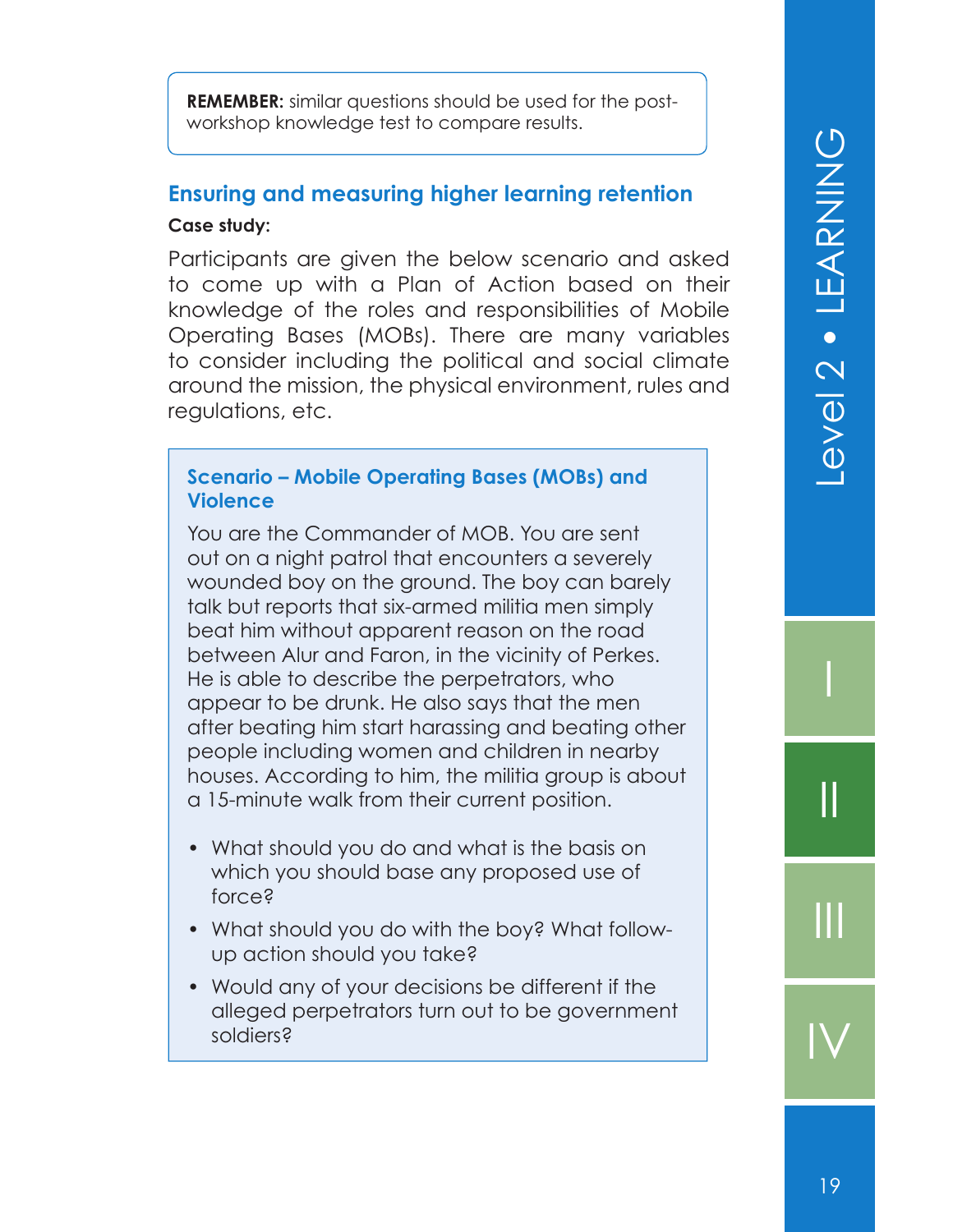#### **Role play:**

The Carana Defense Force (CDF) is having continued difficulties controlling the Kori Militia (KM). The KM, although weakened, have carried out sexual and violent acts against civilians. MONUSCO has developed three innovative responses to protect civilians from these attacks. Participants are given background information on the danger as well as the objectives of the three project responses. They are asked to divide into groups, one military and one civilian, and identify challenges of implementing the three projects from their group's perspective.

#### **Scenario: Civilian-Military Cooperation**

Divide yourself into two groups and make a list of all the potential challenges for implementing these three projects:

- a) From a civilian perspective
- b) From a military perspective

Once you have a single agreed list of challenges and have decided on how to implement the projects, raise relevant points to present to village leadership where you are planning to complement these projects. Try to anticipate the villagers' questions, but also the need to manage expectations about how you could realistically respond to potential threats.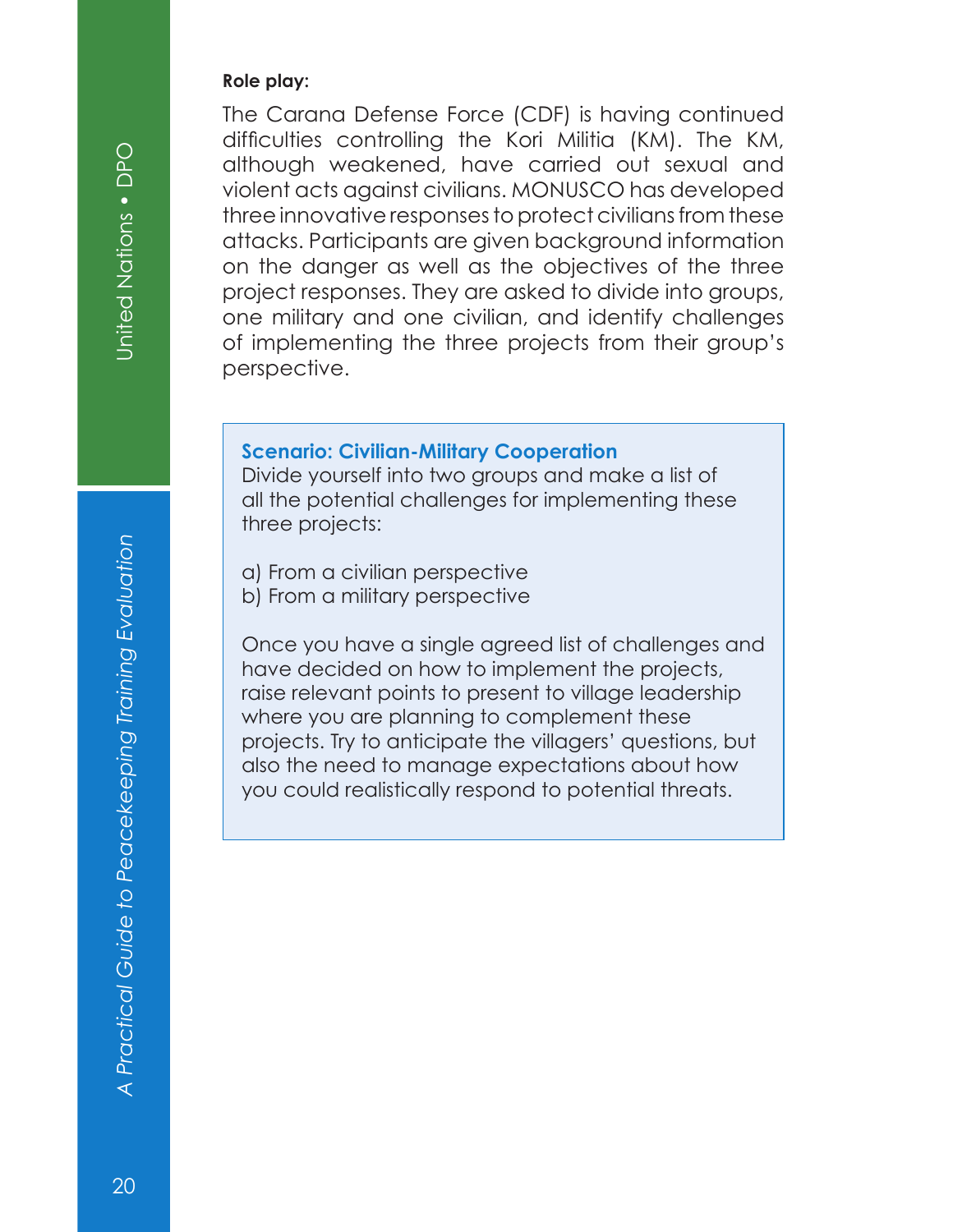#### **Example 2: Rule of Law Training for Judicial Officers in UN Peacekeeping Operations**

**Learning Objectives: After completing the training, the participants will be able to:**

- State the mandates of key United Nations entities engaged in the rule of law, and explain the role of coordination mechanisms such as the Global Focal Point and the Rule of Law Coordination and Resource Group
- Explain the role of judicial affairs officers in coordinating and convening international and national stakeholders engaged in the rule of law
- Propose and implement programmatic activities to enable immediate effectiveness of the justice system

#### **Measuring knowledge and comprehension**

#### **Pre-workshop test:**

- 1. What are some of the common challenges to the rule of law in conflict and post-conflict contexts?
	- a. Vested interests and lack of political will to implement reform
	- b. Absence of a 'rule of law culture', lack of institutional and human capacity
	- c. Insecure environment, threats to judicial independence and impartiality
	- d. Inadequate legal framework, human rights violations and a culture of impunity, distrust in existing structures and root causes of conflict
	- e. A and D
	- f. All of the above

I

II

 $\mathbf{||}$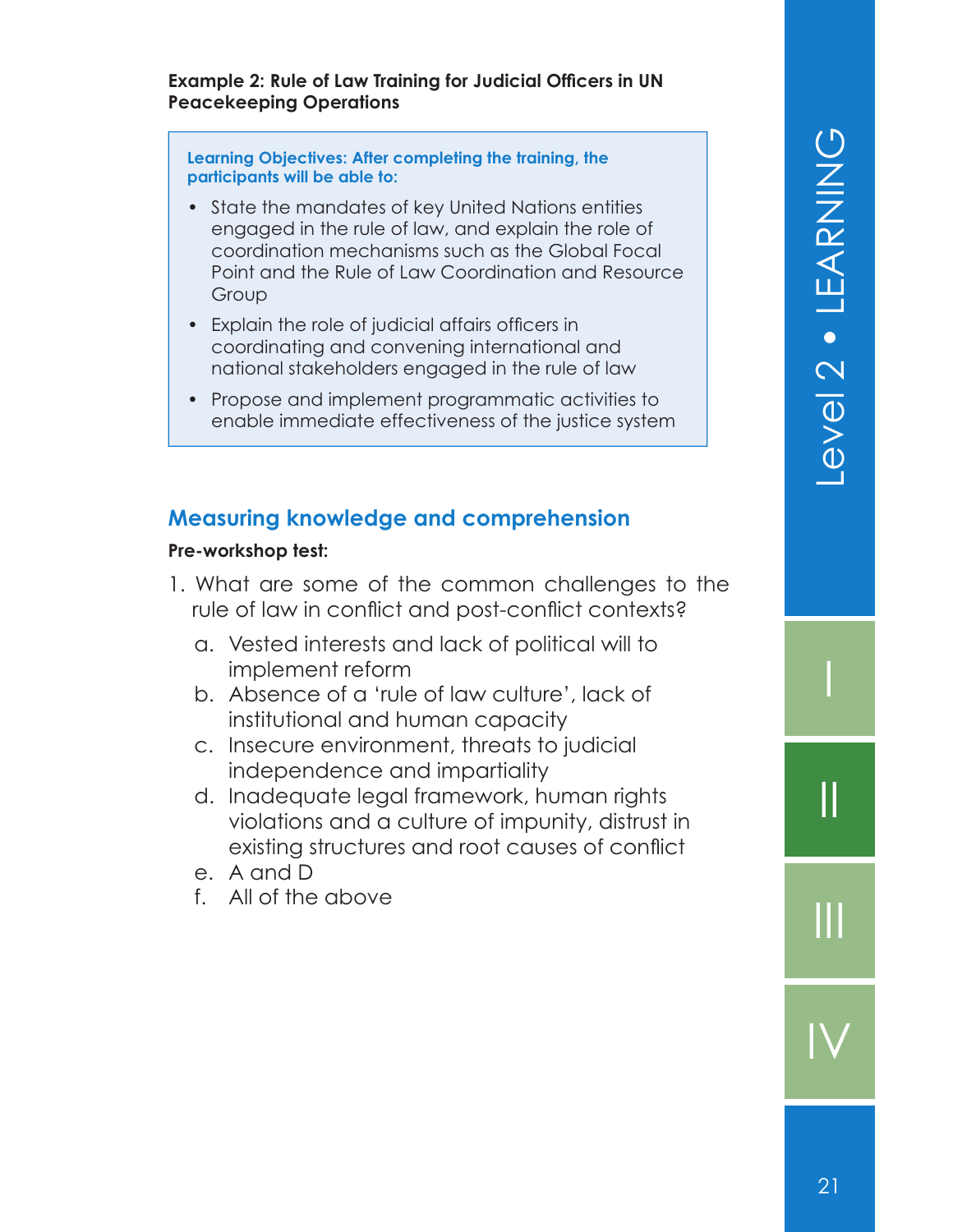$\overline{a}$ 

2. What are the six principal organs of the United Nations system?

- 3. What international norms and standards underlie transitional justice?
	- a. Obligation of States to investigate and prosecute, right to reparations
	- b. Guarantees of non-recurrence, right to truth
	- c. Access to justice for all, death penalty, amnesties
	- d. B and C
	- e. All of the above

#### **Ensuring and measuring higher learning retention Scenario:**

Participants are given a scenario-based exercise (p.23) and allotted 40 minutes to devise a transitional justice system for the mission. The exercise focuses on effective collaboration with national and international partners and considering the contributions and cooperation of justice and human rights components.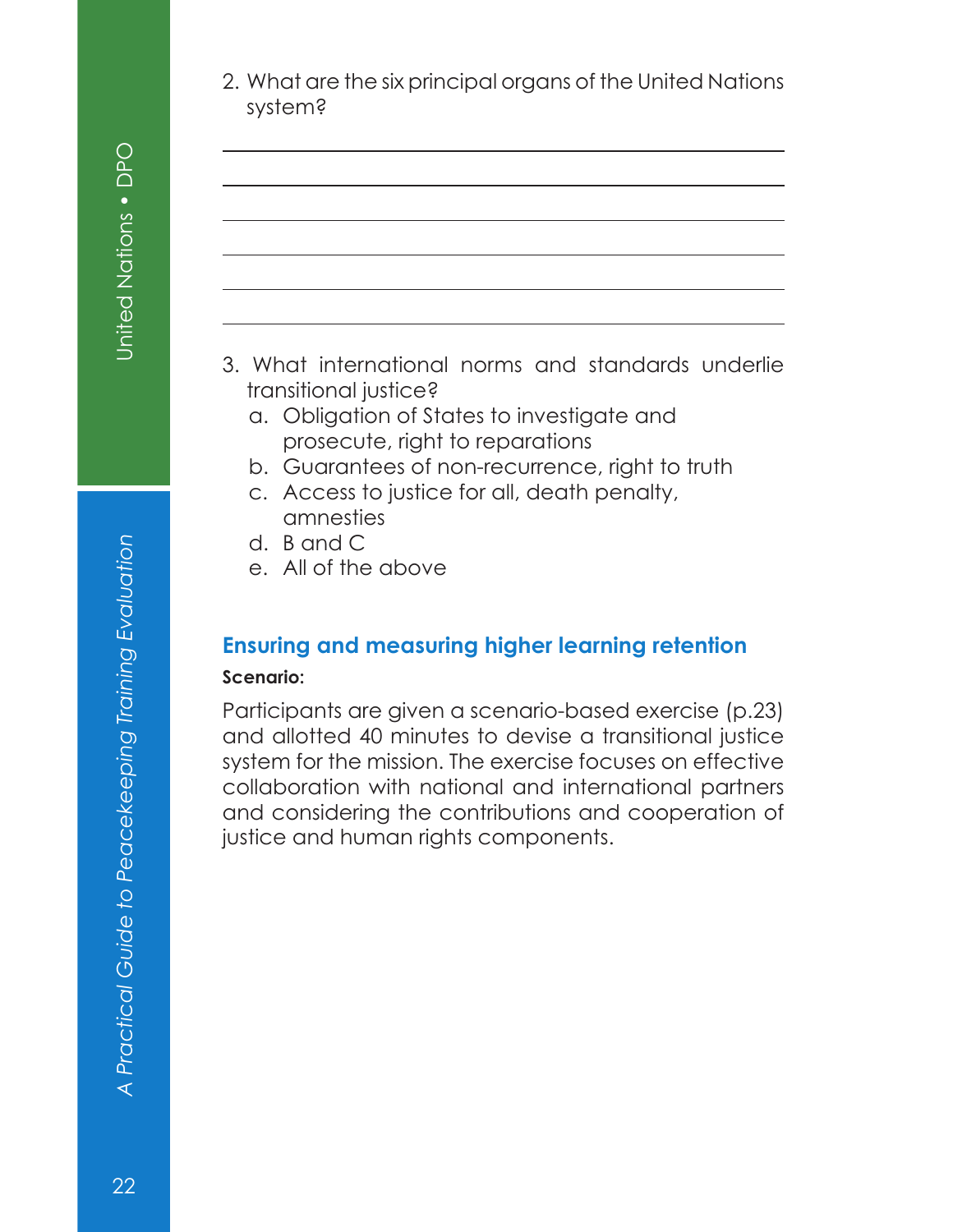#### **Scenario – Transitional Justice**

You are a judicial affairs officer in post-conflictica, which recently came out of 20 years of internal armed conflict. Postconflictica is not a state party to the Rome Statute of the International Criminal Court. A hybrid court has been operating in Postconflictica to bring justice to those who bear the greatest responsibility for serious crimes under international law committed during conflict. Ten persons have been indicted by the tribunal and the first two trials have started.

The national justice system is also under pressure to undertake investigations and prosecutions of additional alleged perpetrators. Some authorities appear to be willing to carry out investigations. The national justice system has limited resources and capacity and has no previous experience addressing serious crimes under international law. The mandate of the United Nations mission in the country is to assist Postconflictica authorities to end impunity, including through judicial and legal reform.

You have been asked to develop the missions plan for implementing this mandate, including:

- 1. Concrete activities;
- 2. Indicators of achievement; and
- 3. Potential partners.

#### **Role play:**

Participants are given a scenario between a representative of a peacekeeping mission (Judicial Affairs Officers) and a national actor (Dean of a Law School). The role play is intended to sharpen participants' diplomatic skills when dealing with a difficult counterpart and to identify hidden motives that may be present.

I

II

III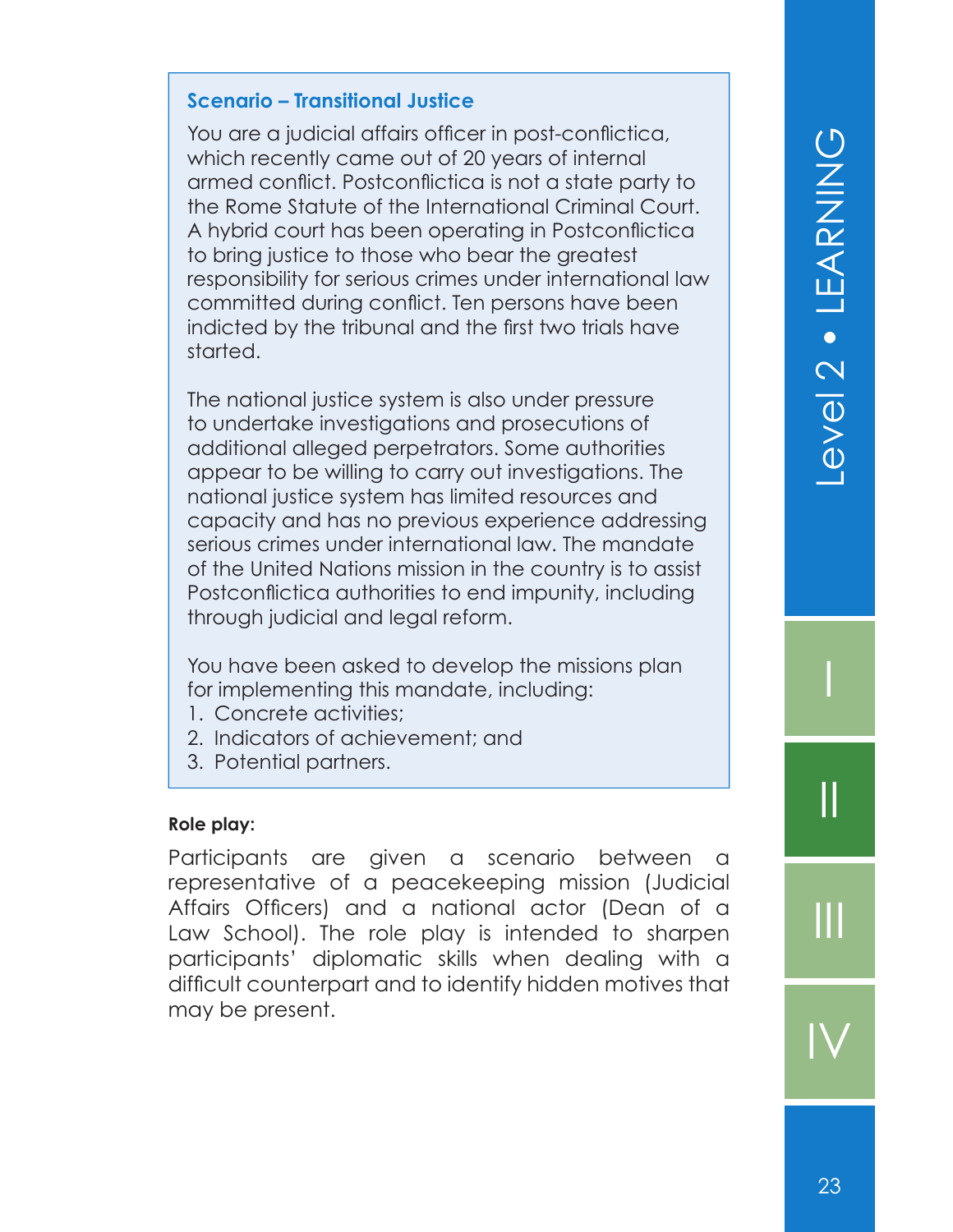#### **Scenario – Diplomatic Skills**

A judicial affairs officer is meeting with a dean of a law school faculty. The judicial affairs officer has been in the host country for four months. When s/ he first arrived, s/he met with the dean to offer assistance to the law school in two projects: first, the judicial affairs officer offered to help develop a course on human rights that could be given to law students and practitioners. Second, the judicial affairs officer offered to start a law students association at the school which eventually would be mirrored through the development of a 'young professionals' association throughout the country.

Although the dean had initially appeared interested and said that he had followed up by talking to his faculty and law school board (consisting of senior ranking government officials and prestigious nongovernmental lawyers), nothing has happened yet. The judicial affairs officer and dean have met three times and each time the dean asks for funds for a trip to Paris or London instead.

Three months have passed since the last time the judicial affairs officer and dean have met.

#### **Example 3: DOS Course on Administration of Personnel Contracts**

**Learning Objectives: following the workshop, the participants will be able to:**

- Assess the type of appointment to be granted to staff members based on operational needs and manner of recruitment
- Compare the different modes of staff members' appointments
- Advise staff members on the entitlements and benefits they are eligible to receive based on their duty station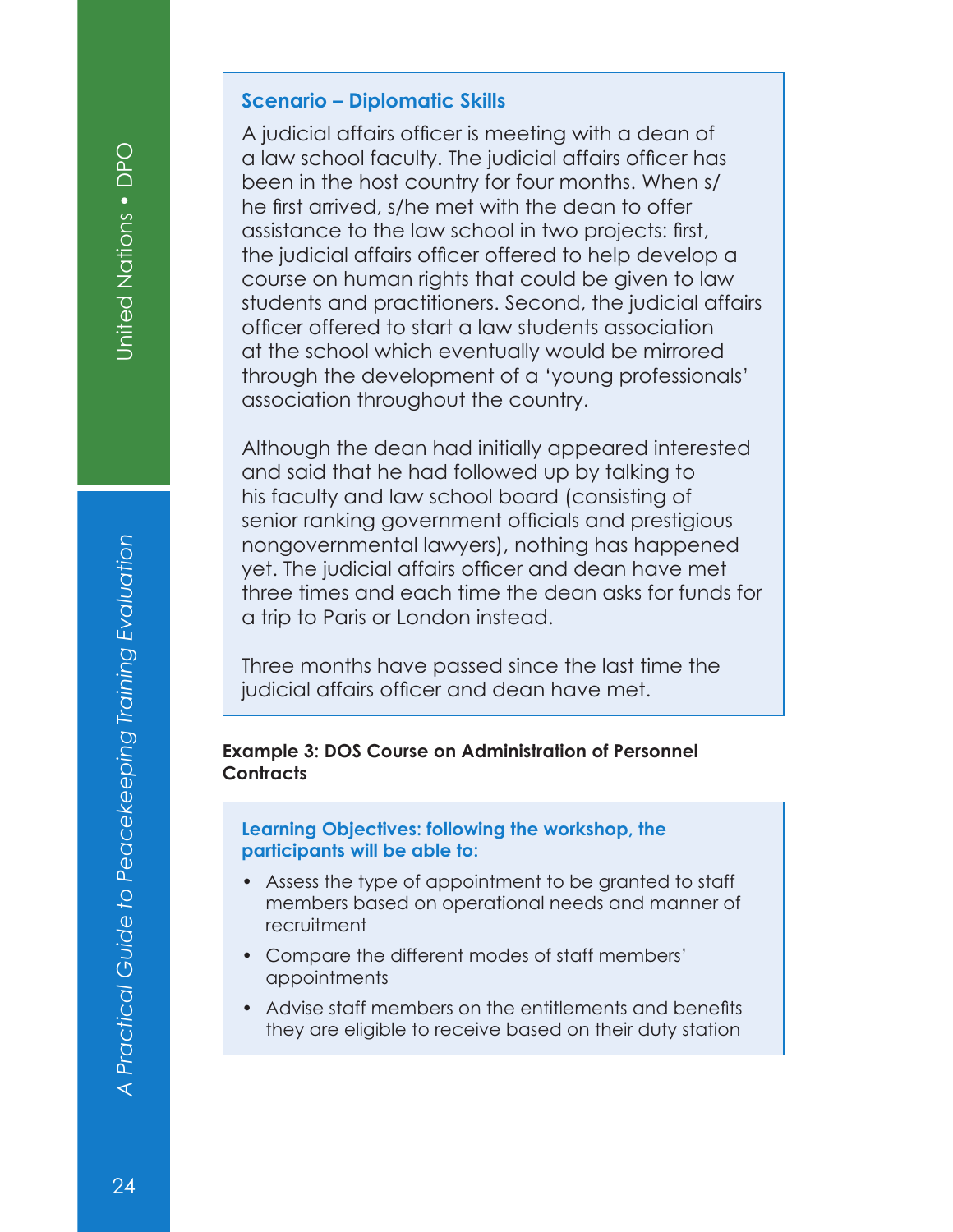#### **Measuring knowledge and comprehension**

#### **Pre-workshop test:**

- 1. What type of appointment does not require the review of a Central Review Body (CRB)?
	- a. Fixed term appointment
	- b. Permanent/continuous appointment
	- c. Temporary appointment
	- d. All appointments need to be reviewed by CRB
- 2. List the three types of arrangements for interorganizational movement (within the UN common system).

- 3. Which choice correctly identifies the five types of appointments within the UN system?
	- a. Geographic, language, limited, retiree, permanent
	- b. Geographic, language, limited, retiree, other
	- c. Geographic, language, permanent, retiree, other
	- d. Geographic, language, limited, fixed, other

#### **Ensuring and measuring higher learning retention**

#### **Role play:**

Participants are given a scenario where they are asked to play the role of a HR officer meeting with an angry staff member. The staff member was denied a benefit and needs clarification of the rules regarding re-appointment.

I

II

III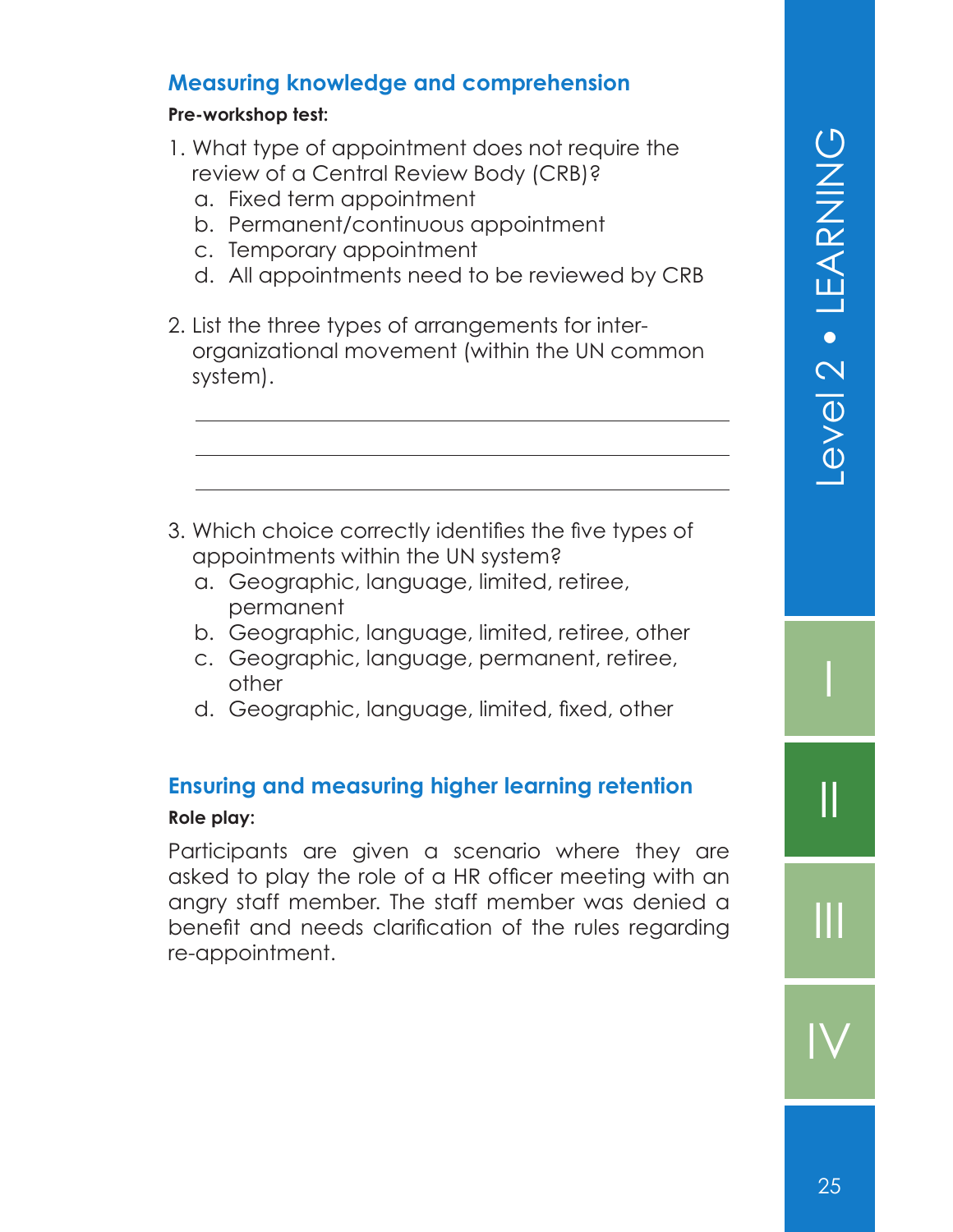#### **Scenario – Reappointment**

Jane is a newly re-appointed staff member serving at the general service category. Jane has applied for the Young Professionals Programme (YPP) but her application was denied due to insufficient number or years of service. Jane previously worked for the Department of Public Affairs for six years but separated from the organization for the last two years. She was recently reappointed and is wondering why her previous years of service do not count toward her eligibility in taking the YPP.

Your task is to explain to Jane why her application was denied using the appropriate Staff Rules/ Administrative Instruction.

#### **Role play:**

Participants are given the below scenario and are allotted 40 minutes to come up with a response for the client. The explanation should reference the appropriate Staff Rules and Administrative Instruction.

#### **Scenario – Hardship Allowance**

You are a HR officer stationed in UNFICYP. A staff member is inquiring about hardship allowance and why he does not receive it. The staff member has a colleague in UNMIL that performs similar functions who receives hardship allowance. Your task is to draft a response to his query referencing the appropriate Staff Rules and Administrative Instruction.

Participants have 40 minutes to draft a response to the staff member, using the relevant Staff Rules and Administrative Instruction.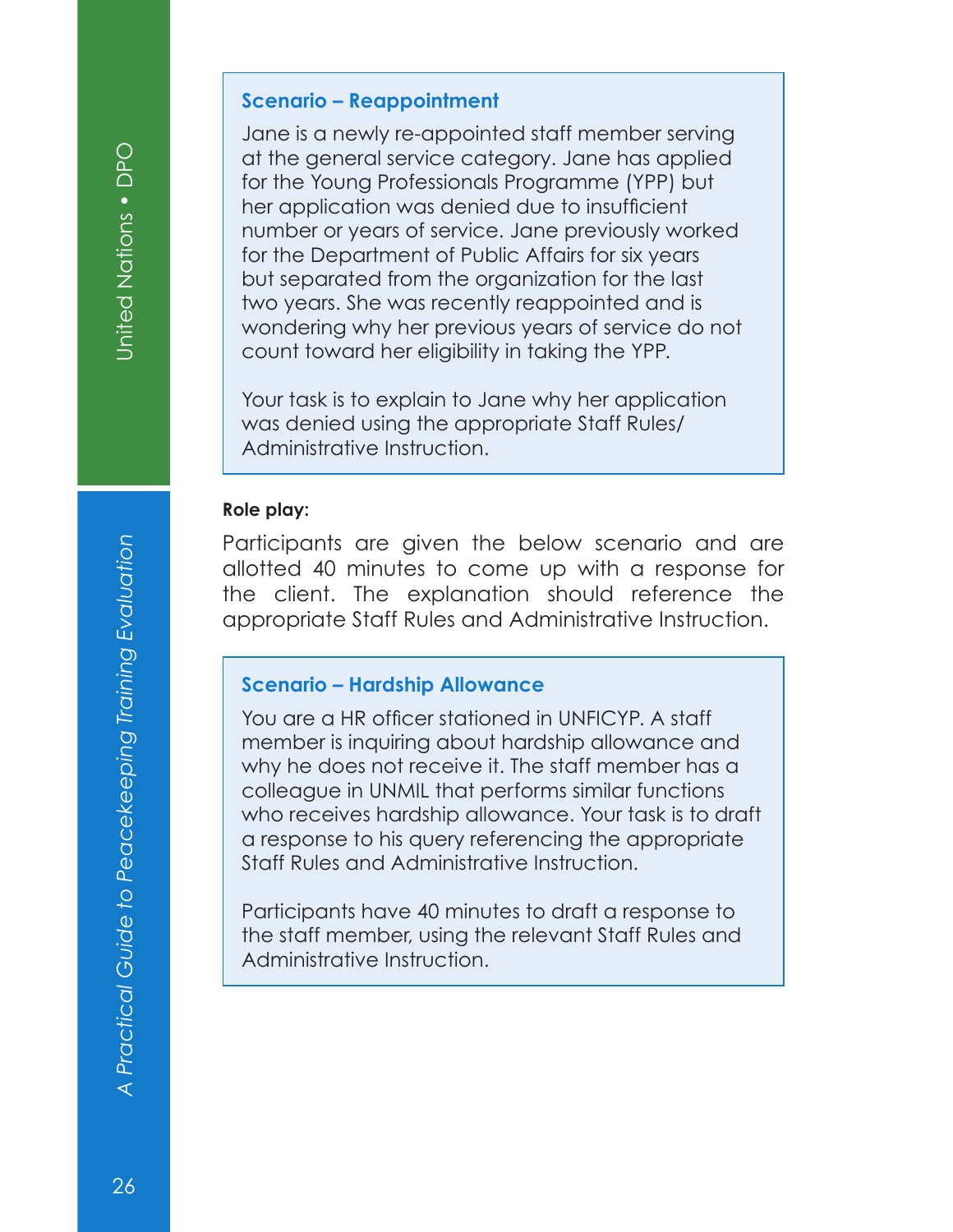#### **Wrap-Up of Level 2**

Learning objectives are extremely crucial and must be clearly stated. In most cases, they should include an action verb, a performance statement/indicator, a condition and a criterion.

Various types of data collection methods should be used to measure a range of cognition levels and any increase in learning that can be attributed to the training programme.

Quantify, report and communicate level 2 evaluation data to improve the training design, justify training budgets and advocate and promote the particular training.

I

II

III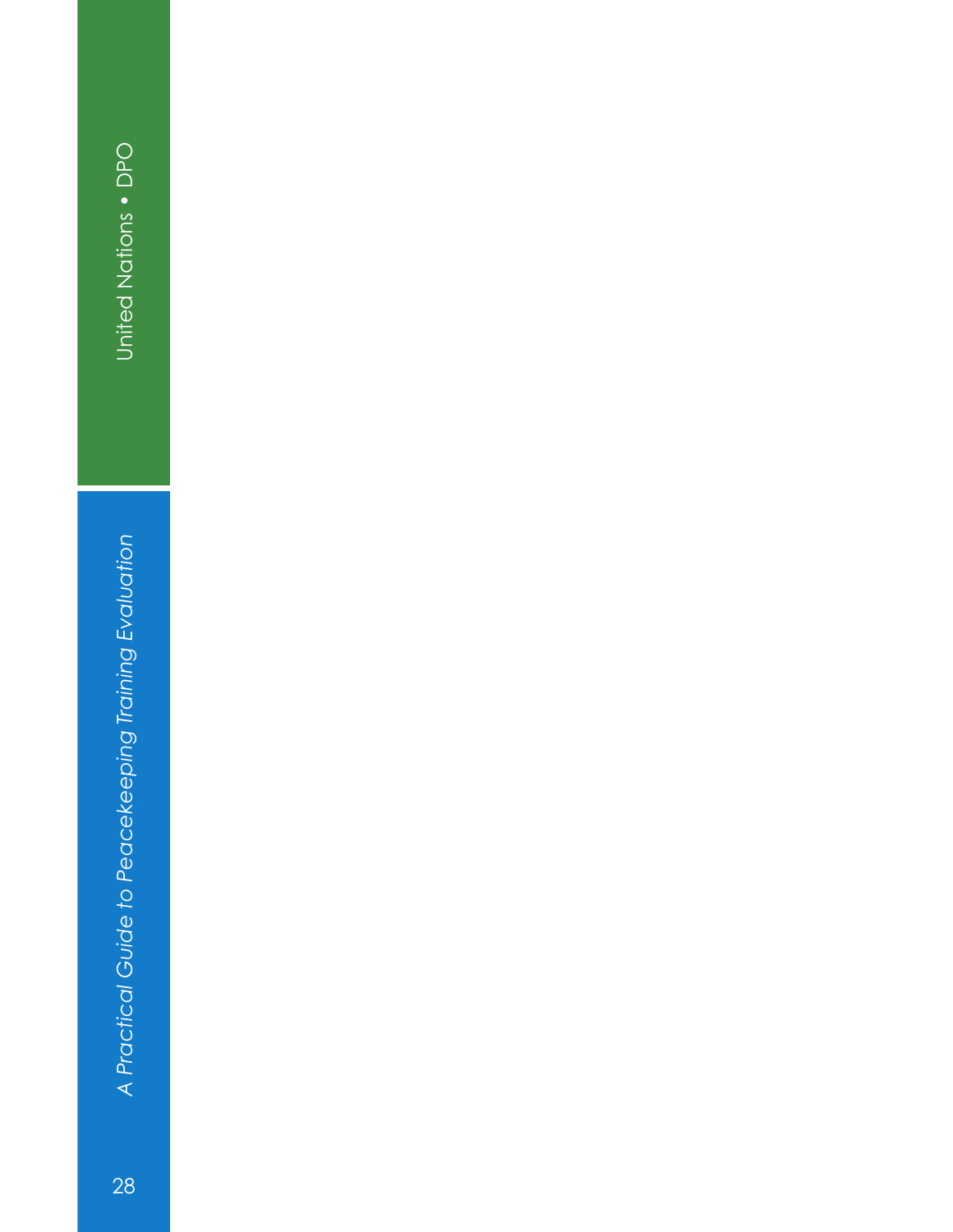# Level 3: Application

A Practical Guide to Peacekeeping Training Evaluation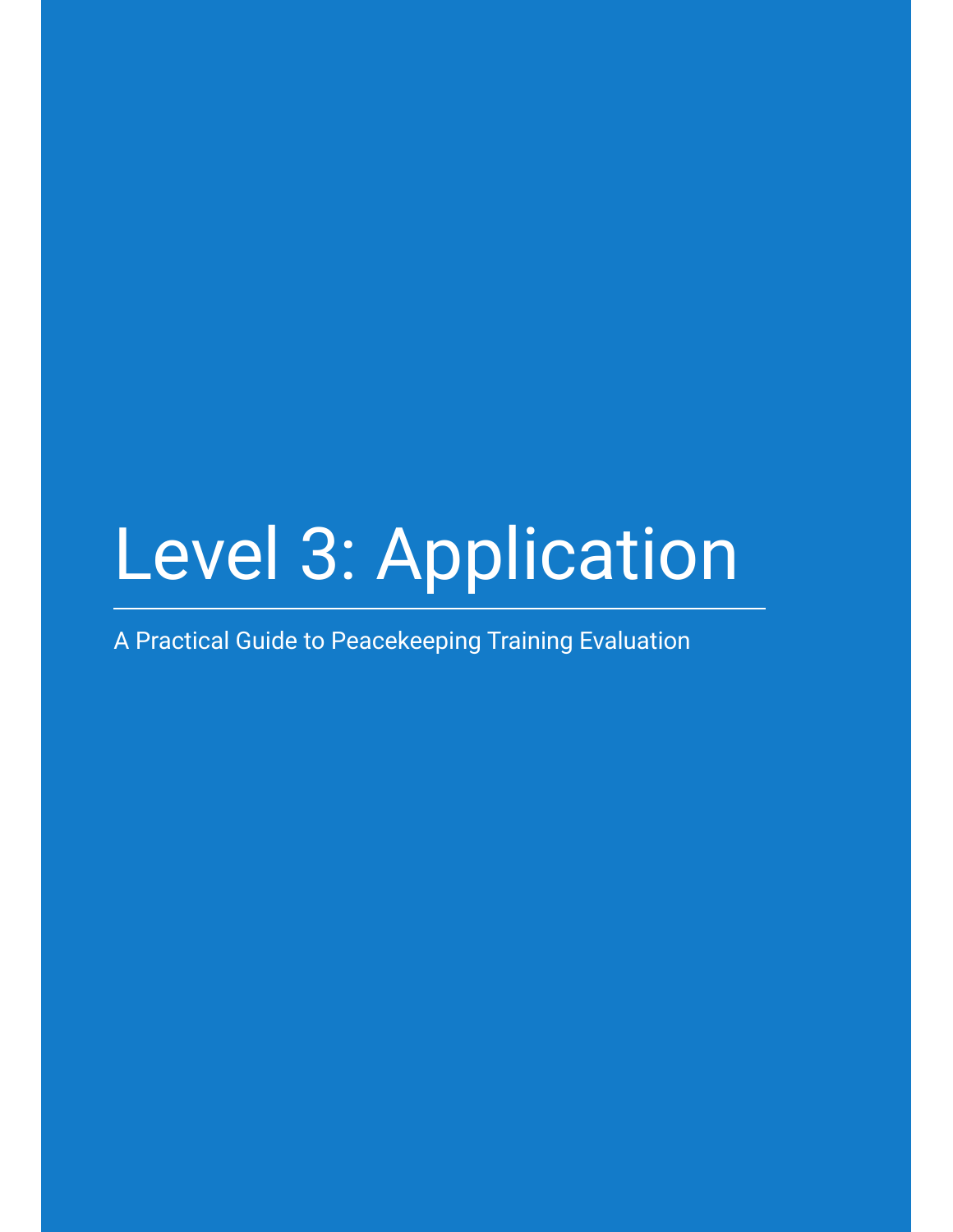#### LEVEL 3 • APPLICATION

#### **What do we want to measure?**

By now we have assessed participants' reactions to the training programme and the amount of learning that has occurred as a result of it. In level 3, we want to determine whether participants are **applying** the new information **FLASHBACK**

they received from the training programme in their jobs. This includes observing change in on-the-job behaviour and performance with a focus on activity or action.

Organizational needs (what we need to accomplish) should drive implementation objectives (what we should do to address those needs). Once this relationship is aligned, we can examine whether those actions are being implemented and finally what actions are needed to ensure the training is having the desired effect. The diagramme below shows the inter-relationship:



(Phillips & Phillips, 2007, p.35)

#### **How to construct application objectives?**

Application objectives are specific actions needed to address organizational needs. These objectives are developed essentially in the same way as learning objectives, but in an on-the-job context. On page 30 are characteristics of well-constructed application objectives.

I

II

III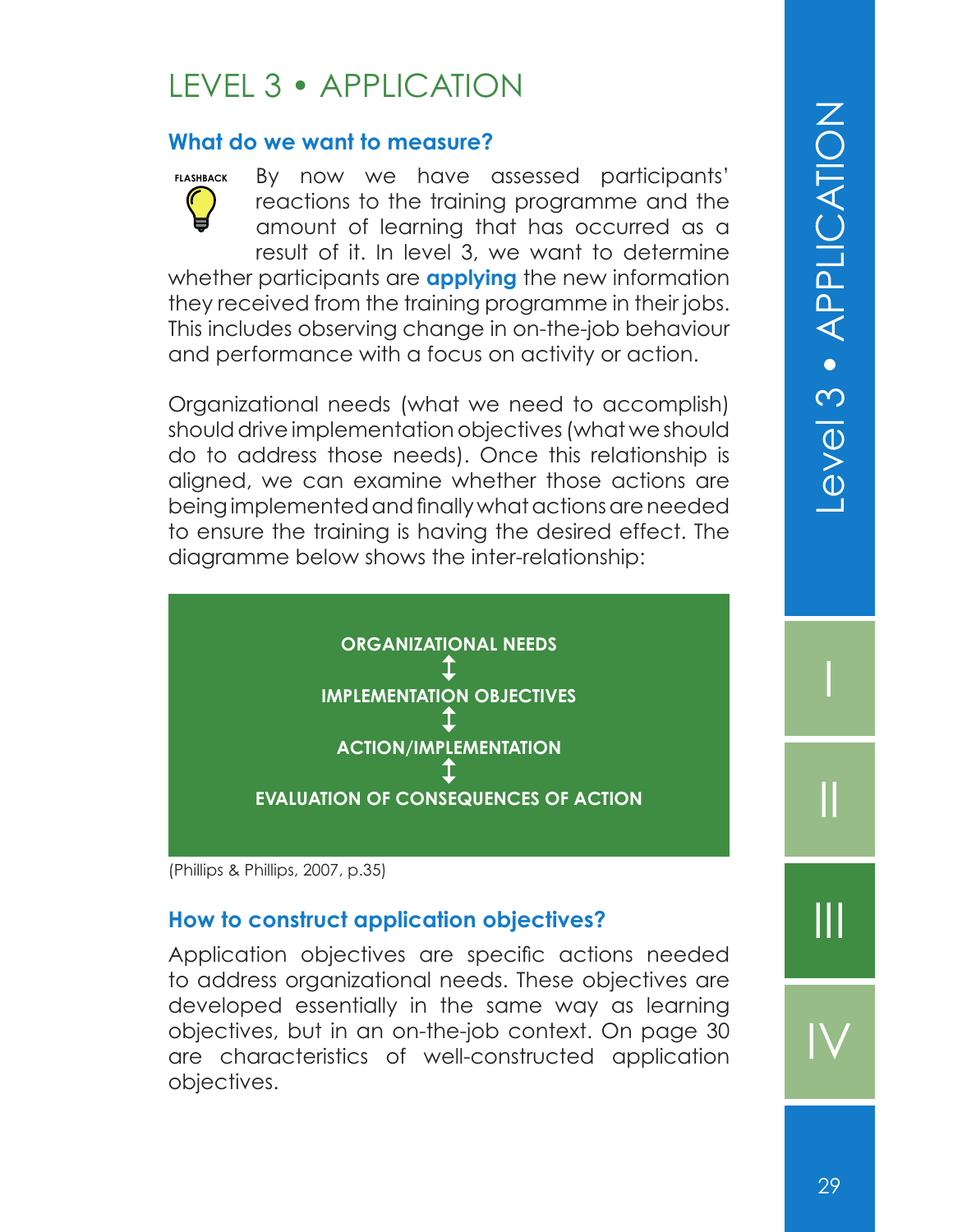#### **Best Application Objectives:**

- Identify behaviour, tasks and actions that are observable and measurable
- Are outcome-based and specific
- Specify what behaviour and actions the participant will change as a result of the training

(Phillips & Phillips, 2007, p.70)

#### **Examples of Peace Operations Training Application Objectives**

Upon completion of a training programme, participants will be able to perform the following tasks on the job:

#### **Protection of Civilians Training:**

- Demonstrate actions reflection the Mission POC strategy guided by the DPO Operational Framework
- Respond to threats in a way that is appropriate with own roles and responsibilities without overlaps or gaps
- Utilize mission POC strategy effectively to achieve coherence in approach, minimize gaps, avoid duplication and maximize POC efforts

#### **OROLSI Rules of Law Training:**

- Provide legal advice and assistance guided by UN principles of peacekeeping
- Coordinate and convene work of international and national stakeholders engaged in rule of law in order to increase effectiveness
- Implement programmatic activities to improve effectiveness of justice system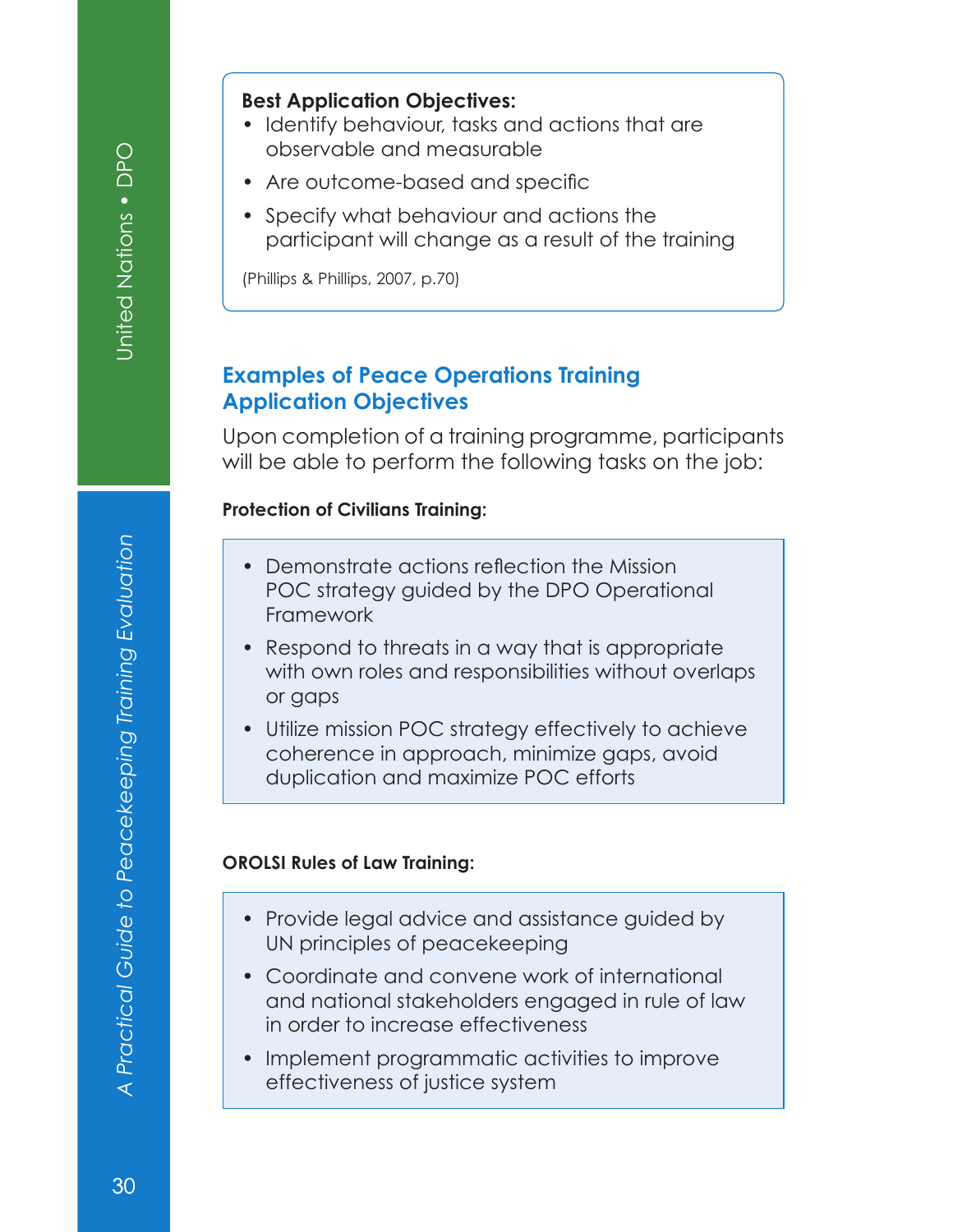I

II

III

IV

#### **DOS Administration of Personnel Contracts Training:**

- Certify, approve or explain various types of entitlements and benefits to staff depending on their type of appointment, to address any concerns and to resolve grievances when they first arise
- Select the appropriate mode of appointment and related rules
- Explain the various types of recruitment and staff member personnel categories to help address any concerns and resolve grievances when they first arise

#### **How and when to collect data?**

Unlike in previous levels, Level 3 data should be collected 2-6 months after the training programme. This allows time for participants to apply the knowledge, skills and/ or changes in behaviour to their work environment. Since we are interested in capturing any changes in behaviour, it is recommended to involve various stakeholders (supervisors, colleagues and clients), in addition to the participants.

When analysing level 3 data, we need to consider the effects that 'enablers' and 'barriers' have on application. Enablers support the application of new behaviour while barriers hinder applications (Phillips & Phillips, 2007, p.165).

| <b>Enablers</b>                                                | <b>Barriers</b>                                         |
|----------------------------------------------------------------|---------------------------------------------------------|
| Support from managers                                          | Lack of time and/or resources                           |
| Increased motivation                                           | Lack of opportunity to apply<br>knowledge/skill learned |
| Usefulness of skills learned<br>to support change<br>processes | Lack of support from managers                           |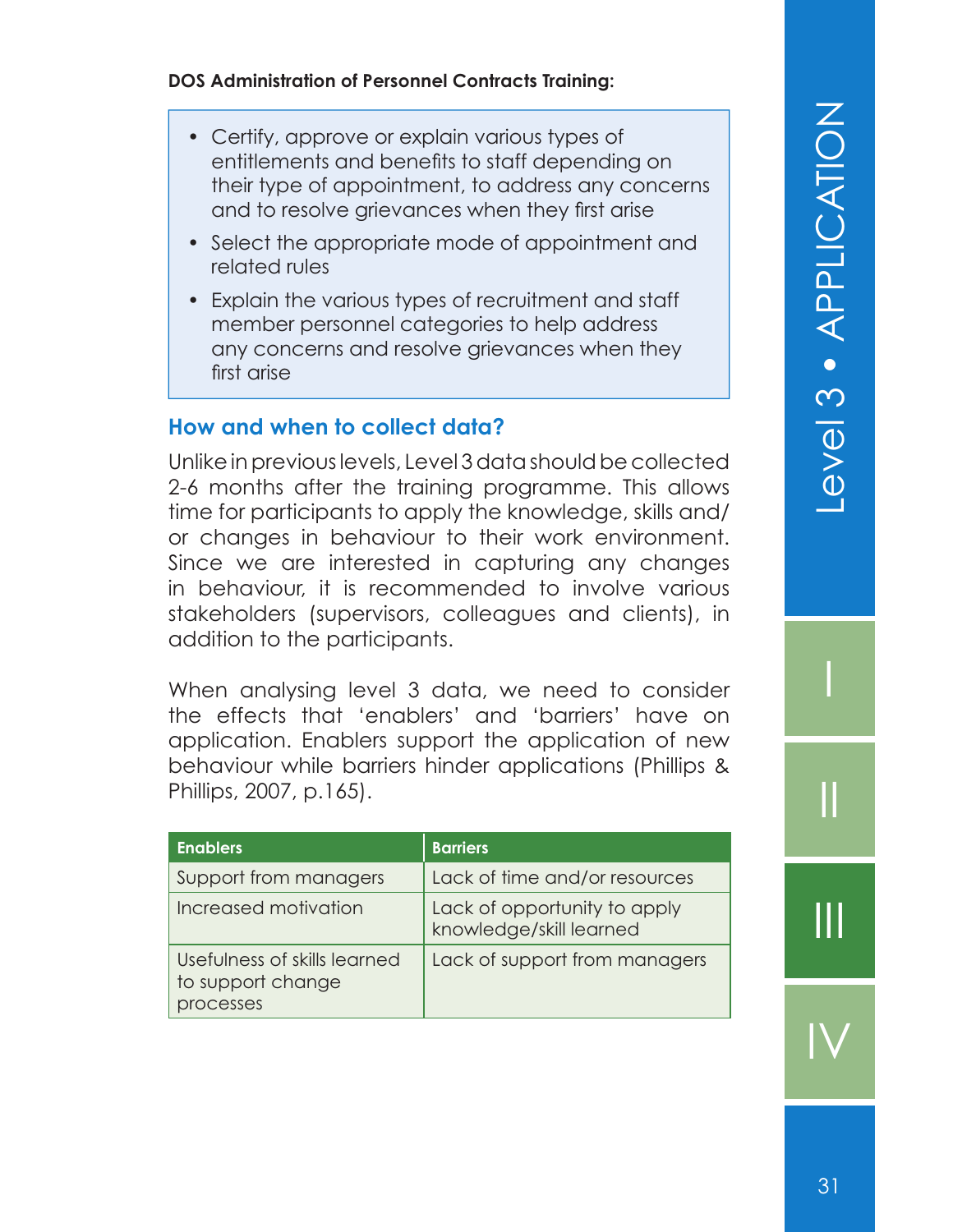United Nations . DPO

Once enablers and barriers are identified, data should be shared with programme managers. Changes should be made to reinforce enablers and remove barriers where possible.

#### **Data Collection Methods**

A variety of data collection methods can be used at level 3 to collect both qualitative and quantitative data. Surveys, focus groups, interviews and observations are just a few approaches to gathering information (see diagram below). Selecting the best method depends on the training programme, the behaviour and action to be addressed and the time and other resources available. These factors should be considered early on and built into the programme design.

A distinction can be made between two general categories of data: quantitative and qualitative data. The type of data to collect depends on the implementation and impact objectives.

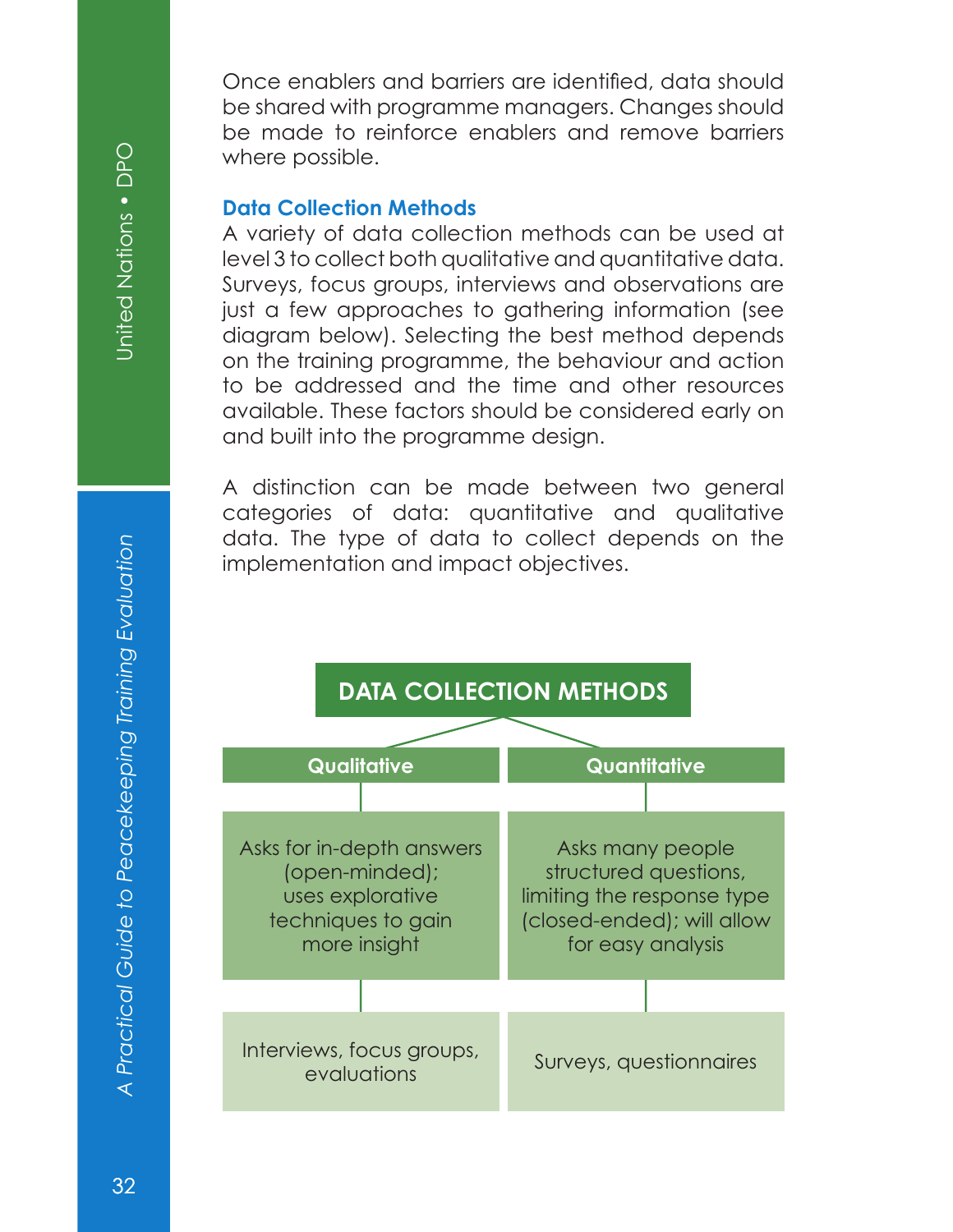#### **360 Evaluation**

A 360 evaluation is an assessment that involves multiple members of the participants work group. It often contains feedback from the participants supervisor, peers and/or colleagues, and includes a self-assessment. In some instances, it may include input from sources/stakeholders outside the immediate work group. The benefit of a 360 evaluation is that it provides a holistic picture and adds more credibility to your data.



#### **Focus Groups**

**Running a focus group:** focus groups are useful for gathering qualitative data. They can provide more in-depth information than a survey or questionnaire. Focus groups should be led by an experienced facilitator and designed to obtain specific information. The groups should be large enough to capture different points of view but small enough to enable participation by all group members. The limitation to using focus groups is that they are time consuming. They also require the services of an experienced facilitator and require adequate planning and coordination.

I

II

III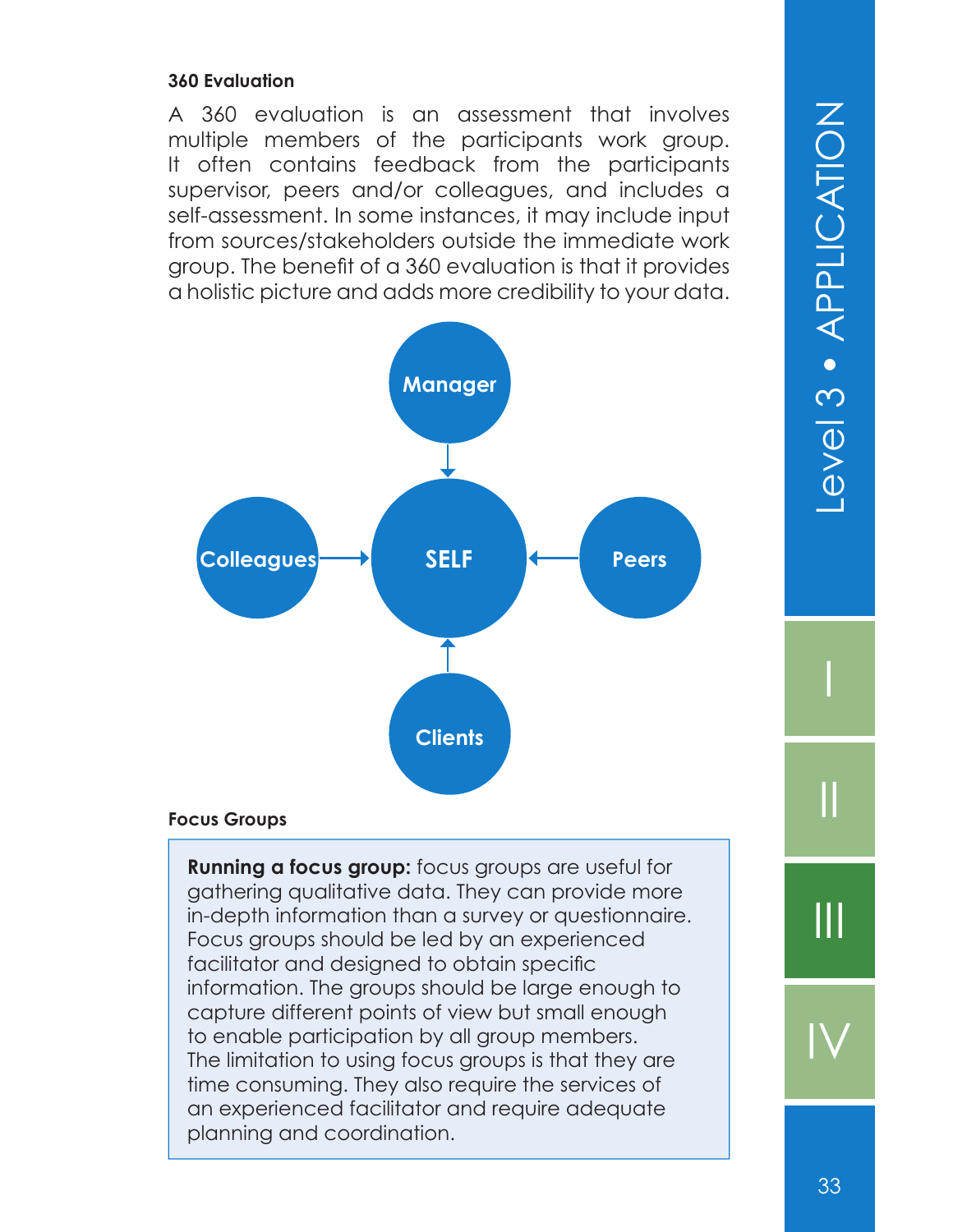#### **Action Plan**

An action plan is a detailed plan with timelines outlining specific steps or actions needed to reach a particular goal. Typically developed by each participant individually at the end of the training course, it is one of the most common post-training 'commitments' to apply the learned skills on the job. It is also a convenient data collection tool for training and programme managers as they check in to see if the planned actions have been implemented.

#### **How to calculate and report evaluation results?**

After data is collected, results must be analysed and communicated systematically. At level 3, we want to find out whether participants are applying the knowledge from the programme to achieve the programme objectives and meet the organization's needs. Level 3 data should be compared against predetermined targets to determine whether participants are applying knowledge and skills learned from the training programme and how that change in behaviour is affecting job performance.

Level 3 evaluation indicators include:

- Ratings of indicators against targets: how close are reported results from programme target goals?
- Percentage of action plan completed, or number of actions implemented
	- $\%$  Based on the participants stated goals in the action plan, programme managers should compare planned actions with implemented actions to identify any shortcomings in the application of knowledge/skills.
- Barriers and Enablers (list of top ten)
	- $\%$  Programme managers should note reported barriers and enablers with a view toward removing barriers and reinforcing enablers.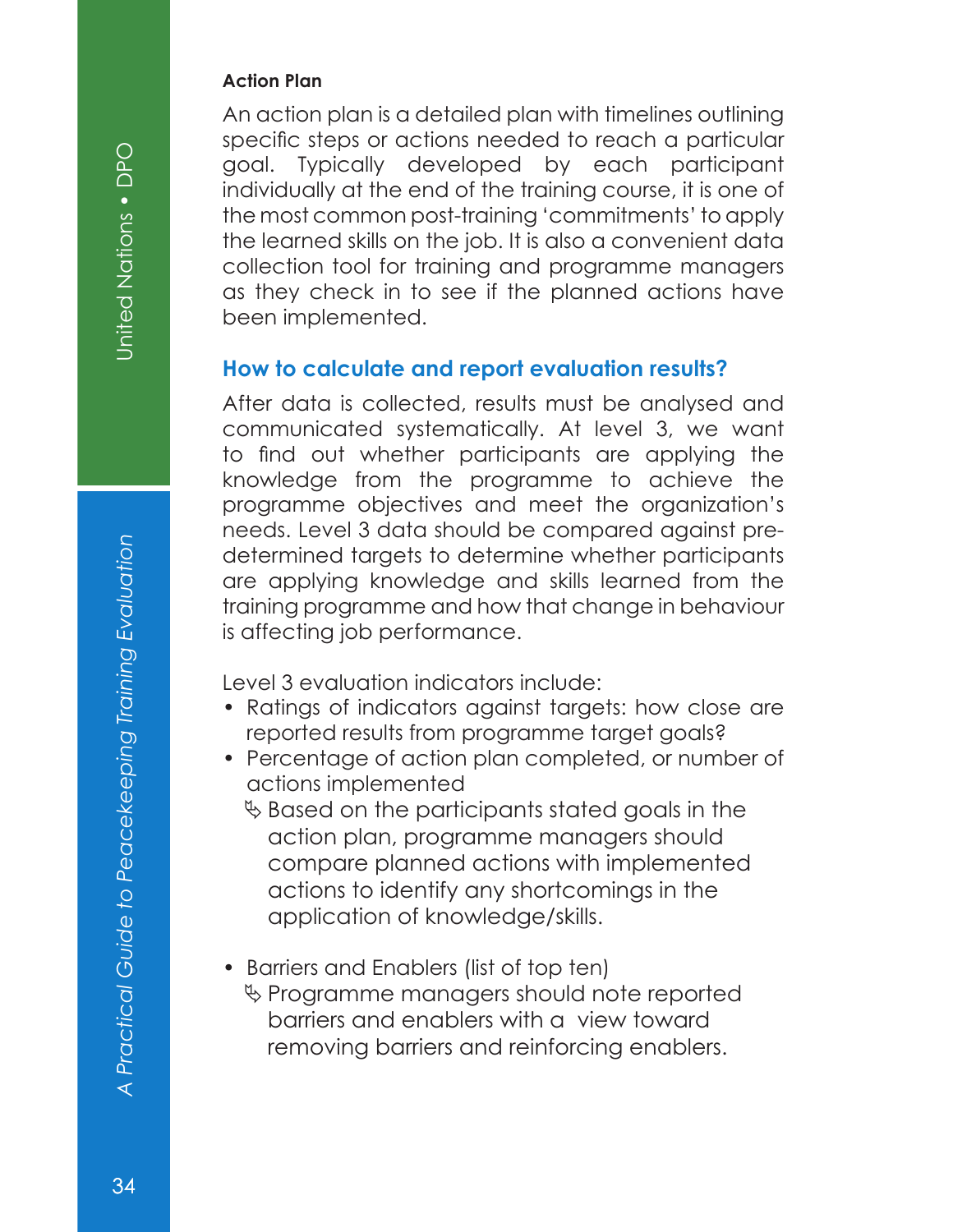$\%$  Data from level 3 will indicate whether participants have had an opportunity to apply the knowledge and skills learned during the programme. Managers play a vital role in supporting the application of learning by linking the knowledge and skills learned during the programme to job requirements and operational needs. Data from level 3 can indicate whether the training programmes objectives need to be revised to align with the organizations mandate.

#### **Example:**

For a particular programme, the target score for each indicator was 4 out of 5. The table below shows the average results from a level 3 survey. Based on the average scores, the programme was successful in meeting its target of 4 out of 5 on 2 out of 3 indicators. Based on these results, programme managers may be pleased with the first two indicators but may want to work toward improving indicator number 3.

#### **TABLE: Average results from the application survey, three months after the training**

| <b>Indicators/Objectives</b><br>(short and narrative form)                                                                       | <b>Target</b><br><b>Score</b> | <b>Actual</b><br><b>Measured</b><br><b>Score</b> |
|----------------------------------------------------------------------------------------------------------------------------------|-------------------------------|--------------------------------------------------|
| 'Ability to apply': I have been able to<br>apply what I learned in the course to<br>my job.                                      | 4/5                           | 4.2                                              |
| 'Improved job satisfaction': My overall<br>satisfaction with my job has improved<br>since I attended the course.                 | 4/5                           | 4.7                                              |
| "Transfer of knowledge and skills":<br>I have been able to help colleagues<br>to improve their skills by what I have<br>learned. | 4/5                           | 3.4                                              |

I

II

III

IV

35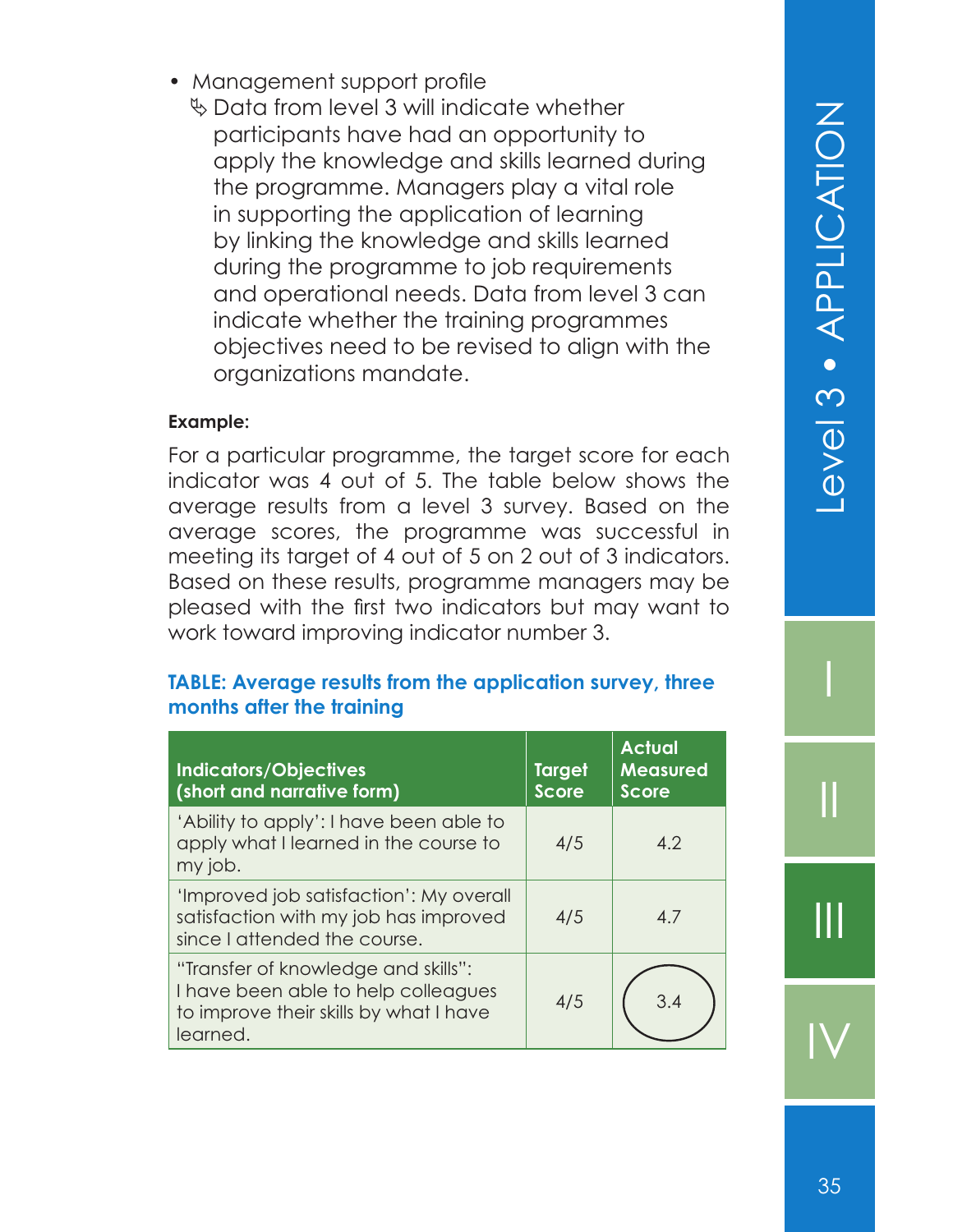#### **Peacekeeping Training Examples**



**Example 1: Protection of Civilians Quantitative – 360 Evaluation**

**Level 3 – 360 Review Survey – Protection of Civilians Training Course**

**Rater:** Supervisor

You are providing feedback to: Jane Smith

#### **Instructions:**

You have been selected to provide feedback for Jane Smith. This tool is intended to gather broad feedback in the core competencies and roles and responsibilities associated with the Protection of Civilians training programme.

In responding to the assessment form, please think about your experiences working with Jane during the last six months.

To what extent does Jane Smith exhibit the following behaviour:

**Decision-making:** actions reflect the mission POC strategy guided by DPO Operational Framework.

| <b>Strongly</b><br><b>Agree</b> | Agree | <b>Neither</b><br><b>Agree nor</b><br><b>Disagree</b> | <b>Disagree</b> | Strongly<br><b>Disagree</b> |
|---------------------------------|-------|-------------------------------------------------------|-----------------|-----------------------------|
|                                 |       |                                                       |                 |                             |

**Judgement:** responds to threats appropriate with own roles and responsibilities without overlaps or gaps

| <b>Strongly</b><br><b>Agree</b> | Agree | <b>Neither</b><br>Agree nor<br><b>Disagree</b> | <b>Disagree</b> | <b>Strongly</b><br><b>Disagree</b> |
|---------------------------------|-------|------------------------------------------------|-----------------|------------------------------------|
|                                 |       |                                                |                 |                                    |

**Strategy:** uses mission POC strategy effectively to achieve coherence in approach to maximize POC efforts

| <b>Strongly</b><br><b>Agree</b> | Agree | <b>Neither</b><br>Agree nor<br><b>Disagree</b> | <b>Disagree</b> | <b>Strongly</b><br><b>Disagree</b> |
|---------------------------------|-------|------------------------------------------------|-----------------|------------------------------------|
|                                 |       |                                                |                 |                                    |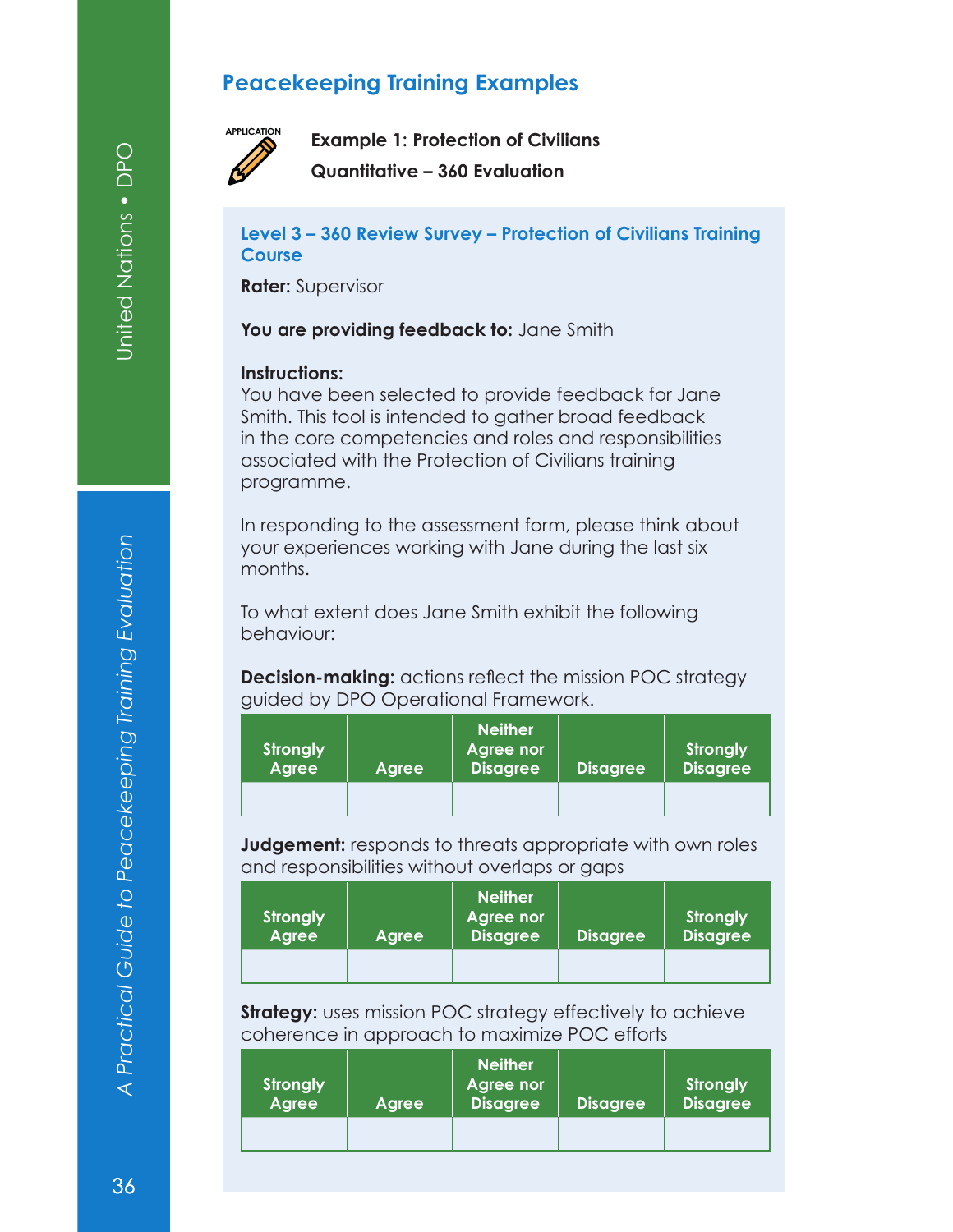#### **360 Review Survey (continued)**

#### **Please identify any barriers and enablers to Jane attempting to apply knowledge/skills:**

| <b>Barriers</b>                  | <b>Enablers</b>                      |  |
|----------------------------------|--------------------------------------|--|
| Lack of time                     | Confidence and<br>motivation gained  |  |
| Lack of resources                | Network established<br>during course |  |
| No opportunity to<br>apply       | Opportunity to apply                 |  |
| Lack of support from<br>managers | Support from<br>managers             |  |
| If other, please specify         | If other, please specify             |  |

#### **Qualitative – Focus Group**

#### **Organizing a Focus Group for Protection of Civilians Training Programme**

#### **Opening Questions**

- What changes in behaviour/knowledge/skills can you directly attribute to the POC training?
- What are the benefits of these changes (tangible/ intangible)?
- What components of the training programme were most responsible for changing your knowledge/skills/ behaviour?

#### **Probing Questions**

- What are the *barriers* you encountered when trying to apply the knowledge gained?
- How did you deal with these barriers?
- What were the *enablers* that helped you apply the knowledge/skills gained from the programme?

#### **Closing Questions**

- What can be done to help participants apply the knowledge they learned in the course?
- What can be done to improve the effectiveness of the programme?

I

II

III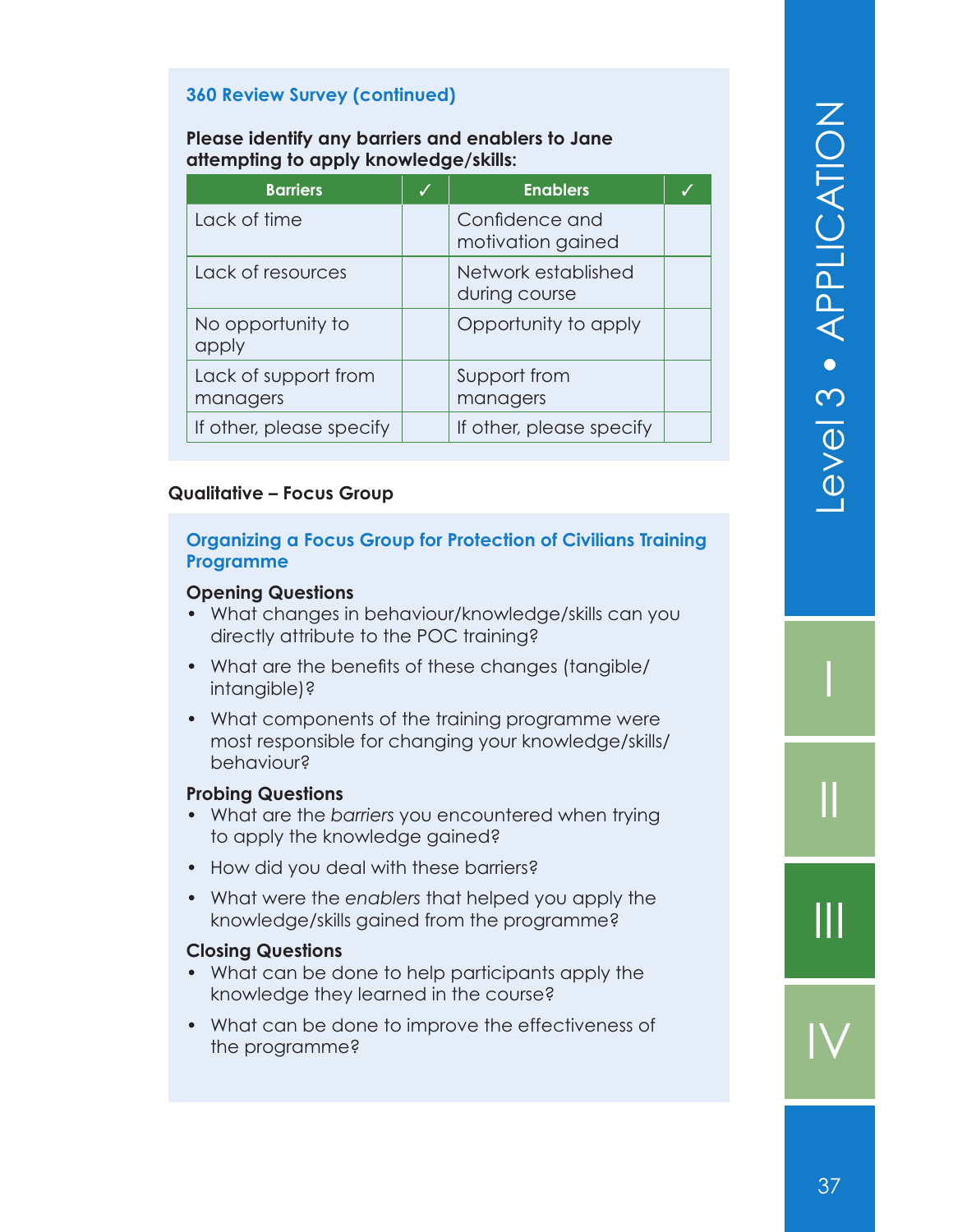**Example 2: Rule of Law Training for Judicial Affairs Officers in UN Peacekeeping Operations**

**Quantitative – Follow-up Questionnaire**

#### **Example of Questionnaire to Measure Application (Level 3)**

#### **Instruction:**

The objective of this questionnaire is to determine the extent to which participants who attended the OROLSI Rule of Law course applied the principles from the course to their jobs.

#### **To what extend do you agree with the following statements?**

- 5 = strongly agree
- $4 = \text{agree}$
- 3 = neither agree nor disagree
- 2 = disagree
- 1 = strongly disagree

#### **I. After attending the OROLSI Rule of Law course:**

| A. I am now able to provide advice<br>and assistance according to the<br>mandates and under the GFP<br>umbrella              | 5  | 3 | 2 |  |
|------------------------------------------------------------------------------------------------------------------------------|----|---|---|--|
| B. I am better at coordinating and<br>convening work of international<br>and national stakeholders<br>engaged in rule of law | 5  |   | 2 |  |
| C. I am better at implementing<br>programmatic activities to<br>improve effectiveness of justice<br>system                   | .5 |   | 2 |  |

#### **II. If you agree to any of the following statements, please indicate the amount of changes accordingly.**

| A. Increased number of rule of law<br>approaches/strategies/programmes                             | $1 - 5$ | $5 - 10$ | >10 |
|----------------------------------------------------------------------------------------------------|---------|----------|-----|
| B. Decreased number of political<br>and technical barriers (previously<br>observed)                | $1 - 5$ | $5 - 10$ | >10 |
| C. Increased number of programmatic<br>activities implemented to enable<br>immediate effectiveness | $1 - 5$ | $5 - 10$ |     |
|                                                                                                    |         |          |     |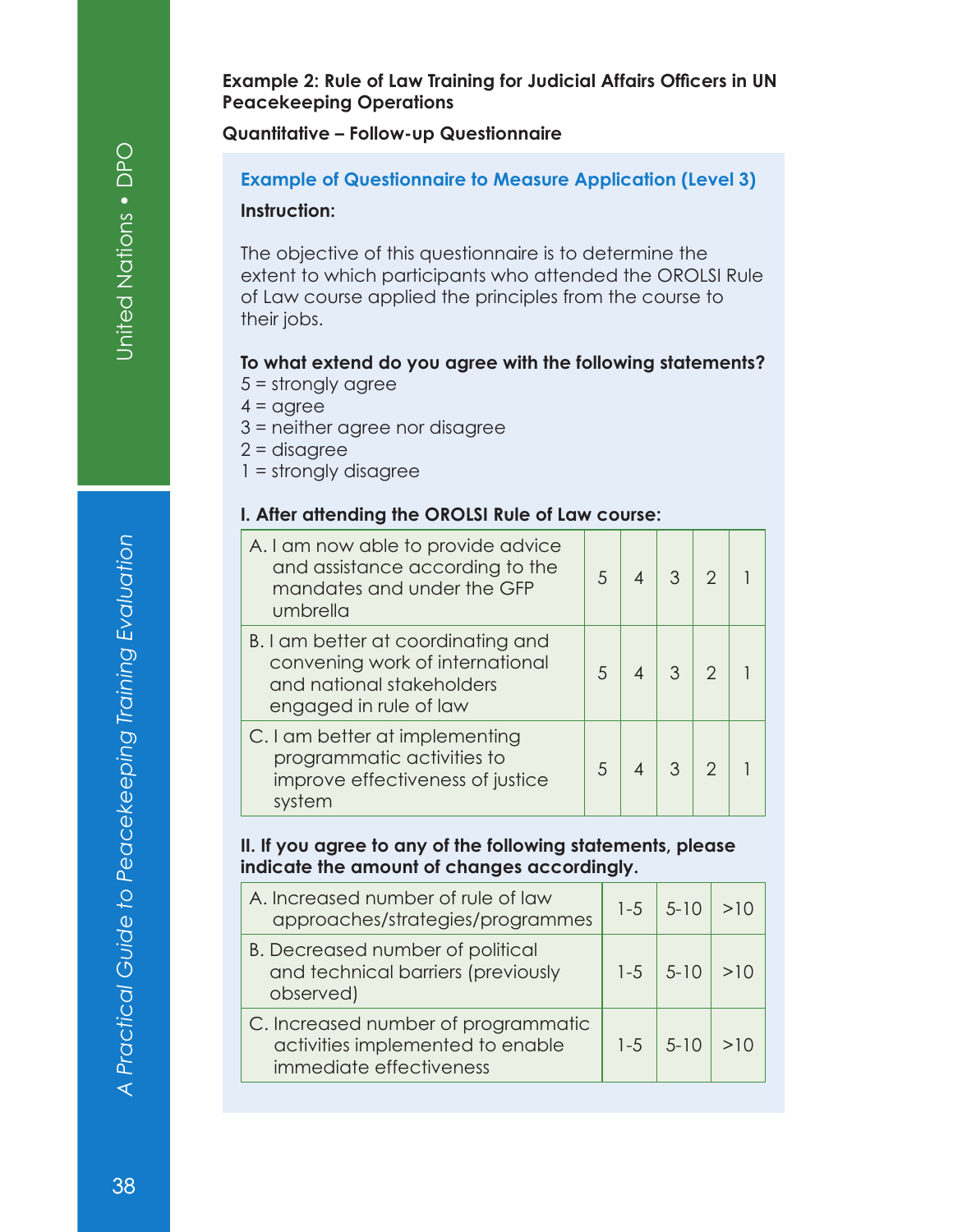#### **(Questionnaire continued)**

#### **III. Please indicate the confidence you have in your answers to Question 1.**

| A. I am now able to<br>provide advice and<br>assistance according<br>to the mandates<br>and under the GFP<br>umbrella              | $0 - 25%$ |  | 26-50% 51-75% 76-100% |
|------------------------------------------------------------------------------------------------------------------------------------|-----------|--|-----------------------|
| B. I am better at<br>coordinating and<br>convening work of<br>international and<br>national stakeholders<br>engaged in rule of law | $0 - 25%$ |  | 26-50% 51-75% 76-100% |
| C. I am better at<br>implementing<br>programmatic<br>activities to improve<br>effectiveness of justice<br>system                   | $0 - 25%$ |  | 26-50% 51-75% 76-100% |

#### **IV. Please place a check in the appropriate box to identify any barriers and/or enablers.**

Please identify any barriers encountered when attempting to apply knowledge/skills:

| Lack of time                  |
|-------------------------------|
| Lack of resources             |
| No opportunity to apply       |
| Lack of support from managers |
| If other, please specify:     |
|                               |
|                               |

Please identify any enablers encountered when attempting to apply knowledge/skills:

Confidence and motivation gained

Network established during course

Opportunity to apply

Support from managers

If other, please specify: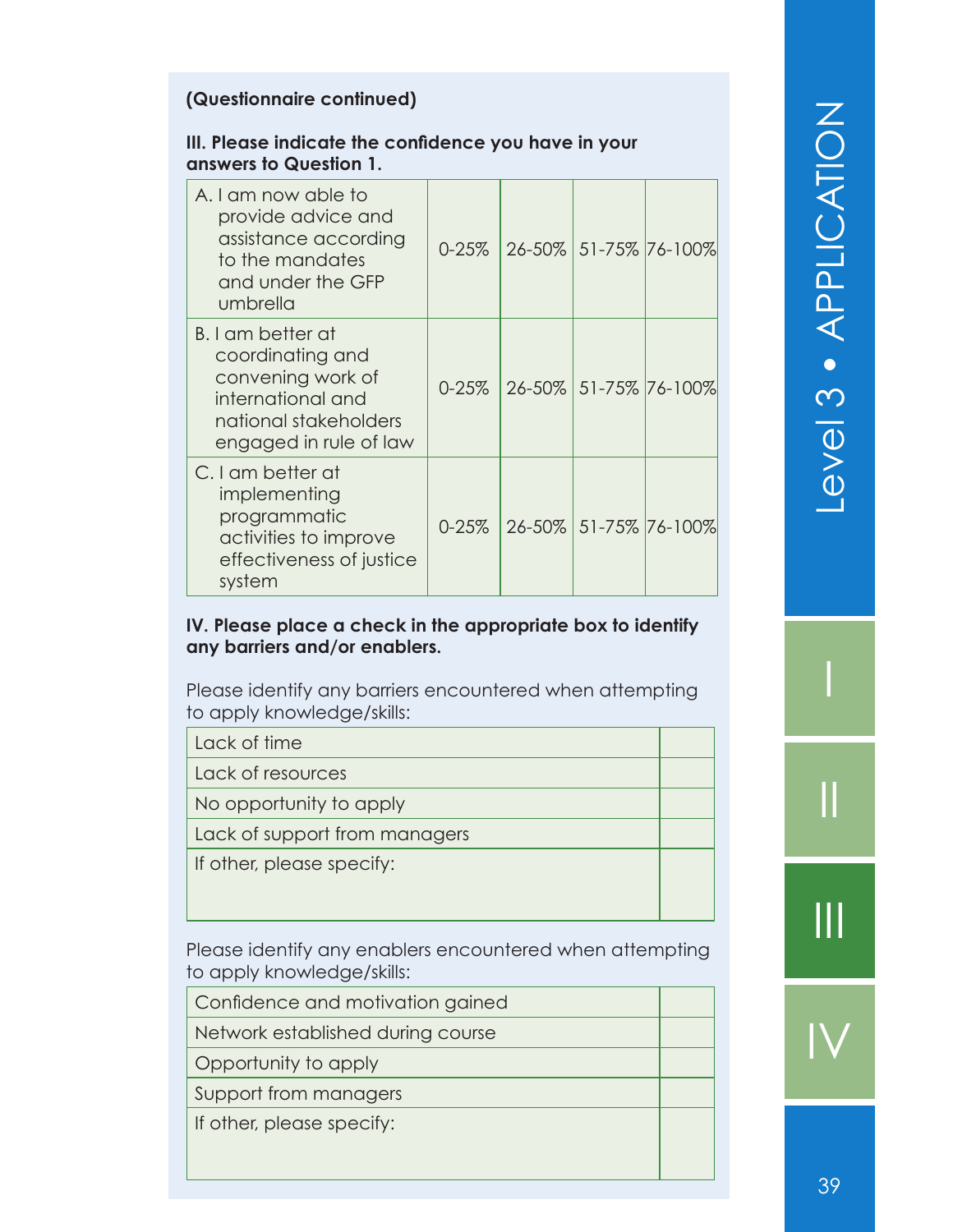#### **Example 3: DOS Course on Administration of Personnel Contracts**

#### **Quantitative – Follow-up Questionnaire**

#### **Example of Questionnaire to Measure Application (Level 3)**

#### **Instruction:**

The objective of this questionnaire is to determine the extent to which participants who attended the DOS Administration of Personnel Contracts course applied the principles from the course to their jobs.

#### **To what extend do you agree with the following statements?**

- 5 = strongly agree
- $4 = \text{agree}$
- 3 = neither agree nor disagree
- 2 = disagree
- 1 = strongly disagree

#### **I. After attending the DOS Administration of Personnel Contracts course:**

| A. It takes me less time to certify,<br>approve or explain various types<br>of benefits to staff depending on<br>the type of appointment                         | 5 | 3 | っ |  |
|------------------------------------------------------------------------------------------------------------------------------------------------------------------|---|---|---|--|
| B. I commit fewer errors while<br>applying the appropriate rules<br>regarding different types of<br>appointment                                                  |   | 3 | 2 |  |
| C. I can explain the various types<br>of recruitment and personnel<br>categories to help address any<br>concerns and resolve grievances<br>when they first arise | 5 | 3 | っ |  |

#### **II. If you agree to any of the following statements, please indicate the amount of time savings of fewer errors:**

| A. Time saved in days certifying,<br>approving and explaining types of<br>benefits to staff      | $1-5$   5-10 | >10 |
|--------------------------------------------------------------------------------------------------|--------------|-----|
| B. Number of fewer errors per case<br>when applying appropriate rules to<br>types of appointment | $1-5$   5-10 | >10 |
| C. Number of fewer recorded queries<br>of legal cases to MEU                                     | $1-5$   5-10 |     |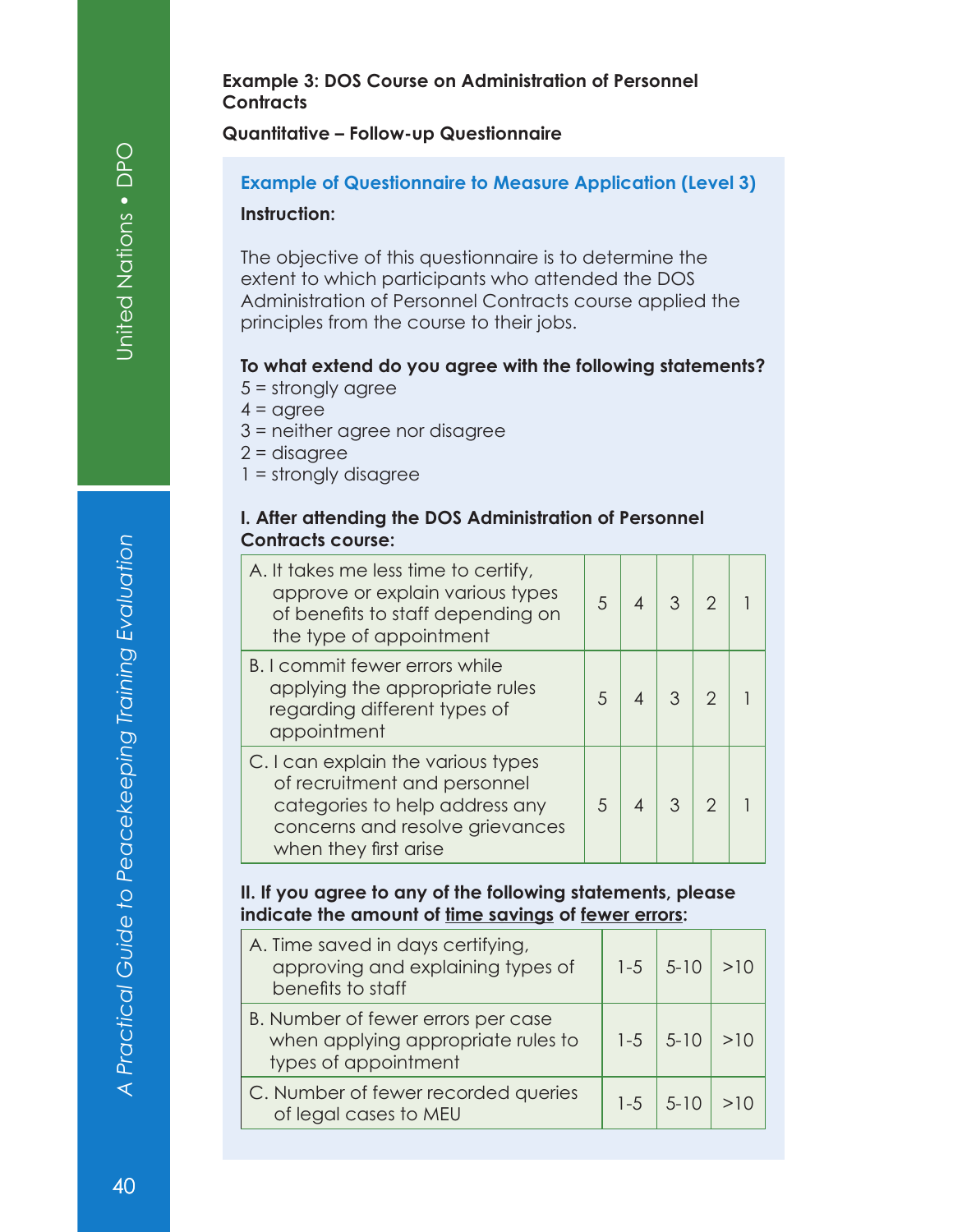#### *(Questionnaire continued)*

#### **III. Please indicate the confidence you have in your answers to Question 1.**

| A. It takes me less time to<br>certify, approve or explain<br>various types of benefits<br>to staff depending on the<br>type of appointment                            | $O-$<br>25%   | $26-$<br>50%  | $51 -$<br>75% | 76-<br>100% |
|------------------------------------------------------------------------------------------------------------------------------------------------------------------------|---------------|---------------|---------------|-------------|
| B. I commit fewer errors while<br>applying the appropriate<br>rules regarding different<br>types of appointment                                                        | $O-$<br>25%   | $26-$<br>50%  | $51 -$<br>75% | 76-<br>100% |
| C. I can explain the various<br>types of recruitment and<br>personnel categories<br>to help address any<br>concerns and resolve<br>grievances when they<br>first arise | $()$ -<br>25% | $26 -$<br>50% | $51 -$<br>75% | 76-<br>100% |

#### **IV. Please place a check in the appropriate box to identify any barriers and/or enablers.**

Please identify any barriers encountered when attempting to apply knowledge/skills:

| Lack of time |
|--------------|
|--------------|

Lack of resources

No opportunity to apply

Lack of support from managers

If other, please specify:

Please identify any enablers encountered when attempting to apply knowledge/skills:

Network established during course

Opportunity to apply

Support from managers

If other, please specify:

I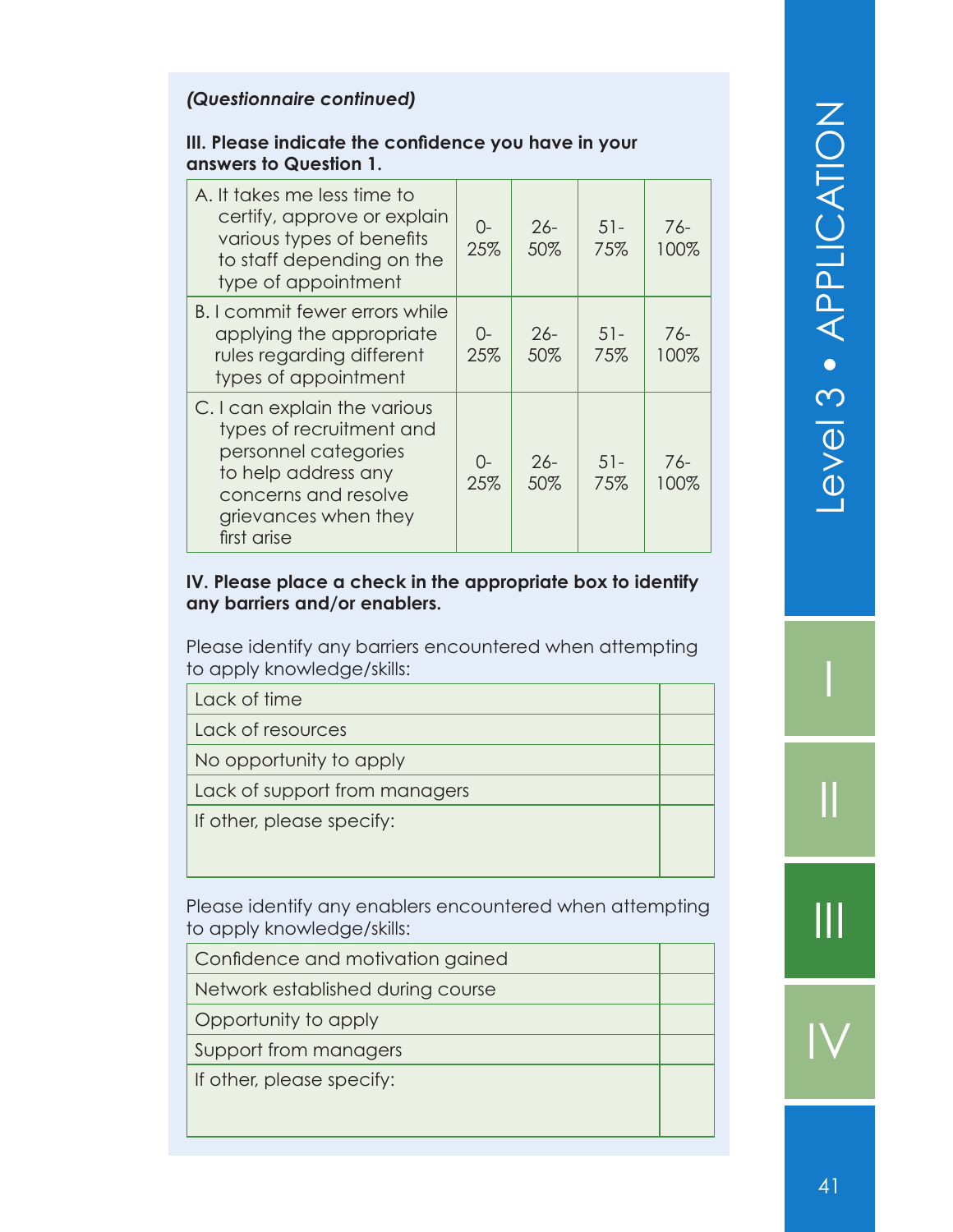# United Nations . DPO

# *A Practical Guide to Peacekeeping Training Evaluation* United Nations • DPO A Practical Guide to Peacekeeping Training Evaluation

#### **Wrap-Up of Level 3**

Level 3 evaluations assess whether participants have applied the knowledge they gained from the training to their jobs and what effect it had on their behaviour. These changes in behaviour and implemented actions are instrumental to achieve the desired results of the programme and in turn, meet the organization's needs. Data can be collected using a variety of tools including surveys, 360 evaluations and focus groups. Data collection should focus on identifying how much of the training programme participants are applying to their work as well as highlight any barriers and enablers to applying the knowledge and skills. Results from level 3 data can be used to address any shortcomings in the application process including gaining support from managers, eliminating barriers and reinforcing enablers.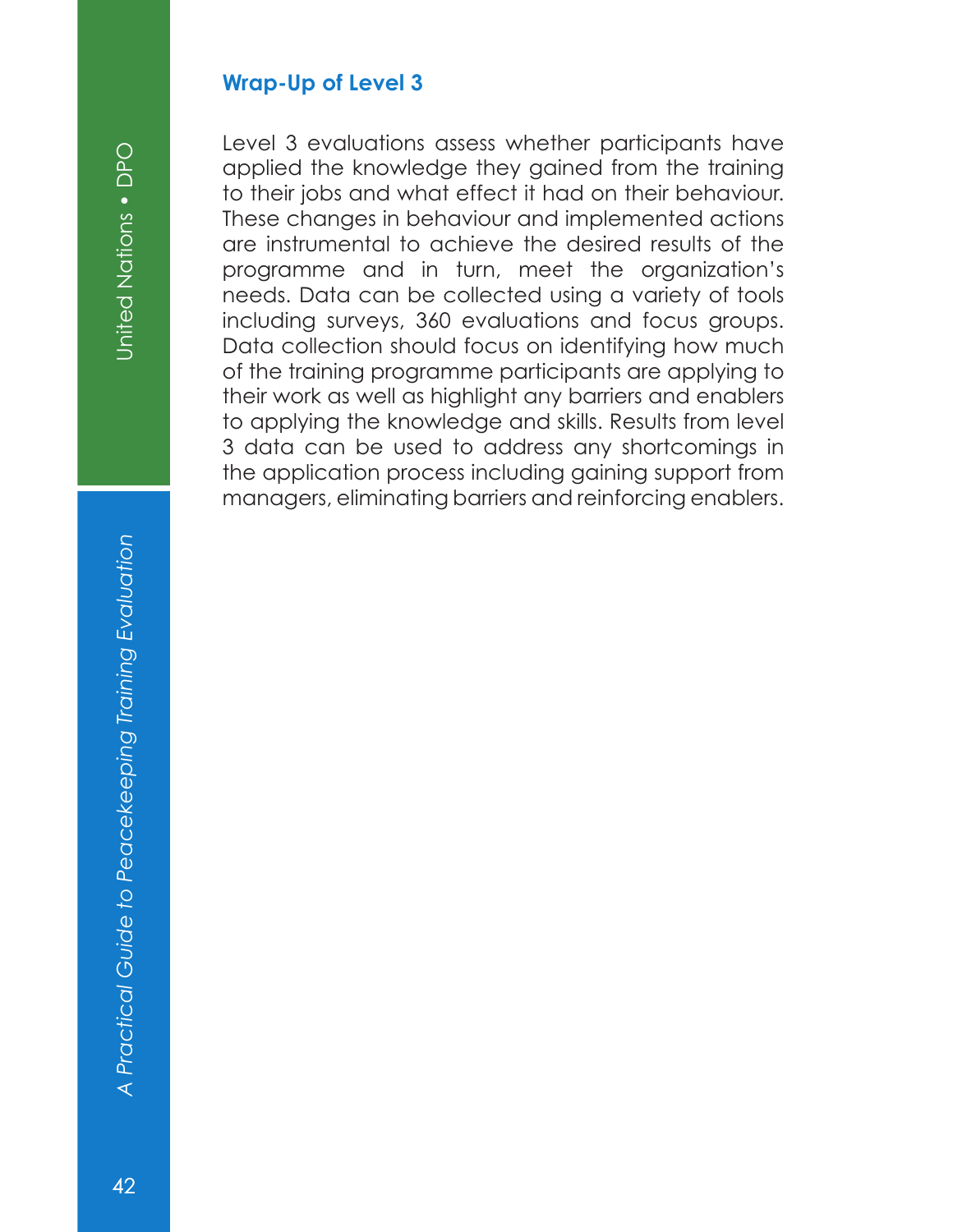# Level 4: Impact

A Practical Guide to Peacekeeping Training Evaluation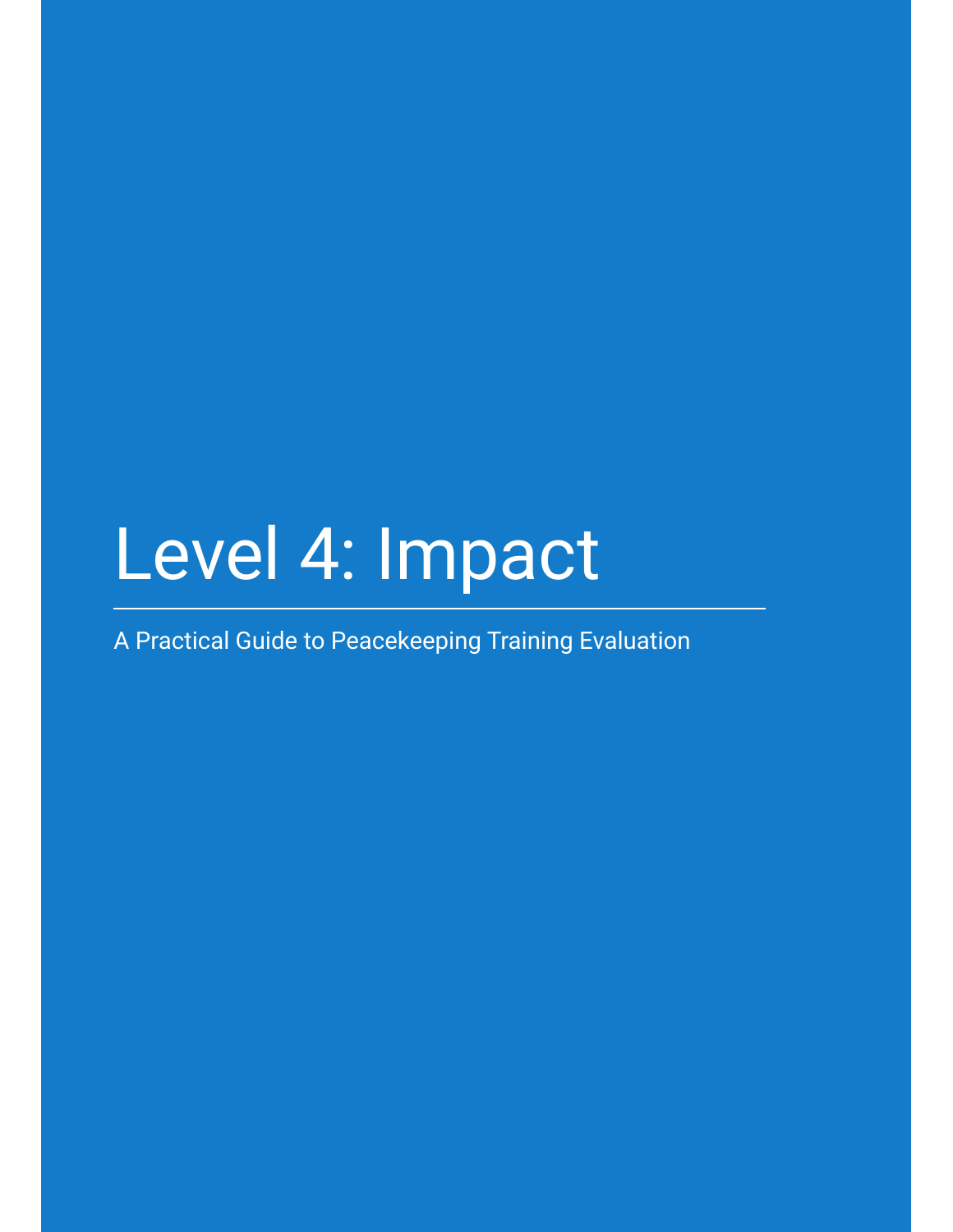#### LEVEL 4 • IMPACT

#### **What do we want to measure?**

As Level 4 evaluations assess the impact of the behavioural change and implementation actions on the individuals and organizations performance. Impact objectives should be clearly defined during the design phase of the training programme, so that it is tailored and targeted. The success of a training programme should ultimately be measured by whether the impact objectives were reached or not. In a peace operations context, training is not effective if it demonstrates no impact on work performance, deliverables and mandate implementation despite the amount of learning and networking that might have occurred in the training room. **FLASHBACK**

In order to accurately measure the impact of the programme, objectives must be clearly defined.

For example, in order to reduce the time, it takes for on-boarding new staff, Mission A can employ different means including structural change, expanding the recruitment team and conducting training. Training is chosen as one of the solutions and they designed a course on Administration of Personnel Contracts. Thus, Mission A's impact objective for this training is 'to reduce on-boarding time'. Developing clear and measurable impact objectives such as this will make measuring impact easier.

On page 44, there are some examples of possible impact objectives for three peacekeeping training programmes.

I

II

III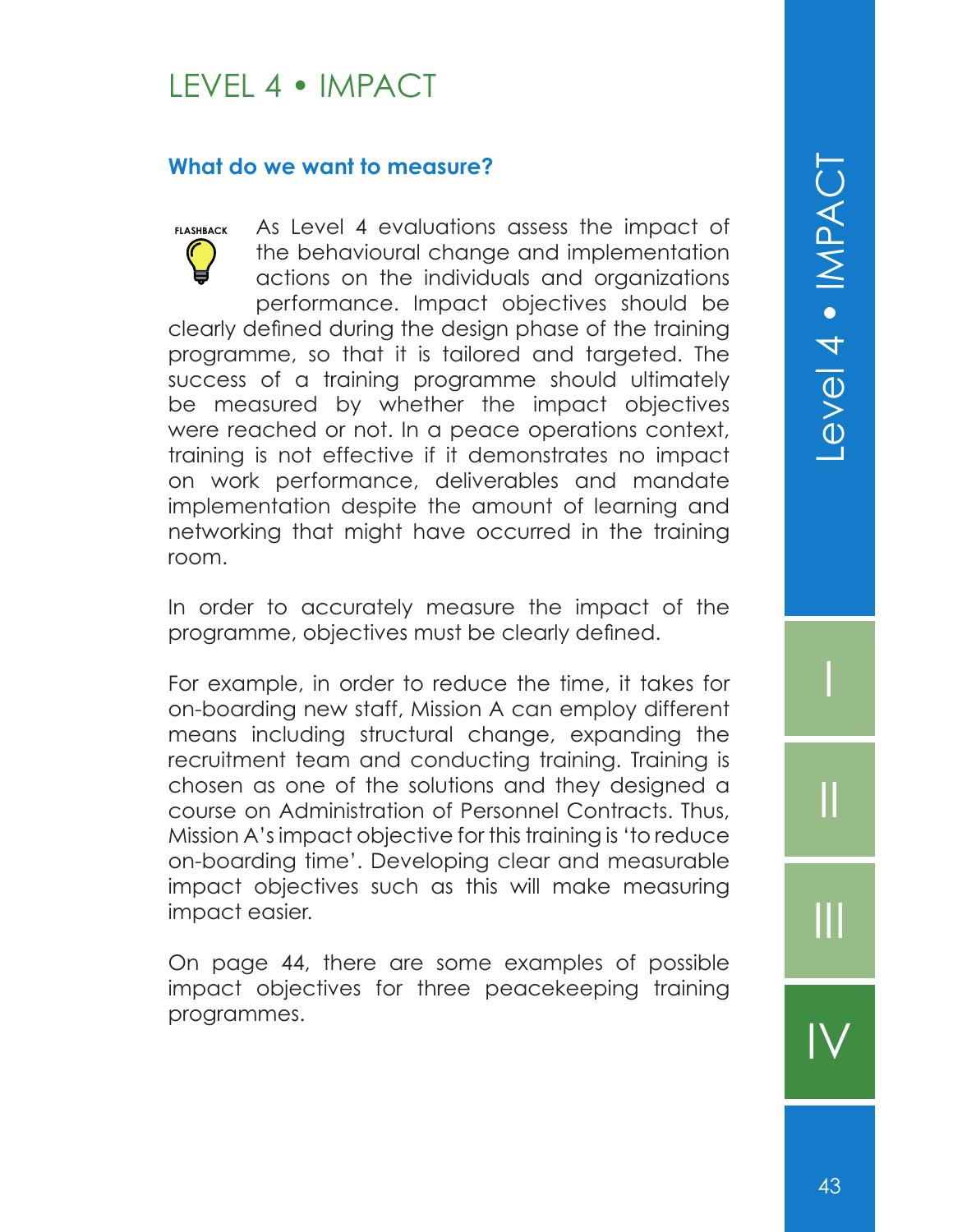#### **Example 1: Protection of Civilians Training**

Respond to threats and violence efficiently: increase the number of cases detected early, increase the collaboration with local groups to collect information on rebel movements, e.g. at the village and refugee camp level

#### **Example 2: Rule of Law Training for Judicial Officers in UN Peacekeeping**

Provide legal advice and assistance guided by UN principles on peace operations: increased efficiency, enhanced communication and clearly establish roles and responsibilities for mandate implementation

#### **Example 3: DOS course on Administration of Personnel Contracts**

Increase efficiency in administration of personnel contracts: improved time and quality (decrease in errors, increase in quality of work, decrease in processing time)

#### **How to calculate and report evaluation results?**

Once impact objectives are agreed upon, targets can be set so that programme effectiveness can be measured quantitatively. Number values should be assigned to each goal or objective. After you tabulate your data, you can compare your scores to your targets. This will give you a clear picture of how close you are to reaching your goals.

The below table shows targets for each objective of a Protection of Civilians Training.

| Objectives/Indicators: I have been able to:                                                       | <b>Target</b><br><b>Score</b> |
|---------------------------------------------------------------------------------------------------|-------------------------------|
| 1. Apply what I learned in the course to my job.                                                  | 4/5                           |
| 2. Use the knowledge to recognise types of<br>violence, e.g. while on patrol                      | 4/5                           |
| 3. Act within range of POC legal rules and<br>obligations for more focused and rapid<br>responses | 4/5                           |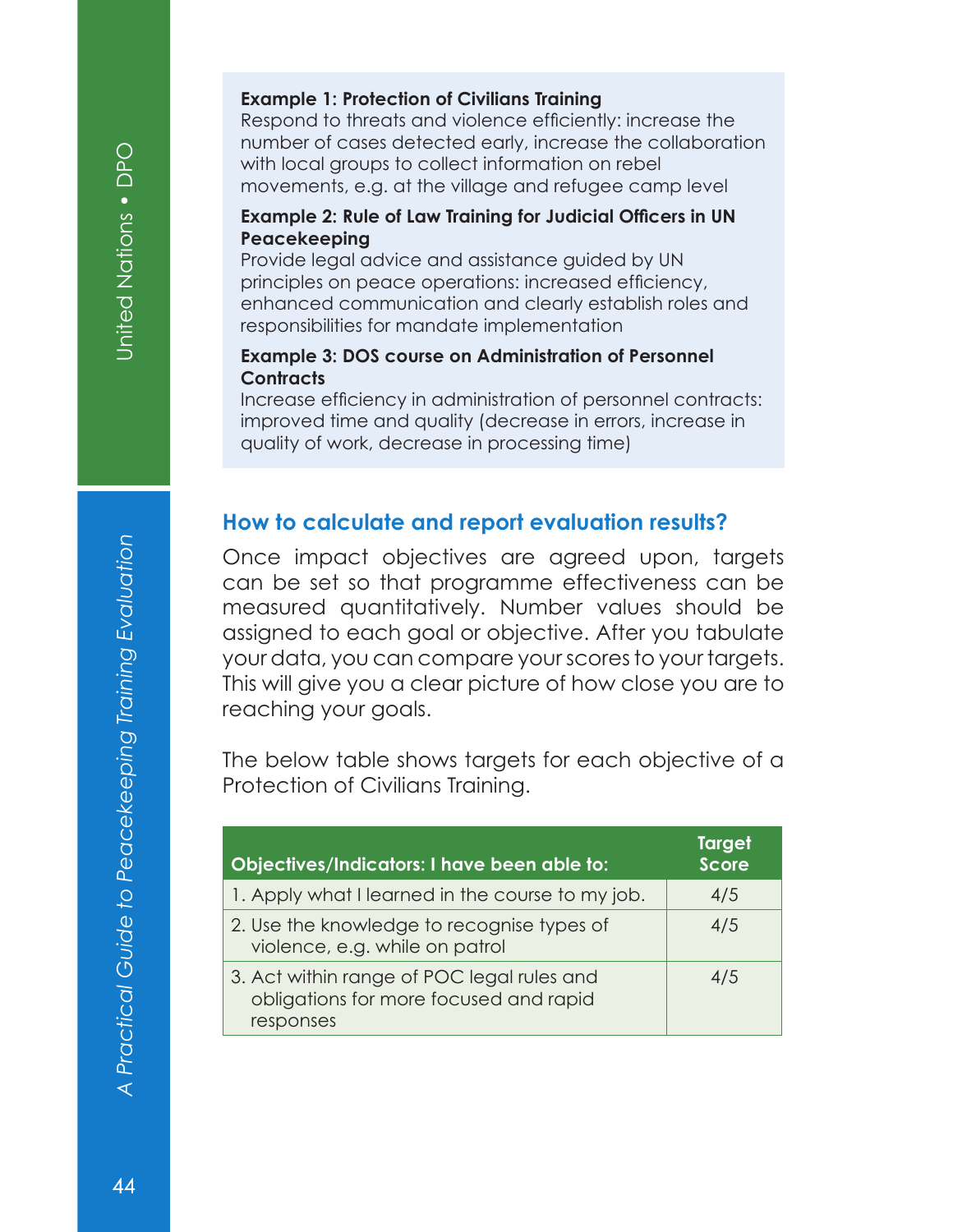For this training programme, participants are expected to score a rating of 4 out of 5 on average, or 80% for the programme to be considered successful. Targets should be achievable and realistic and may vary from training to training. Past evaluation data can serve as a baseline for adjusting targets or comparing change in improvements.

#### **Isolating the Effects of the Training Programme**

There are many factors that can affect performance, such as restructuring, new management, resource allocations, introduction of latest technologies, etc. Thus, improvement in work performance should not be solely linked to training. In order to be credible and accurate, all training impact studies should contain details on methodologies used to isolate the effects generated by training. The following techniques may be used:

#### **Control Group**

The use of a control group is an effective way of isolating the effects of the programme. This method involves the comparison of two groups: a training group (who received training) versus a non-training group. The composition of both groups should be as identical as possible in terms of professional grade, level of experience, type of work, mission environment, etc. The purpose here is to create two close-to-identicalgroups, with only one difference – that is the exposure to the particular training under evaluation (Phillips & Phillips, 2007, p.240). Both groups will be asked to fill out the same assessment tests and undergo the same performance evaluations. Compare the outcomes to determine whether the training had any effect on performance. The difference in the performance of the two groups show the amount of improvement that may be directly attributed to that training programme.

I

II

III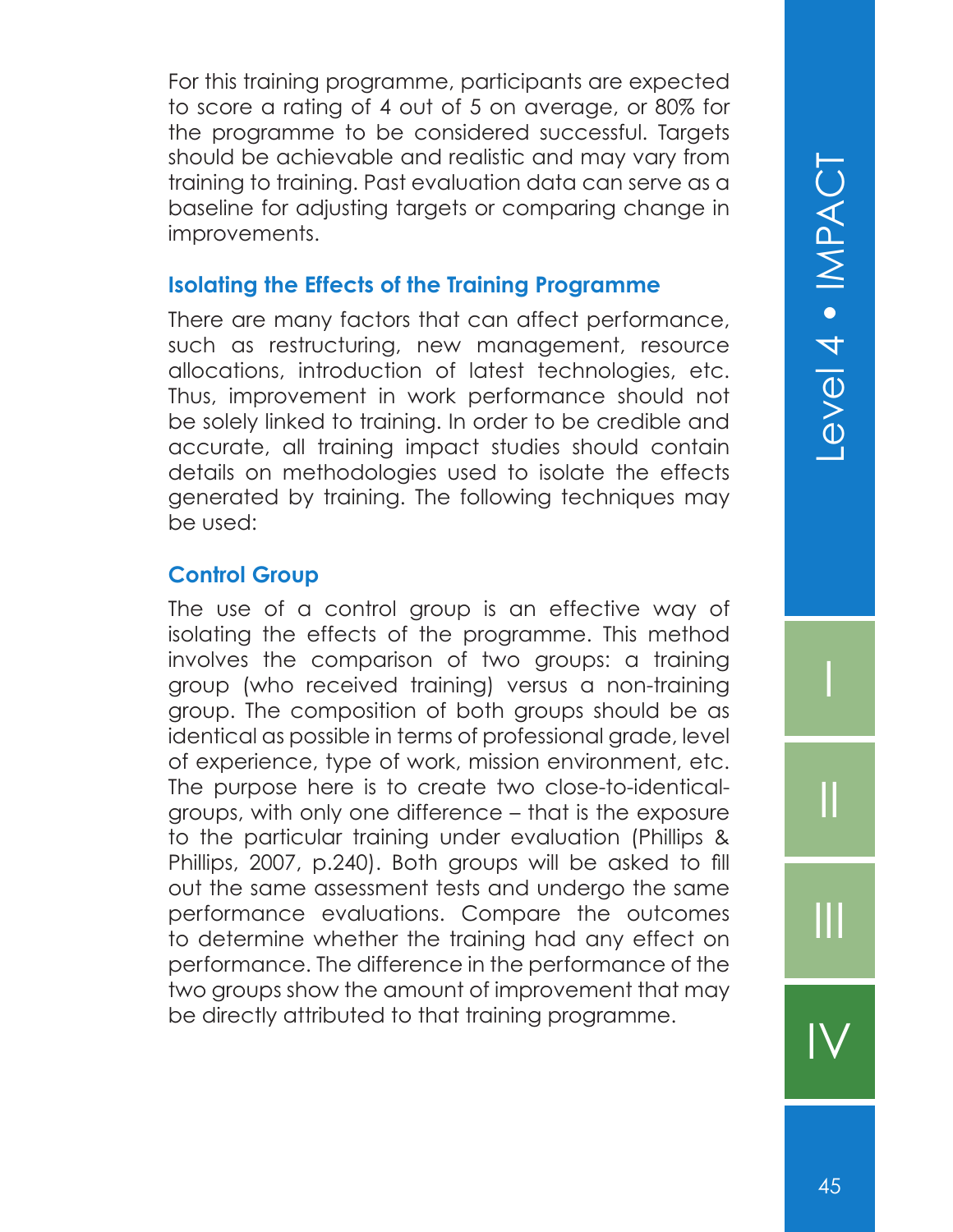#### **TABLE: Control group for DOS Training on Administration of Personnel Contracts**

| <b>Objectives</b>                                                                                                                                                   | Output<br><b>Indicators</b>                                                            | <b>Target</b><br><b>Score</b> | <b>Training</b><br>Groups | Non-<br>Training<br>Group |
|---------------------------------------------------------------------------------------------------------------------------------------------------------------------|----------------------------------------------------------------------------------------|-------------------------------|---------------------------|---------------------------|
| Certify,<br>approve<br>or explain<br>various types<br>of entitlements                                                                                               | Reduced<br>number<br>of days to<br>process one<br>contract                             | 4/5                           | 4.8                       | 3.5                       |
| and benefits<br>to staff<br>depending on<br>their type of<br>appointment,<br>to address<br>any concerns<br>and to resolve<br>grievances<br>when they first<br>arise | Reduced<br>number of<br>legal cases<br>related to the<br>allocation of<br>entitlements | 4/5                           | 4.6                       | 3.0                       |
|                                                                                                                                                                     | Reduced<br>number of<br>administration<br>errors per case                              | 4/5                           | 5.0                       | 2.7                       |

#### **Trend Line**

A trend line is a commonly used tool for forecasting the impact of a programme (Phillips & Phillips, 2007, p.242). The average trend is projected based on past performance. This line represents what we think will happen over time (based on past performance) if no changes are made, that is no training occurred. Once the training programme is implemented, the actual data is collected and compared to the trend line. The difference may be attributed to the impact of the programme.

The table on page 47 shows the impact of the training course 'Administration of Personnel Contracts' on performance for the year. The trend line (light blue) predicts that administrative staff will take an average of 4 days to process each case. A training programme designed to improve efficiency in processing personnel contracts was implemented in June. Actual data shows that from June to December, administrative staff processed cases 0.5 days faster per month on average. By December, administrative staff processed cases 3 days faster since attending the training programme.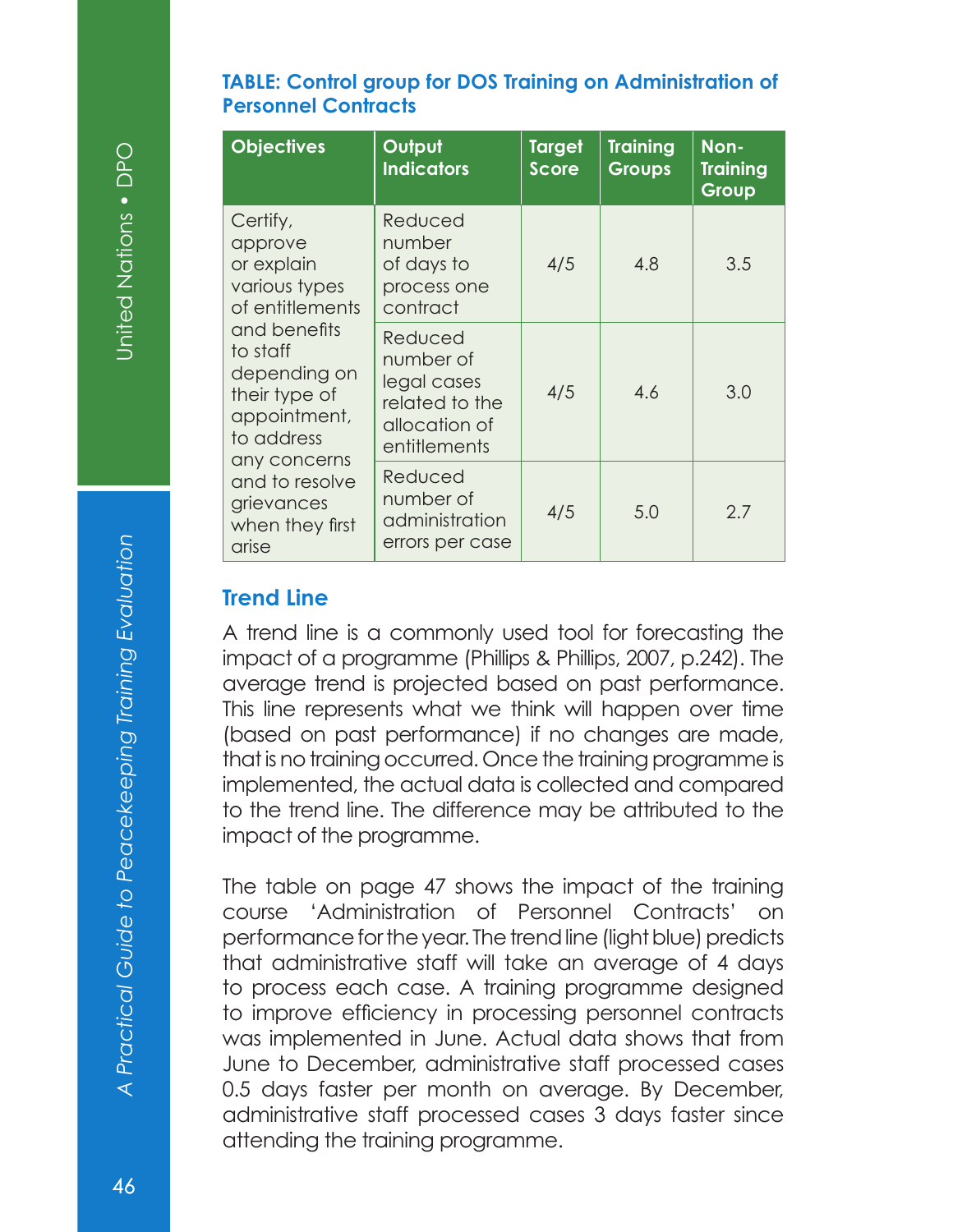#### **CHART: Administration of Personnel Contracts Training**



#### **Estimates on Impact**

Estimates from participants, supervisors, peers and clients are a common way to isolate the effects of the training programme. However, estimates should be used conservatively, keeping in mind that they are subjective and often approximate. In peacekeeping training evaluation, it is often not possible or desirable to obtain hard tangible data, thus estimates may be the only data source. Estimates from participants and supervisors are often good sources of information as they are the direct beneficiaries and clients of the training (Phillips & Phillips, 2007, p.245).

#### **Participants**

Participants are a good source of information since they are in the midst of the change process and can assess whether or not the training has had any effect on their performance. However, one has to be careful not to rely too much on self-assessments as they are by definition subjective.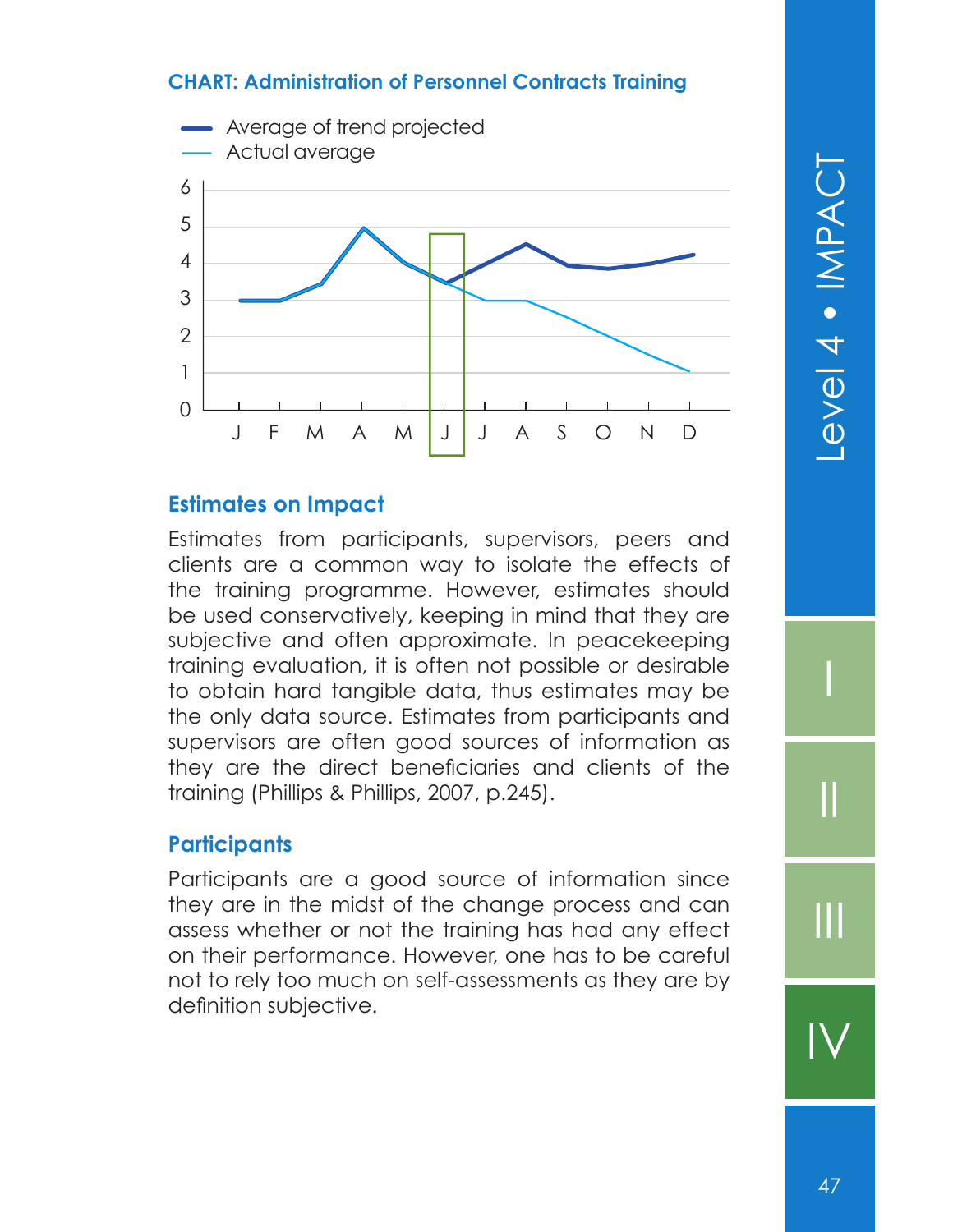The following questions can be asked of the participants:

- What percentage of your improvement in performance would you attribute to the training?
- What other factors have contributed to your improvement?

However, measures need to be taken to ensure their feedback is as credible and unbiased as possible. This is done by asking participants to assess the level of confidence they have in their answers  $(0\% =$  no confidence; 100% = complete confidence). For example, 75% confidence equates to a potential error range of plus or minus 25%. The confidence percentage is then multiplied by the reported percentage of improvement to produce an adjusted improvement percentage that is more conservative and reliable (Phillips & Phillips, 2007, p.246). The below table lists various factors which may have influenced improvement in processing personnel contracts more efficiently, showing the adjusted figure based on confidence.

| <b>Factors that</b><br>influenced<br>improvement | $%$ of<br>improvement | <b>Confidence</b><br>$\%$ | Adjusted % |
|--------------------------------------------------|-----------------------|---------------------------|------------|
| DOS training                                     | 80%                   | 75%                       | 60%        |
| New supervisor                                   | 10%                   | 50%                       | 5%         |
| Introduction of<br>the system-wide<br>platform   | 10%                   | 80%                       | 8%         |
| <b>Total</b>                                     | 100%                  |                           |            |

For this programme, participants attributed 80% of improvements to the training programme with a confidence level of 75% on average. Multiplying the percentage of estimated improvement due to training (80) with the confidence percentage (75) gives us the adjusted percentage. We can safely say that the participants credit the programme for 60% of change and are 80% confident in their assessment.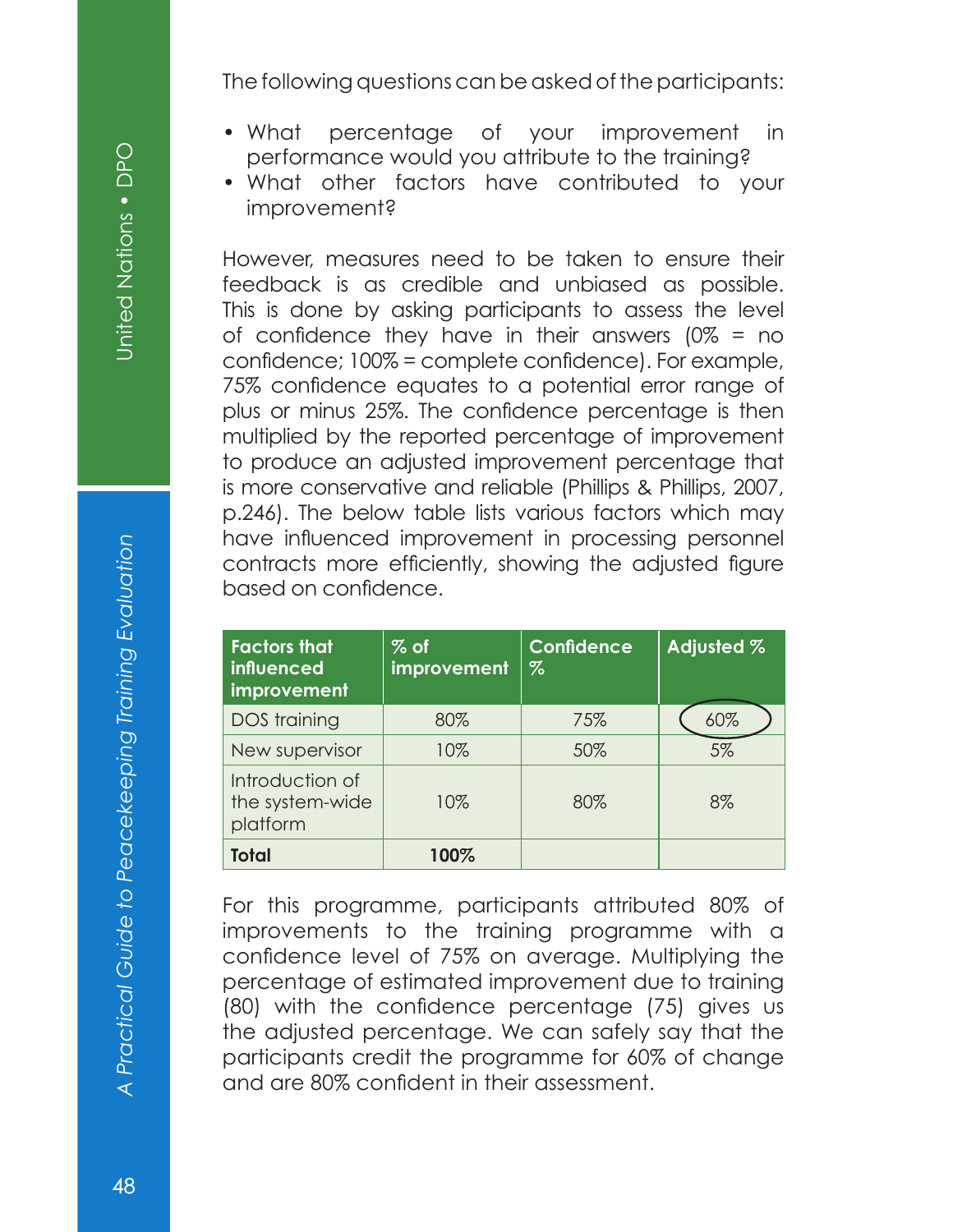#### **Supervisors**

Supervisors can be another credible source of data. In most cases, supervisors are more aware of external factors influencing performance and can isolate the effects of the programme. They are also in a better position to compare post-training effects on the staff member's performance and compare it with the pre-training performance ratings. Feedback from supervisors should be collected and processed similarly to participants, using confidence percentage to make data more credible (Phillips & Phillips, 2007, pp. 252-253).

#### **Peers**

Peers who work alongside the participants may have a unique perspective that is unbiased on the impact of training. They can also compare their own performance with the performance of the colleague who attended the training.

#### **Clients**

Clients are another good resource for isolating the effects of the training programme. Since clients are affected by service delivery first hand, they can offer a credible perspective on whether improvements in performance have occurred (Phillips & Phillips, 2007, p. 253).

#### **What to do with this information?**

#### **Scenario 1: the training did not have the desired impact**

After analysing the results of your data, you may find that the training programme did not generate the expected results. Participants may have scored lower than your targets for the programme's objectives. Consequently, the training did not increase the performance of participants as intended. The data will highlight areas of the programme you may want to revise to address the particular need or issue. The data may reveal that the training programme was not the right solution to the problem or that the training needs to be revised to properly address the problem.

I

II

III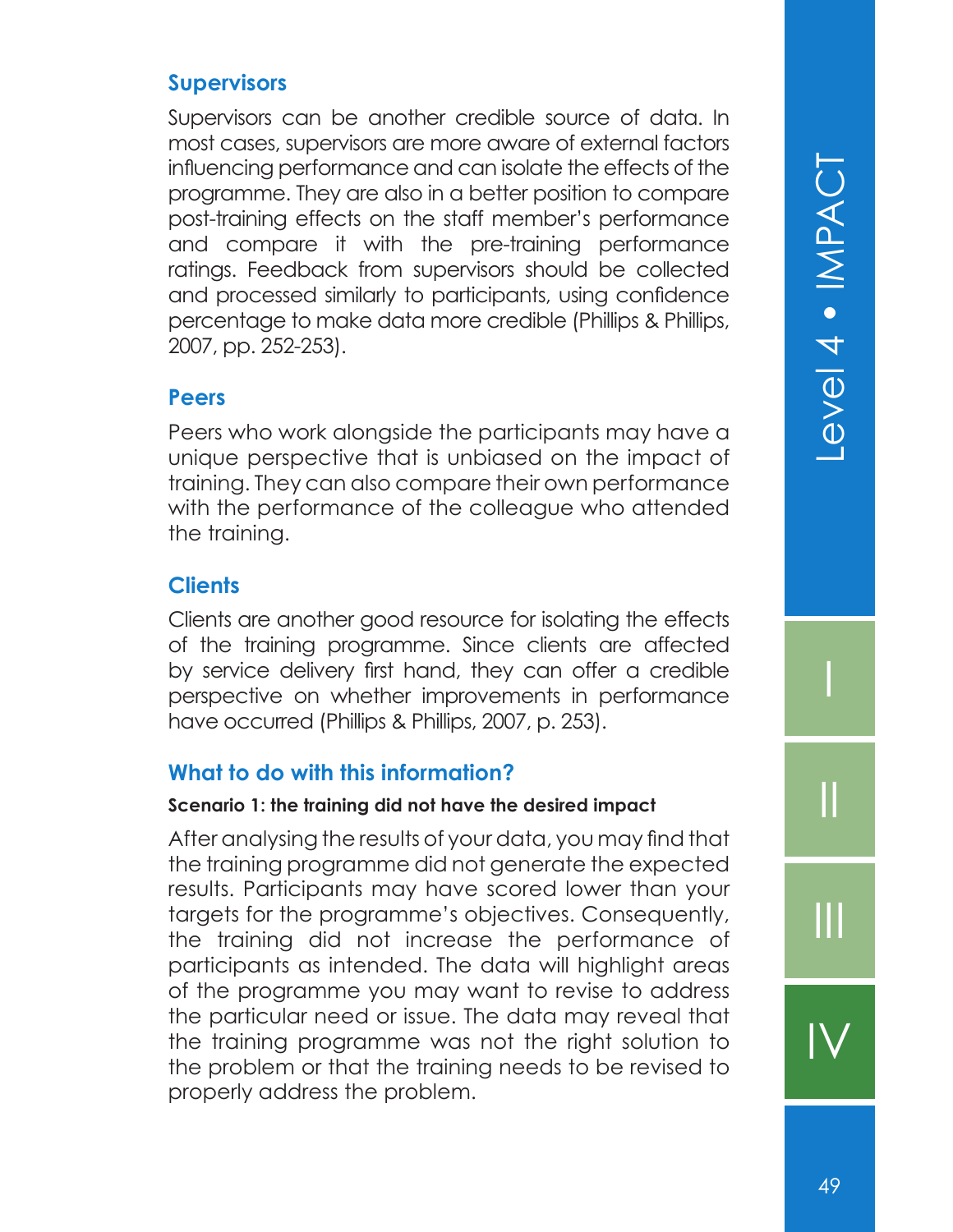#### **TABLE: Survey results from a training programme on Protection of Civilians**

| <b>Objectives/Indicators:</b><br>I have been able to:                                             | <b>Target</b><br><b>Score</b> | <b>Reported</b><br>Average<br><b>Score</b> |
|---------------------------------------------------------------------------------------------------|-------------------------------|--------------------------------------------|
| 1. Apply what I learned in the course to<br>my job                                                | 4/5                           | 4.2                                        |
| 2. Use the knowledge to recognise<br>types of violence, e.g. while on patrol                      | 4/5                           | 4.7                                        |
| 3. Act within range of POC legal rules<br>and obligations for more focused<br>and rapid responses | 4/5                           | 3.4                                        |

Participants reached the intended targets for two out of three categories. Programme managers can use this data to improve the parts of the training that may not be delivering the intended results. In this case, programme managers should examine why participants are scoring low on item 3 and make appropriate changes. It could be that the legal rules regarding POC are not fully understood, or there could be other barriers to action.

**Keep in mind** that not all problems are due to lack of training. It can be due to other systemic and/or organizational shortcomings. If that is the case, make sure to inform all stakeholders: mission management, decision and policy makers, etc.

#### **Scenario 2: the training had the desired impact**

It is found that the training has had the desired impact on the work performance, communicating the impact results to all or selected stakeholders is equally important to showcase the achievements and advocate for training. In the example on page 51, participant scores surpassed targets for all categories for a DOS Administration of Personnel Contracts training programme.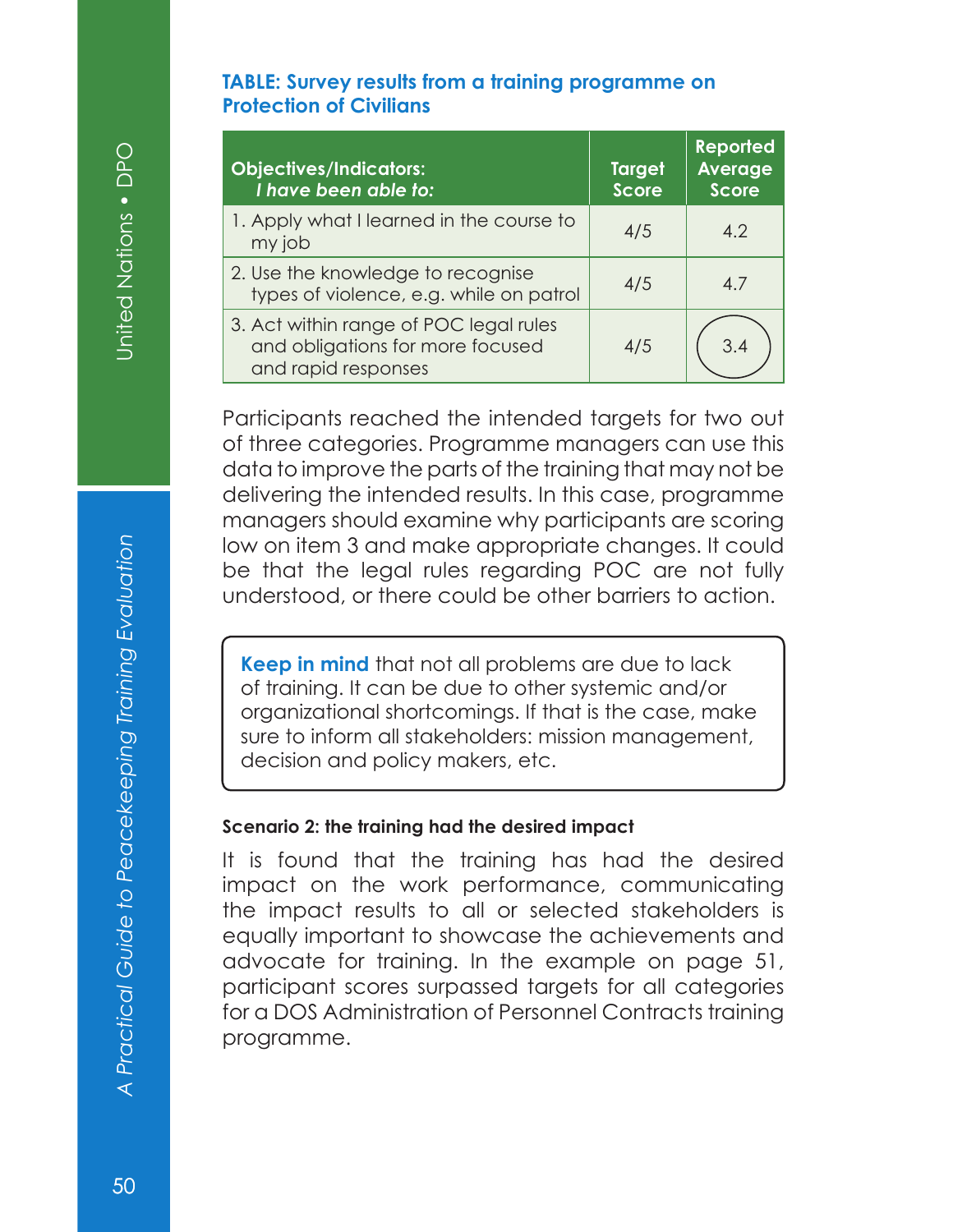# Level 4 . IMPACT

#### **TABLE: Survey results from a training programme on Administration of Personnel Contracts**

| <b>Objectives/Indicators:</b><br>I have been able to:                                                                                                                   | <b>Target</b><br><b>Score</b> | <b>Reported</b><br><b>Average</b><br><b>Score</b> |
|-------------------------------------------------------------------------------------------------------------------------------------------------------------------------|-------------------------------|---------------------------------------------------|
| 1. Apply what I learned in the course to<br>my job                                                                                                                      | 4/5                           | 4.5                                               |
| 2. Certify, approve or explain various<br>types of entitlements and benefits<br>to staff depending on their type of<br>appointment                                      | 4/5                           | 4.8                                               |
| 3. Explain the various types of<br>recruitment and staff member<br>personnel categories to help<br>address any concerns and resolve<br>grievances when they first arise | 4/5                           | 4.2                                               |

Programme and training managers can use this data to highlight the areas of strength of the training programme. Identifying and collecting best practices and lessons learned can be useful to the continued success of the training. In this case, programme managers may wish to identify reasons for success in reaching objective 2 and attempt to apply best practices for the other training programme objectives. Perhaps there are other factors that are enabling the participants to function at a high level. Measures should be taken to isolate the effects of the programme.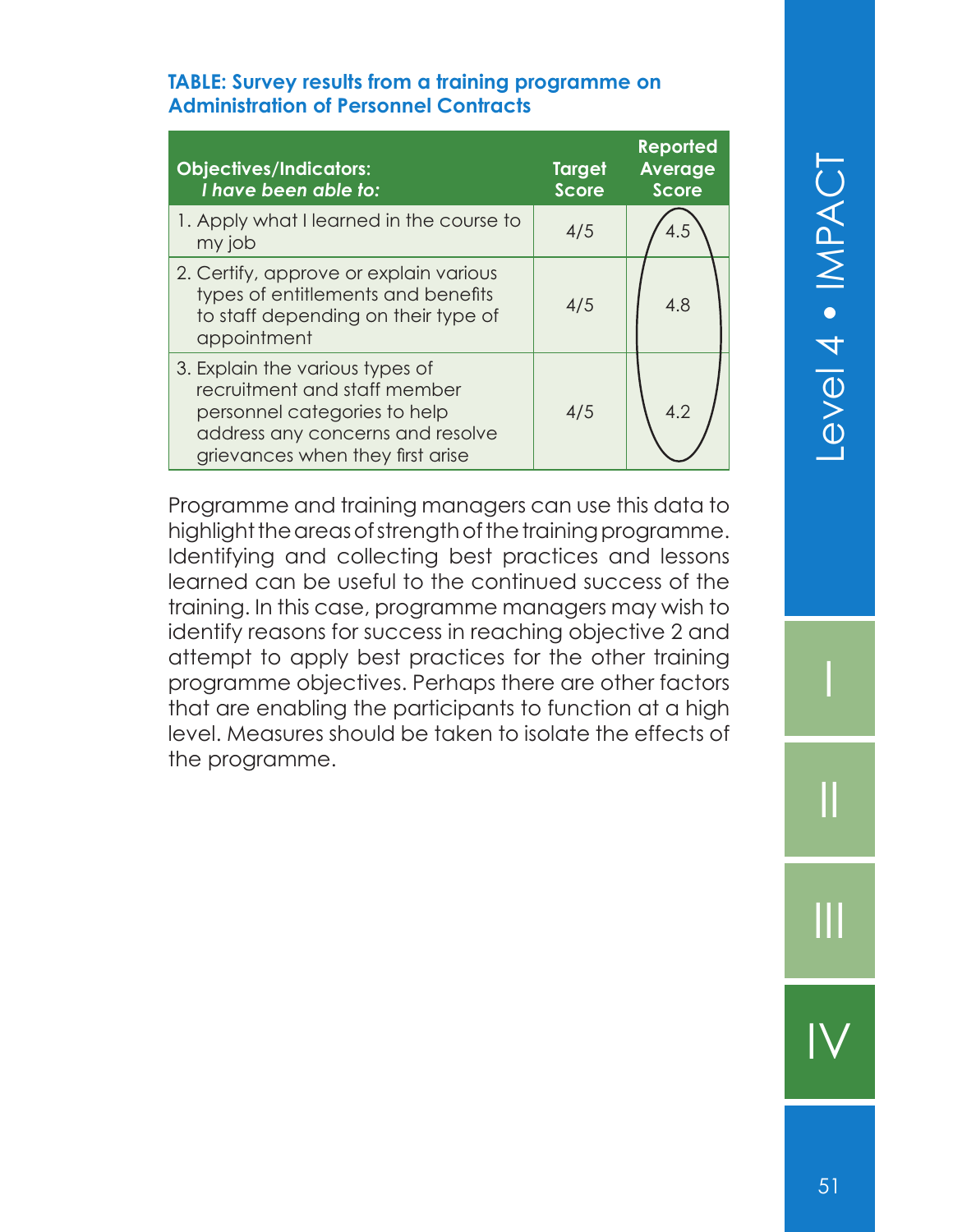#### **Wrap-Up of Level 4**

In level 4, the impact of the training programme is assessed to determine whether it has been successful in addressing the organizational need. Data at each level is analysed and compared to the targets of the training programme. Impact objectives and targets should be clearly defined and measurable. Steps should be taken to isolate the effects of the training. Findings at level 4 are often used by programme and training managers and senior management for various purposes from justifying the resource implications to advocating for training and a culture of learning. Reporting should highlight the programmes strengths as well as provide recommendations for improving weaknesses. Impact data is useful in determining the future direction of the training programme. In some cases, data may reveal that training is not the recommended solution to the problem.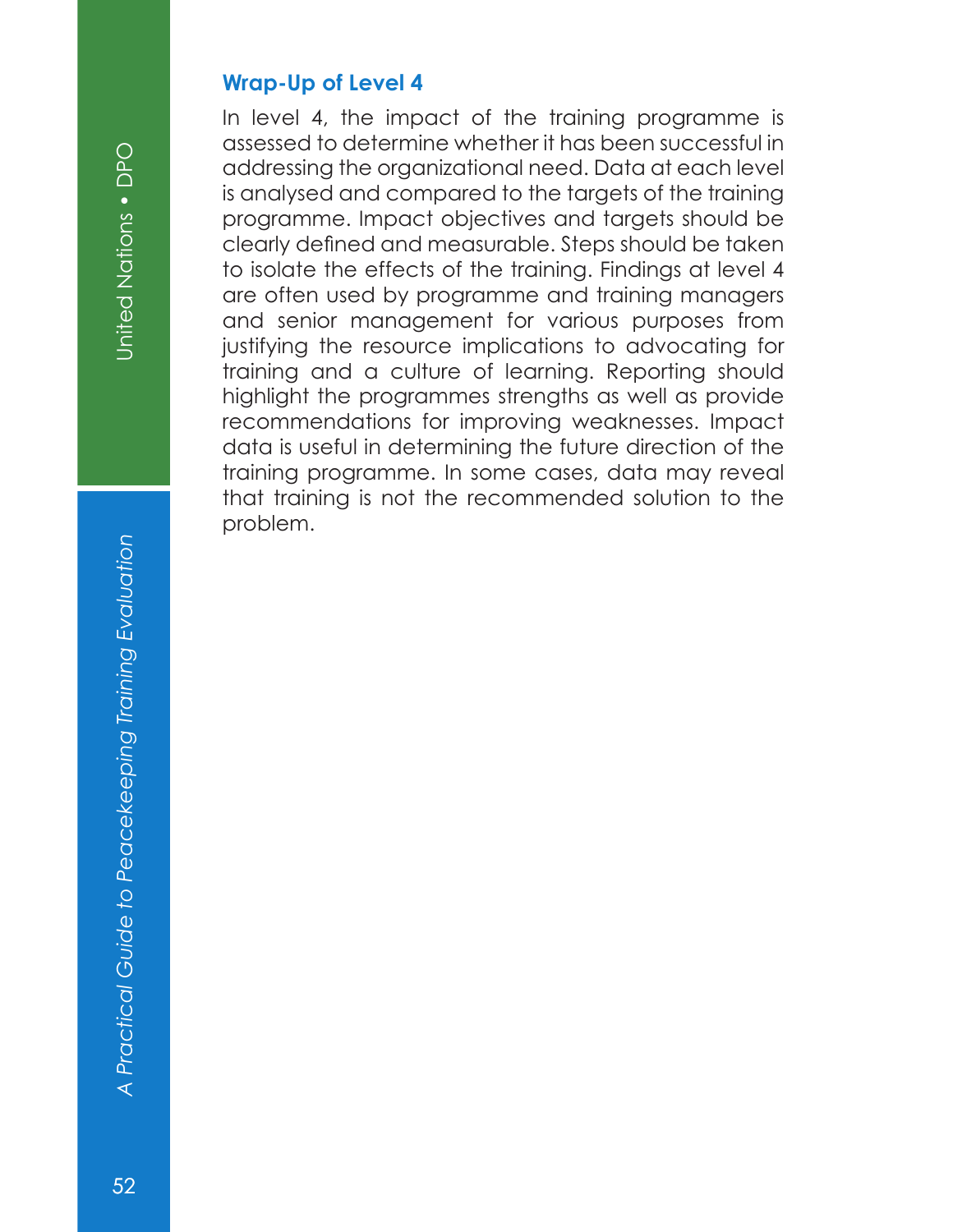#### **Final Thoughts**

In the current financial climate, organisations are faced with the challenge of maintaining the same level of output with fewer resources. Peacekeeping management is held accountable to Member States for ensuring training is meeting organizational needs at a high level while maximizing the impact of financial resources. Evaluation helps to provide data on the effectiveness of training programmes and is useful in advising Headquarters and mission leadership where to channel training funds.

I

II

III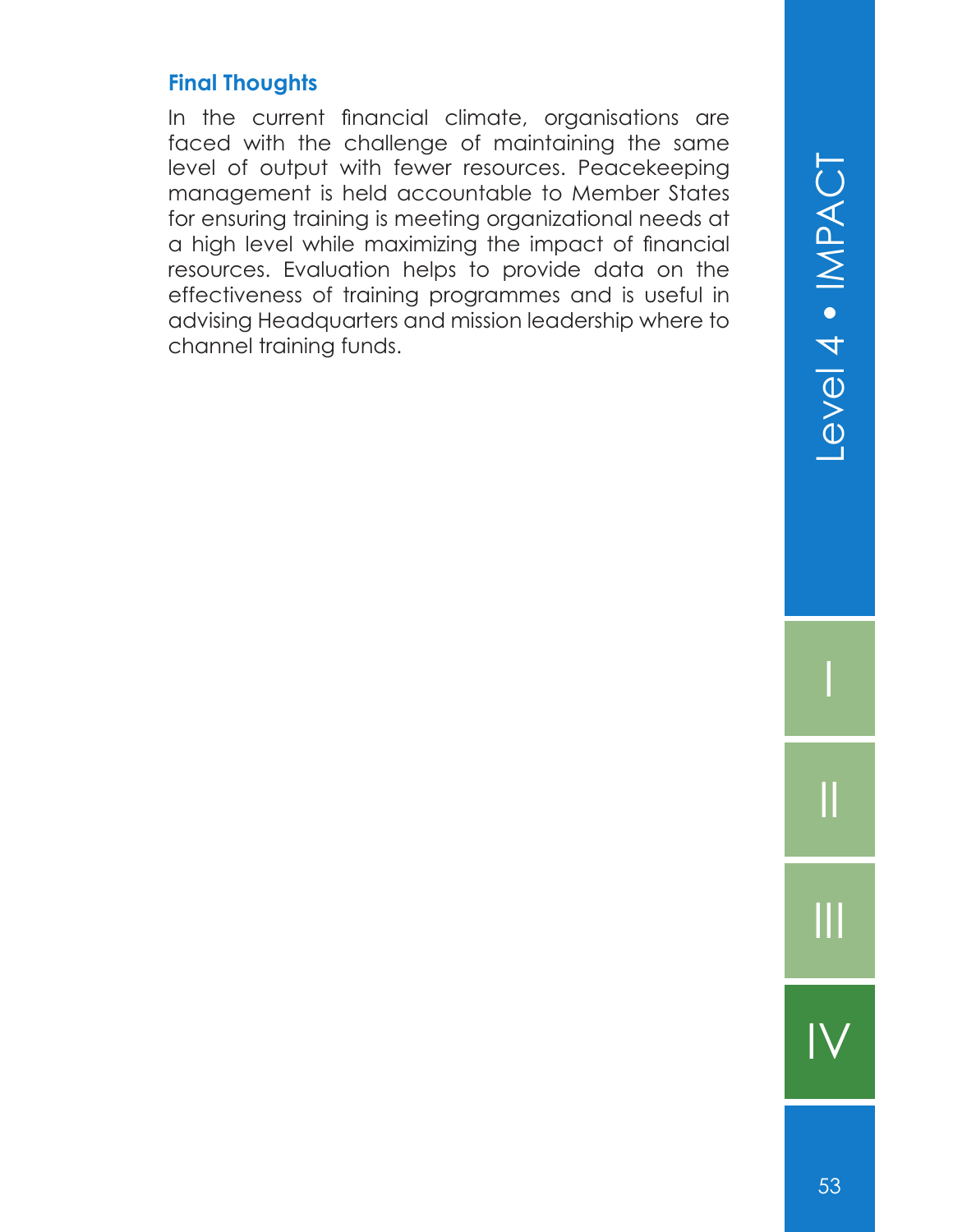#### **Works Cited**

Kirkpatrick, D. L., Kirkpatrick, J. D., & Kirkpatrick, W. K. (2014, Nov 1). The Kirkpatrick Model. Retrieved from http://www.kirkpatrickpartners.com/OurPhilosophy/ TheKirkpatrickModel.

Phillips, P.P., & Phillips J.J. (2007). The value of learning: How organizations capture value and ROI and translate them into support, improvement, and funds. San Francisco, CA: Pfeiffer.